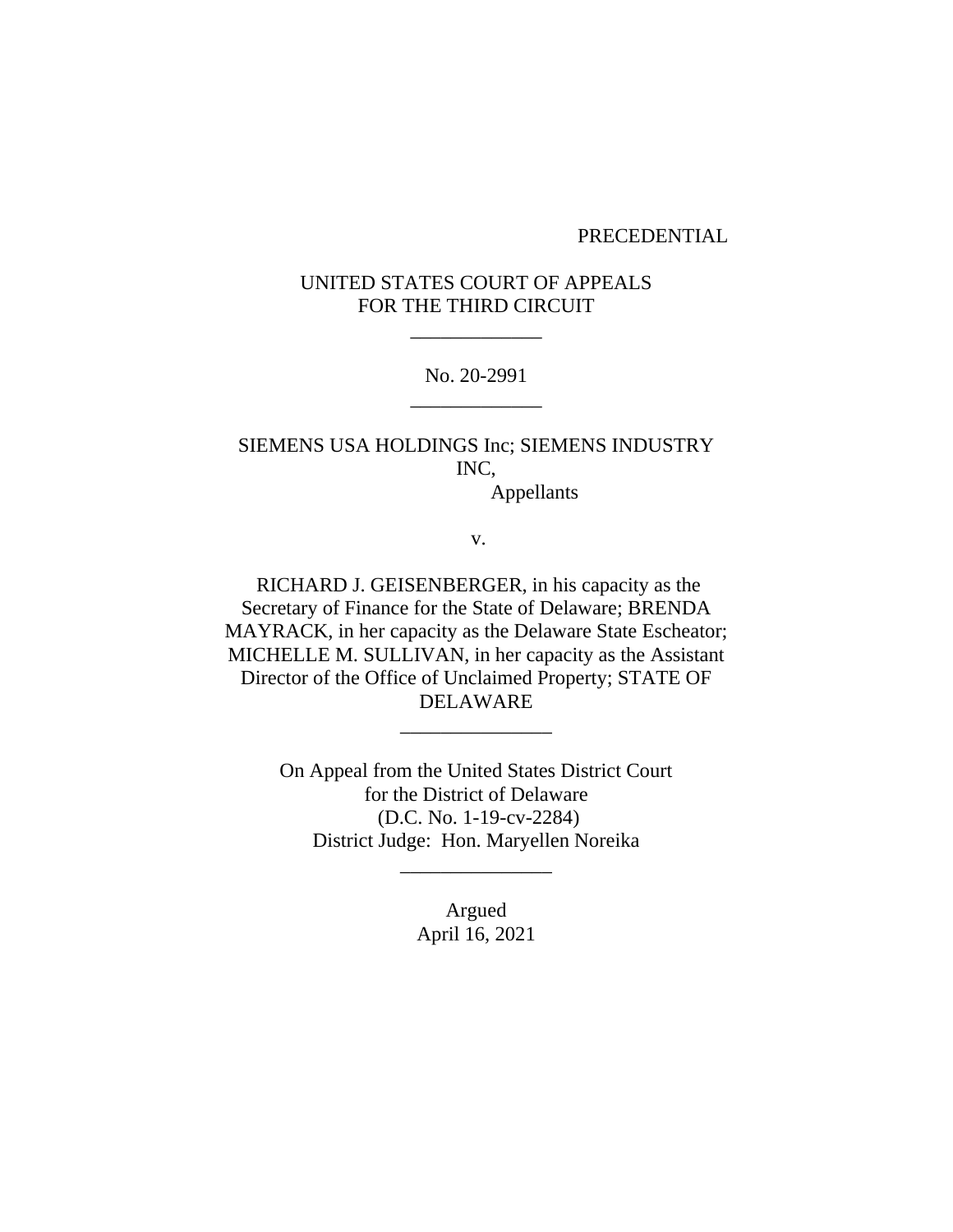# Before: CHAGARES, JORDAN, and SCIRICA, *Circuit Judges.*

(Filed: October 28, 2021) \_\_\_\_\_\_\_\_\_\_\_\_\_\_\_

Diane Green-Kelly [ARGUED] Reed Smith 10 S. Wacker Drive – 40th Fl. Chicago, IL 60606

R. Eric Hutz Reed Smith 1201 Market Street – Ste. 1500 Wilmington, DE 19801 *Counsel for Appellant*

Mary F. Dugan [ARGUED] Martin S. Lessner Melanie K. Sharp Robert M. Vrana Young Conaway Startatt & Taylor 1000 N. King Street Wilmington, DE 19801 *Counsel for Appellee*

> OPINION OF THE COURT \_\_\_\_\_\_\_\_\_\_\_\_\_\_\_

\_\_\_\_\_\_\_\_\_\_\_\_\_\_\_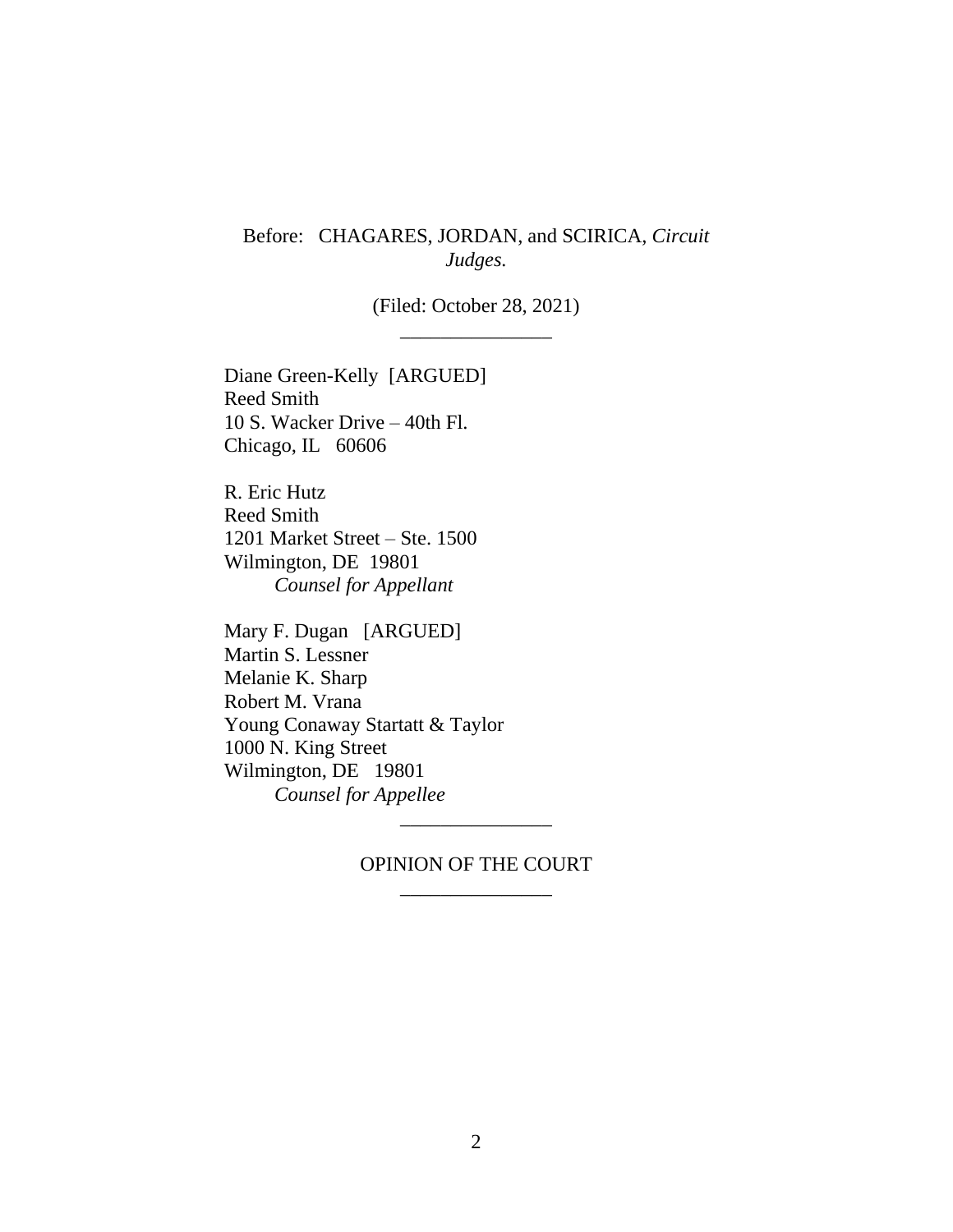#### JORDAN, *Circuit Judge*.

This appeal centers on the law of escheat, under which a citizen's abandoned property may end up in a sovereign's treasury. Delaware's Unclaimed Property Law ("UPL"), Del. Code Ann. tit. 12, § 1101 *et seq.*, allows the state to escheat certain types of unclaimed property held by businesses chartered in the state, if the particular business holding the property is not the owner of it, and if there has been no contact with the owner for a specified period of time. *See id.* § 1133 (stating when property is presumed abandoned); § 1136 (listing indications of owner interest in property).

Seeking to enforce its escheat law, Delaware initiated an audit of Siemens USA Holdings, Inc. and Siemens Industry, Inc. (collectively "Siemens") and related entities, which are incorporated under Delaware law. After a near-decade-long audit process, Siemens brought suit against the state and Richard Geisenberger, in his capacity as the Delaware Secretary of Finance, Brenda Mayrack, in her capacity as the Delaware State Escheator, and Michelle Sullivan, in her capacity as the Assistant Director of the Office of Unclaimed Property (collectively, the "Defendants"). Siemens challenges the constitutionality of the audit and argues that Delaware's actions conflict with federal common law limiting the scope of any state's escheatment authority. Approximately four months after filing its complaint, and while a motion to dismiss was pending, Siemens filed a motion to preliminarily enjoin the Defendants from enforcing Delaware's UPL against it. In a single order, the District Court dismissed the majority of Siemens's claims and denied the motion for a preliminary injunction on the sole surviving claim, which alleged a violation of procedural due process.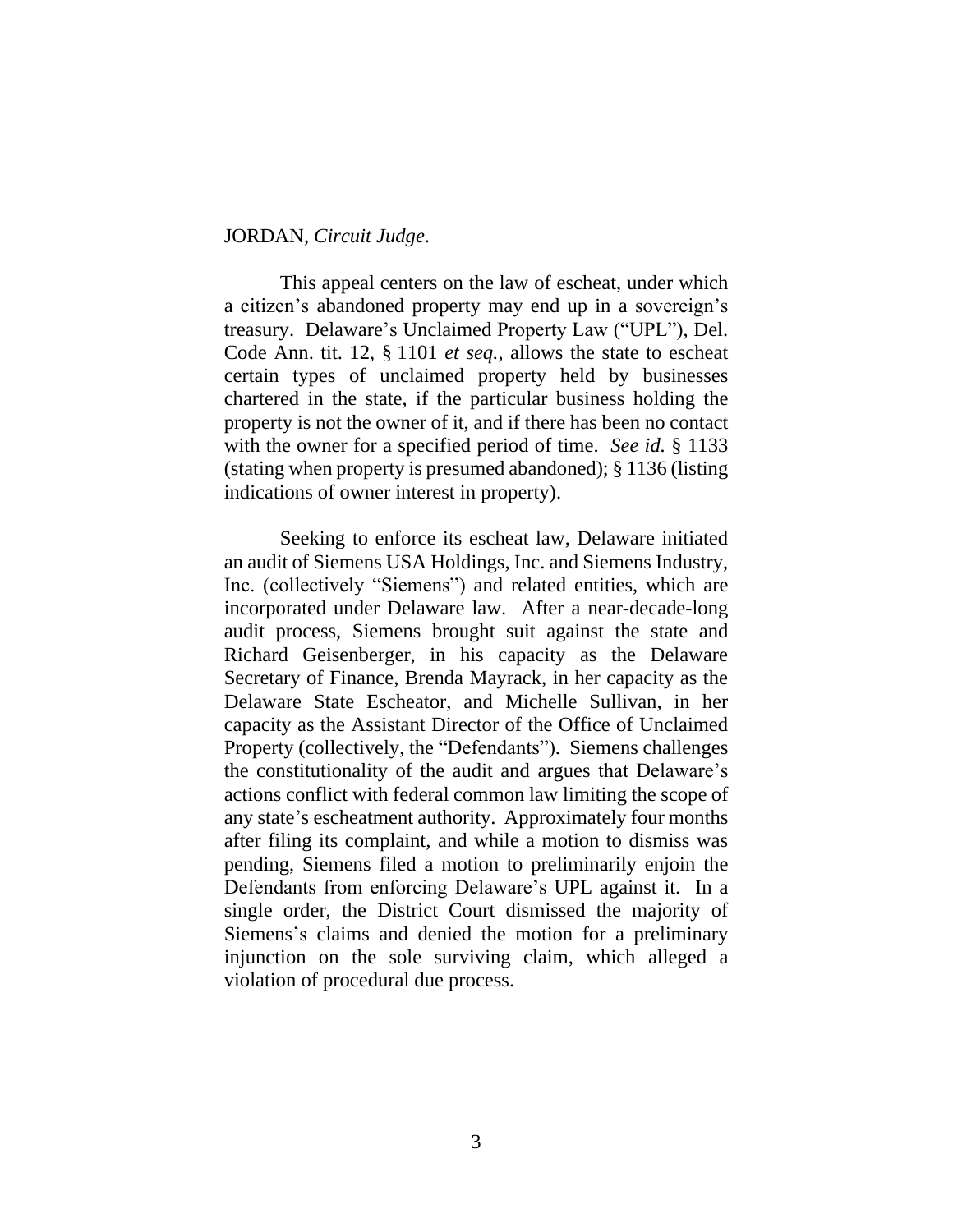Because the District Court erred in concluding that Siemens failed to show irreparable harm based on its procedural due process claim, and in dismissing Siemens's federal preemption claim as unripe, we will vacate and remand.

## **I. BACKGROUND**

#### **A. Escheat Legal Landscape**

Derived from feudal property concepts, "escheat is a procedure by which 'a sovereign may acquire title to abandoned property if after a number of years no rightful owner appears.'" *Univar, Inc. v. Geisenberger*, 409 F. Supp. 3d 273, 276 (D. Del. 2019) (quoting *Texas v. New Jersey*, 379 U.S. 674, 675 (1965)). No longer a tool of the nobility, escheat remains today a significant legal process, though "the state [now] steps in the place of the feudal lord, by virtue of its sovereignty." *Escheat*, Black's Law Dictionary (11th ed. 2019) (quoting James Kent, *Commentaries on American Law* \*423-24 (George Comstock ed., 11th ed. 1866)); *see also Marathon Petroleum Corp. v. Sec'y of Fin.*, 876 F.3d 481, 485- 86 (3d Cir. 2017) (quoting the same with approval). Delaware, like every other state and the District of Columbia, "has a set of escheat laws, under which holders of abandoned property must turn such property over to the State 'to provide for the safekeeping of abandoned property and then to reunite the abandoned property with its owner.'" *Marathon Petroleum*, 876 F.3d at 488 (quoting *N.J. Retail Merchs. Ass'n v. Sidamon-Eristoff*, 669 F.3d 374, 383 (3d Cir. 2012)). When the rightful owner cannot be found, the property stays in the state's coffers. "Such property thus escapes seizure by would-be possessors and is used for the general good rather than for the chance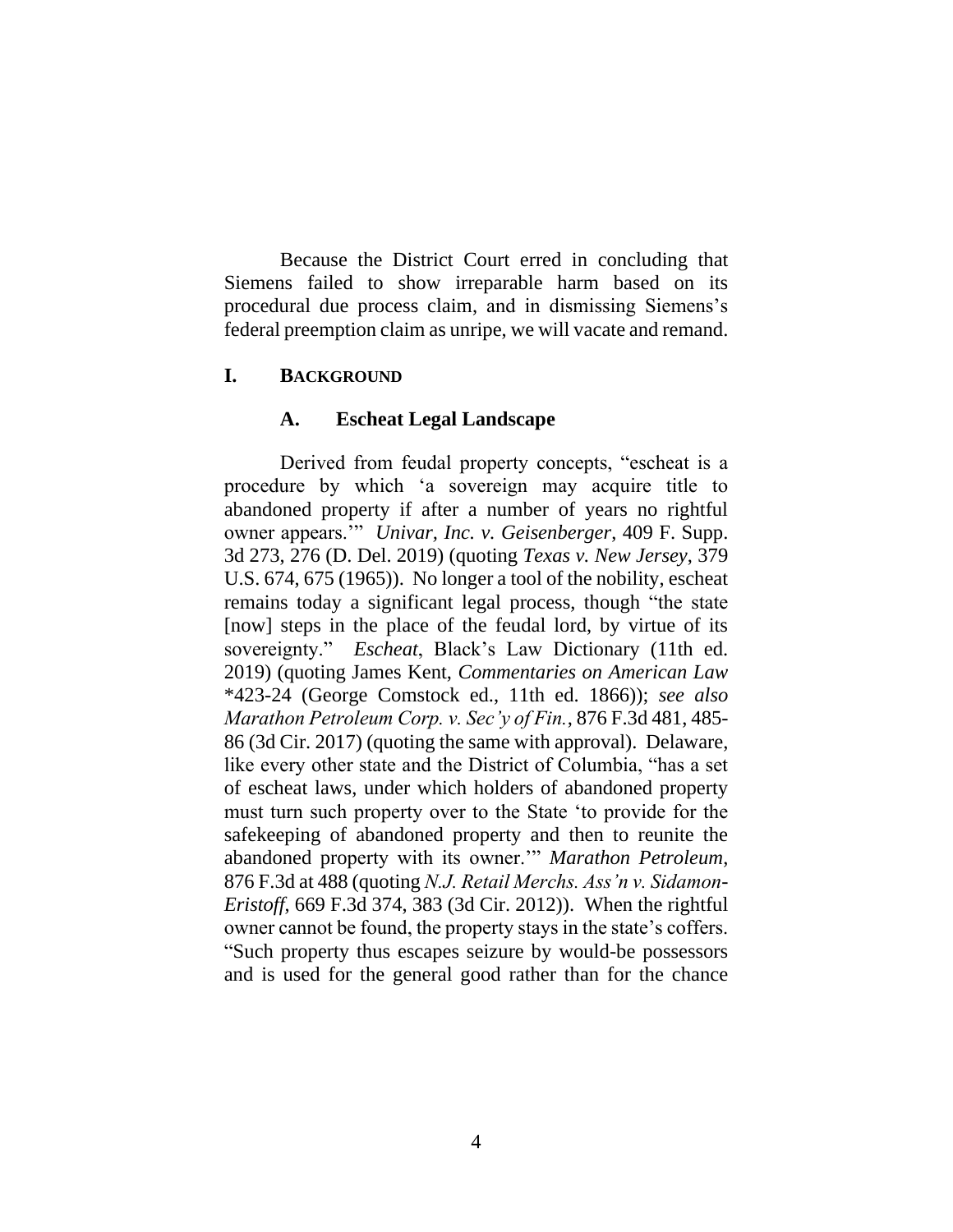enrichment of particular individuals or organizations." *Standard Oil Co. v. New Jersey*, 341 U.S. 428, 436 (1951).

A great deal of the property subject to escheatment is intangible and could be subject to claims by more than one state. <sup>1</sup> The Supreme Court, in a line of cases dubbed the "*Texas* trilogy," has therefore established "a strict order of priority among states competing to escheat" abandoned intangible personal property. *Marathon Petroleum*, 876 F.3d at 484; *see also Texas v. New Jersey*, 379 U.S. 674 (1965); *Pennsylvania v. New York*, 407 U.S. 206 (1972); *Delaware v. New York*, 507 U.S. 490 (1993). That order of priority is as follows:

> First, we must determine the precise debtorcreditor<sup>[2]</sup> relationship as defined by the law that creates the property at issue.

<sup>1</sup> Such property typically exists in the form of "savings accounts, checking accounts, stocks, uncashed dividend or payroll checks, traveler's checks, unredeemed money orders or gift certificates, life insurance policies, etc." *Temple-Inland, Inc. v. Cook*, 192 F. Supp. 3d 527, 531 (D. Del 2016).

<sup>&</sup>lt;sup>2</sup> In escheat parlance, the term "debtor" refers to the "holder" of the unclaimed property (or the person or entity that has possession of the property and that would be subject to a state's escheatment laws). *Marathon Petroleum Corp. v. Sec'y of Fin*, 876 F.3d 481, 489-90 (3d Cir. 2017). The term "creditor" refers to the "owner" of the unclaimed property (or the person who is entitled to the property). *Id.*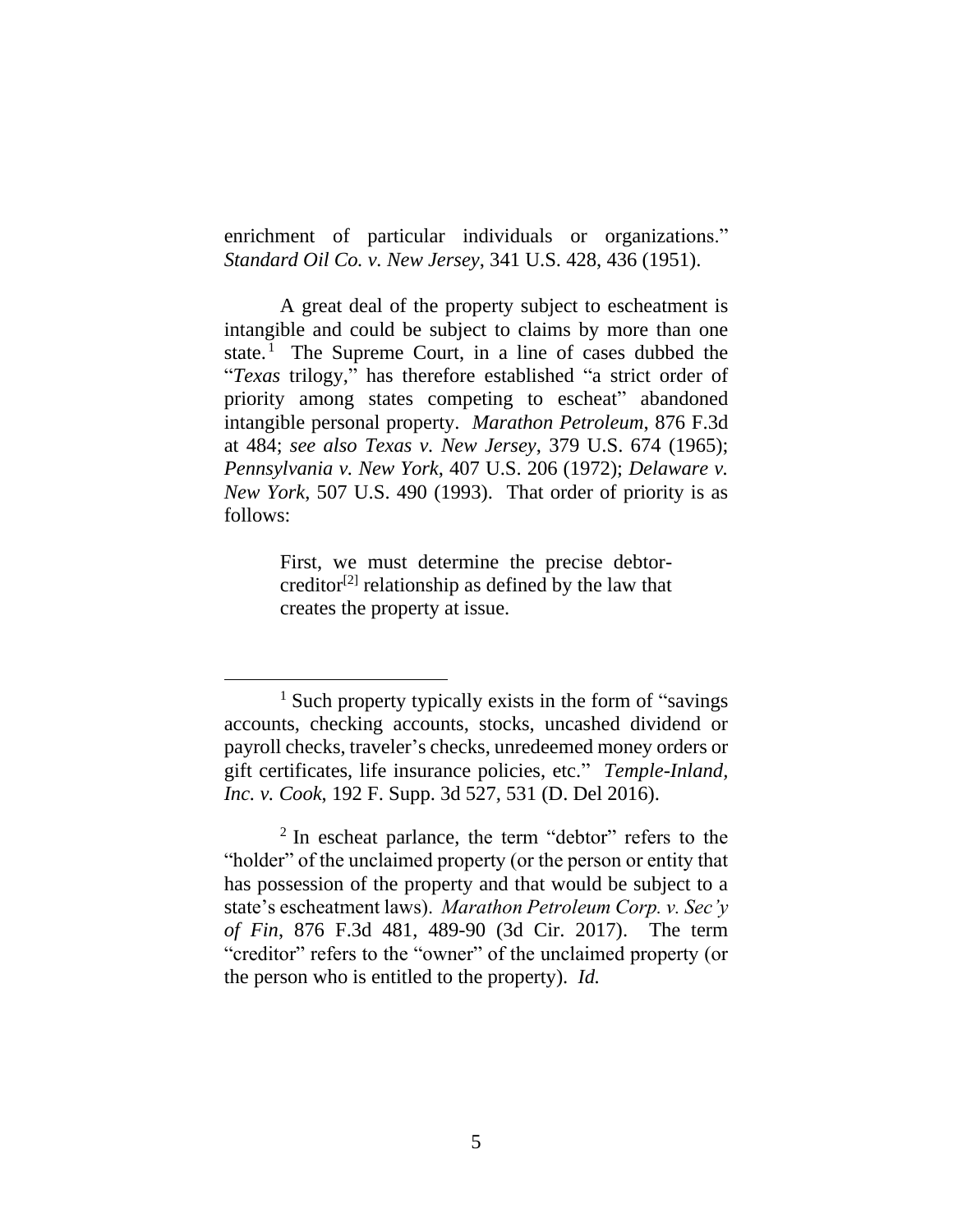Second, because the property interest in any debt belongs to the creditor rather than the debtor, the primary rule gives the first opportunity to escheat to the State of "the creditor's last known address as shown by the debtor's books and records."

Finally, if the primary rule fails because the debtor's records disclose no address for a creditor or because the creditor's last known address is in a State whose laws do not provide for escheat, the secondary rule awards the right to escheat to the State in which the debtor is incorporated.

*Delaware*, 507 U.S. at 499-500 (citation omitted). In establishing that analytical framework, "the Supreme Court emphasized the importance of having bright-lines rules[,]" *Marathon Petroleum*, 876 F.3d at 491, and explicitly stated that "no State may supersede [the priority rules] by purporting to prescribe a different priority under state law." 3 *Delaware*, 507 U.S. at 500.

<sup>3</sup> Although the *Texas* trilogy focused on competing state escheatment claims and involved states as opposing parties, we have recognized that "the Supreme Court's precedent does permit a private cause of action to enforce the priority rules." *Marathon Petroleum*, 876 F.3d at 493, 494 ("It makes little sense to require a private party to wait to be sued by a state before that party can assert its rights. If private parties may be defendants in disputes over the priority rules when their interests are at stake, they by rights should also be allowed to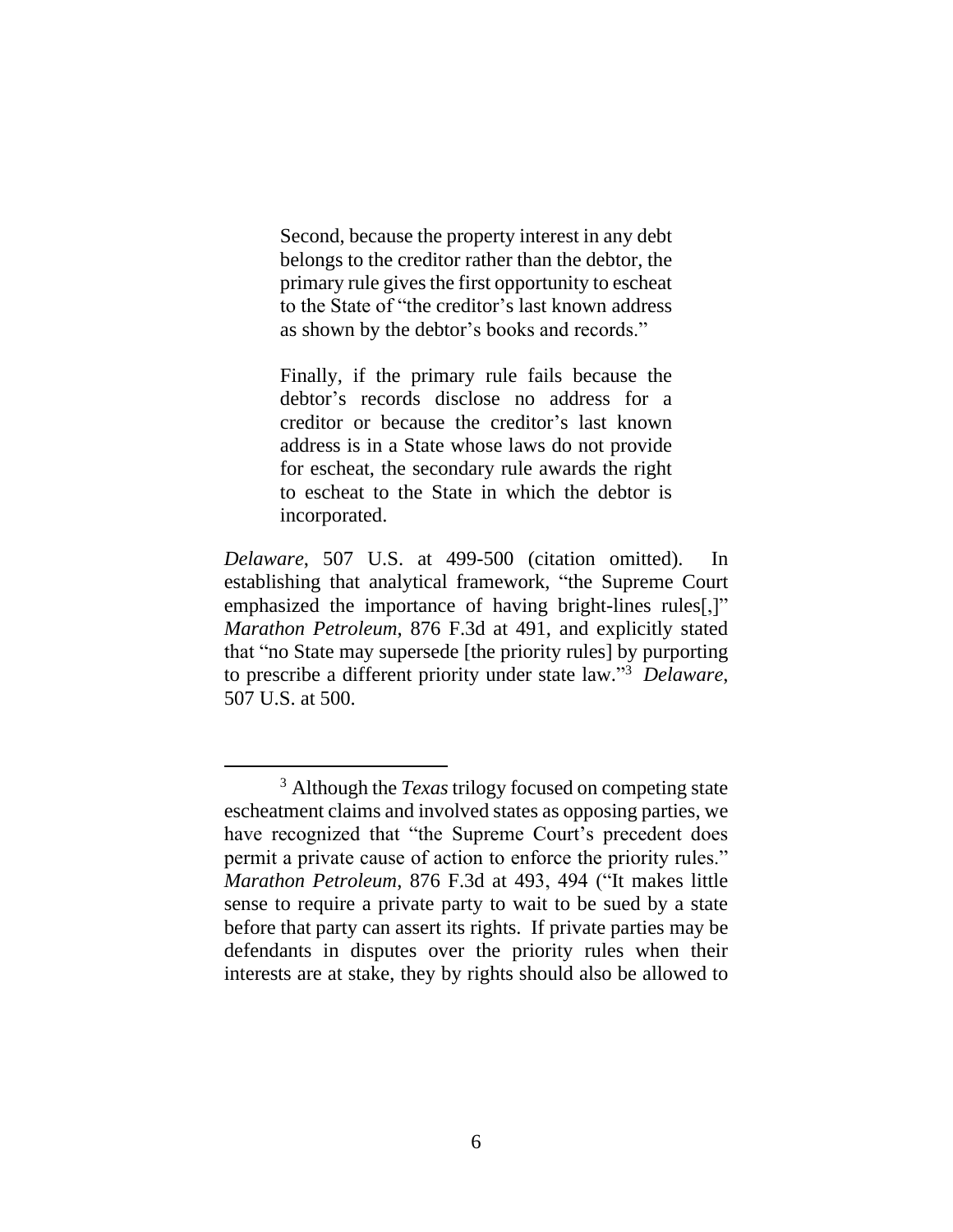As a leading domicile for corporations, Delaware has taken full advantage of the *Texas* trilogy framework. *Plains All Am. Pipeline L.P. v. Cook*, 866 F.3d 534, 536 (3d Cir. 2017) ("[I]n recent years, state escheat laws have come under assault for being exploited to raise revenue rather than reunite abandoned property with its owners. Delaware's … [UPL] is no exception; … unclaimed property has become Delaware's third-largest source of revenue[.]"). Amended in 2017, <sup>4</sup> Delaware's UPL requires companies to report abandoned property to the state annually and authorizes an official called the "State Escheator" to, *inter alia*, enforce the UPL and "[e]xamine the records of a person or the records in the possession of an agent, representative, subsidiary, or affiliate of the person under examination in order to determine whether the person complied with [the escheat law]." Del. Code Ann. tit. 12, §§ 1144, 1171(1); *Marathon Petroleum*, 876 F.3d at 486 n.6. The State Escheator may also "[i]ssue an administrative subpoena to require that [any] records [requested] be made available for examination" and may "[b]ring an action in the Court of Chancery seeking enforcement of" such a subpoena. Del. Code Ann. tit. 12, § 1171(3), (4). The UPL imposes a

sue for enforcement of the priority rules to ensure protection of those same interests.").

<sup>4</sup> Delaware recently enacted further amendments to the UPL that do not affect our analysis. *See* 83 Del. Laws ch. 59, § 14 (2021). Except where noted, we cite to the 2017 version of the law.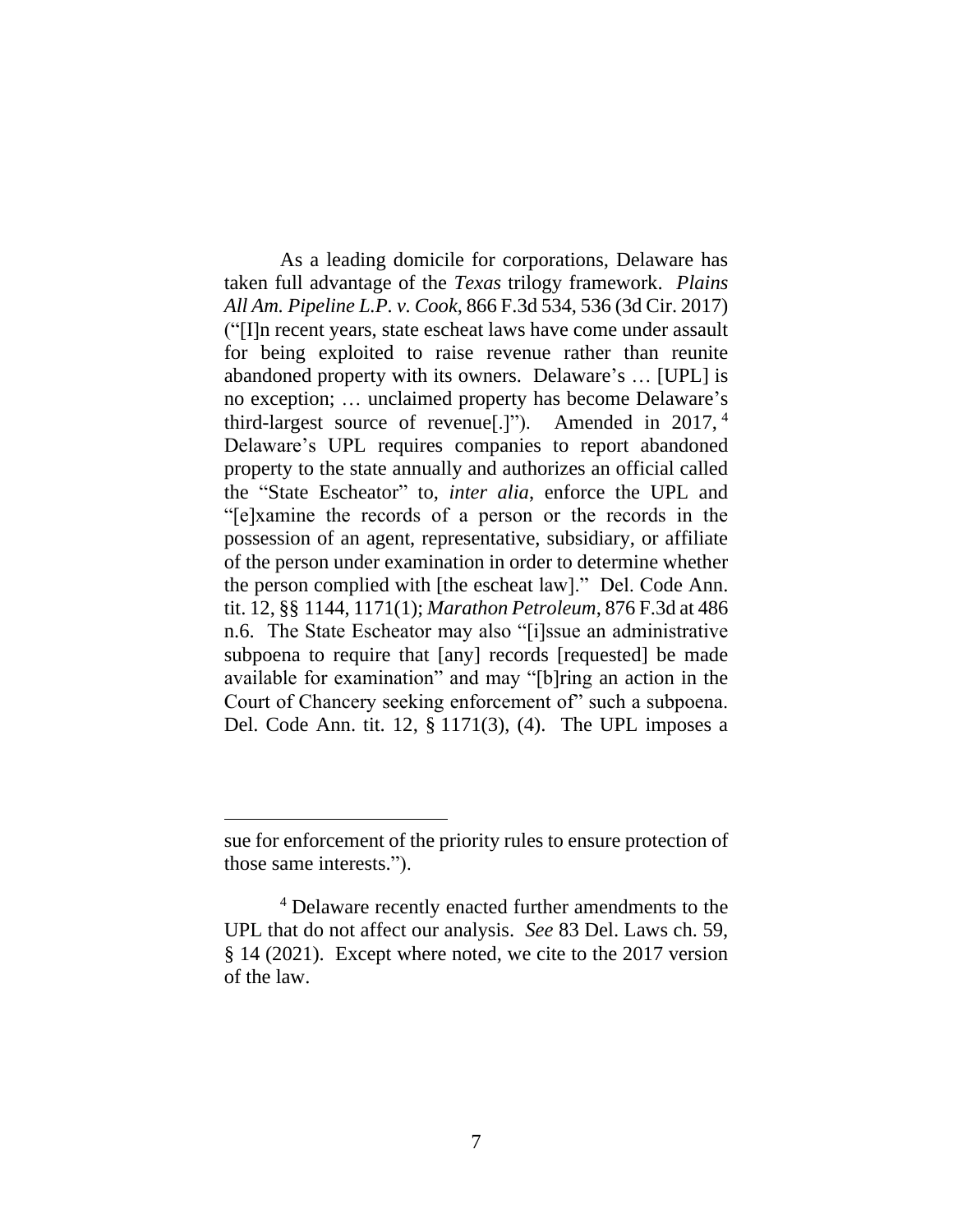records retention requirement,<sup>5</sup> see id. § 1145, and authorizes the use of "a reasonable method of estimation" to determine escheat liability if companies fail to keep the mandated records, *id.* § 1176(a). The statute further levies interest and penalties on those who fail to timely turn over unclaimed property, *id.* § 1183, though it allows the State Escheator to waive some costs in some situations, *see id.* § 1185, including when "the person under examination" elects to "expedite" the audit, *see id.* § 1172(c)(1).

If the audited party makes such an election, the "person conducting the examination," is required to make "[a]ll requests for records, testimony, and information" within eighteen months. *Id.* § 1172(c)(4). Additionally, if the party choosing an expedited audit "provides sufficient responses within the time and in the manner established by the State Escheator to all" such requests, the State Escheator is required to "complete the examination and provide an examination report within 2 years from the date of the acceptance of the request to expedite[.]" *Id.* § 1172(c)(3). Determining whether an expediting party has complied with its side of the bargain – and, if not, whether to terminate the expediting of the examination – is at the "complete discretion of the State Escheator and subject only to the review of the Secretary of Finance." *Id.* § 1172(c)(5).

<sup>5</sup> The UPL did not have a records retention requirement prior to the 2017 amendments.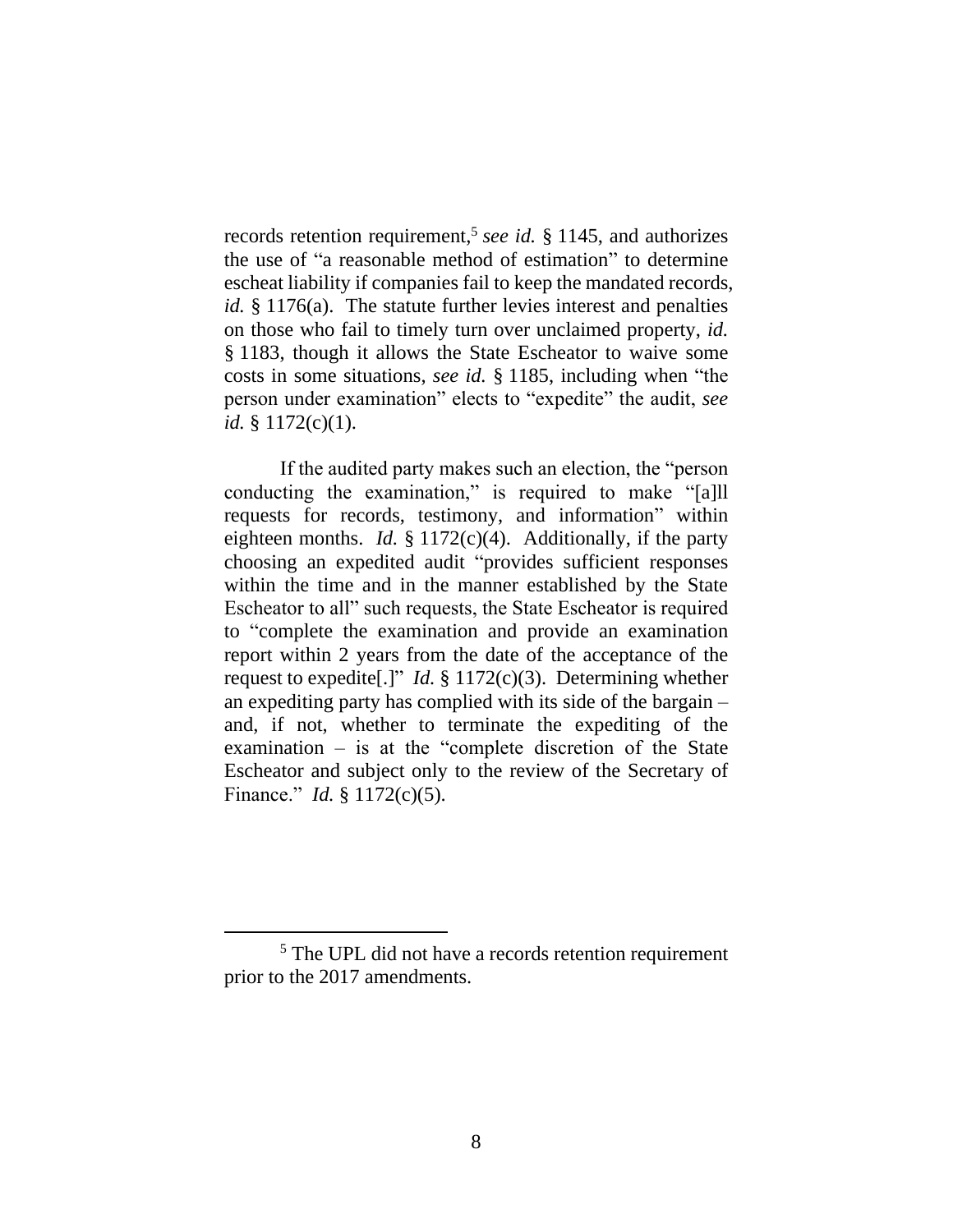#### **B. Examination of Siemens**<sup>6</sup>

The audit at issue in this case began many years before the 2017 UPL amendments. On June 2, 2009, Siemens notified Delaware of its intent to submit a Voluntary Disclosure Agreement ("VDA") – a statutorily authorized tool for informing the state of an intent to comply with the UPL in exchange for certain limitations on liability and on the scope of an audit. Four minutes later, the State Escheator rejected Siemens's request, stating that "Siemens has been selected for audit, therefore the VDA request is rejected." (J.A. at 100 ¶ 87.) The contention that the state's instantaneous denial was prohibited by Delaware's own law is woven into Siemens's narrative of the Defendants' alleged wrongdoings,<sup>7</sup> but that question is irrelevant for purposes of this appeal because the state and Siemens signed an agreement laying out a mutually satisfactory path forward for the audit. That agreement granted Siemens some of the VDA's benefits, including a shortened look-back period and a potential waiver of interest and penalties, in exchange for Siemens's provision of "a substantial

<sup>6</sup> Because the District Court dismissed all but one of Siemens's claims on the face of the complaint and decided the motion for a preliminary injunction without reliance on the evidentiary record, *see infra* Section I.C., our summary of the facts is based on Siemens's complaint, except where noted.

<sup>&</sup>lt;sup>7</sup> In 2009, Delaware regulations provided that "[a]ny Holder who wishes to comply with the Delaware Abandoned or Unclaimed Property Law may file a VDA." 9 Del. Reg. Regs. 1502, 1503 (Apr. 1, 2006). A holder was barred from filing a VDA if it had "received an audit letter or [was] currently under audit by the State of Delaware[.]" *Id.*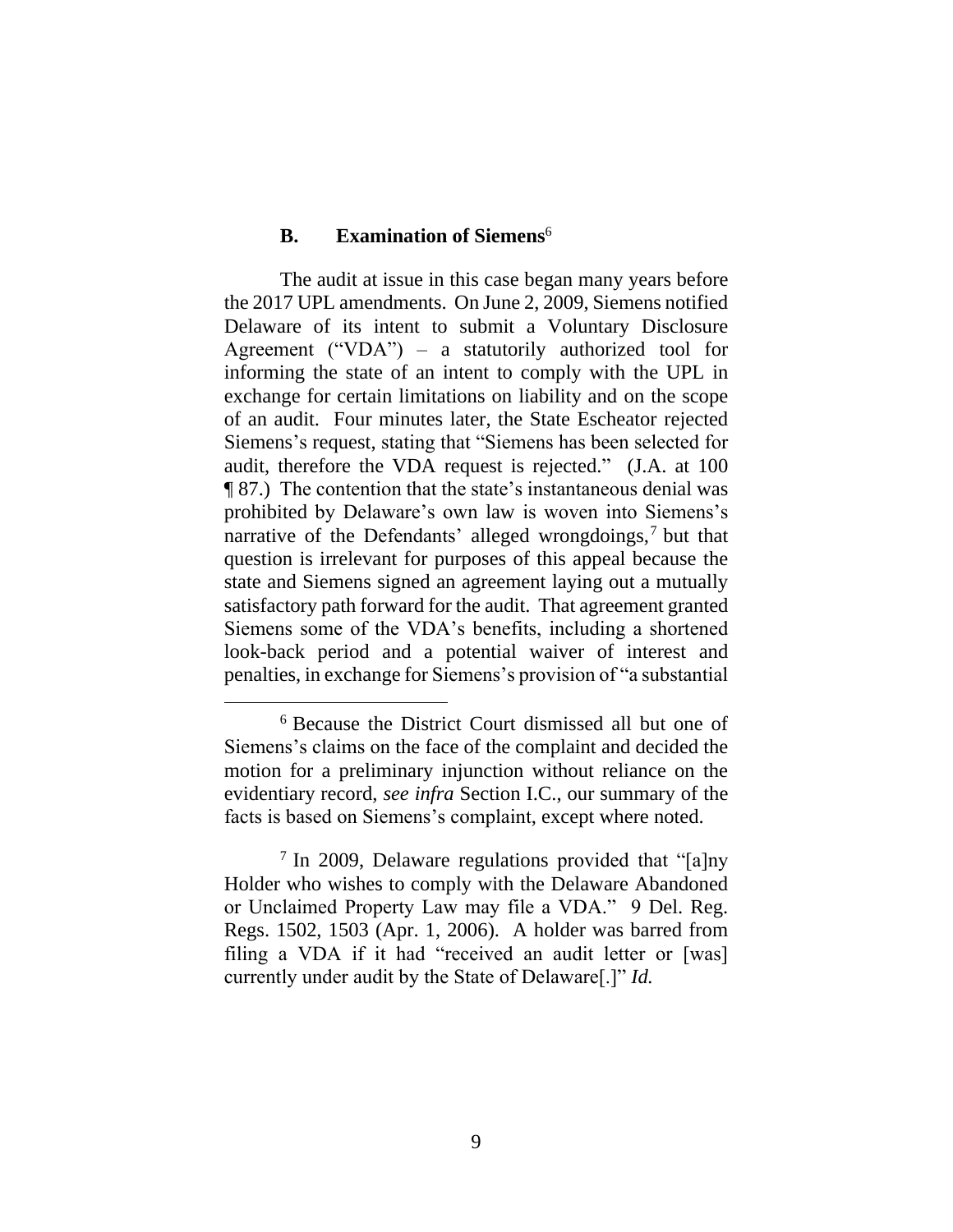advance deposit against audit liability." (J.A. at 101 ¶ 92.) If the advance were to ultimately exceed Siemens's liability, the remainder would be refunded; if materially short, however, Siemens would be subject to adverse consequences. Pursuant to that agreement, on October 31, 2009, Siemens paid Delaware a \$7.4 million deposit.

Delaware delegated to Kelmar Associates, LLC ("Kelmar") – a familiar player in disputes involving Delaware's escheatment practices – the authority to conduct the Siemens audit.<sup>8</sup> The work covered seven entities and involved an eighteen-year look-back period.<sup>9</sup> That is, Kelmar requested the production of Siemens's records for periods

<sup>8</sup> Delaware has regularly retained Kelmar to conduct the state's audits on a contingent fee basis, which has resulted in "the Delaware Department of Finance pa[ying] Kelmar fees for auditing services in the amount of \$53,494,091" for "fiscal [year] 2013 alone[.]" (J.A. at 102 ¶ 96; *see also id.* ¶ 97.) We have previously observed that "Kelmar's financial incentive to claim as much escheatable property as possible taints the entire process with an appearance of self-interested overreaching." *Marathon Petroleum*, 876 F.3d at 497.

<sup>&</sup>lt;sup>9</sup> The audit may have covered eight entities. The number of identified entities is actually inconsistent between Siemens's complaint and its motion for preliminary injunction. That discrepancy is not relevant for purposes of this appeal, however, and we refer to all of the entities together under the Siemens name.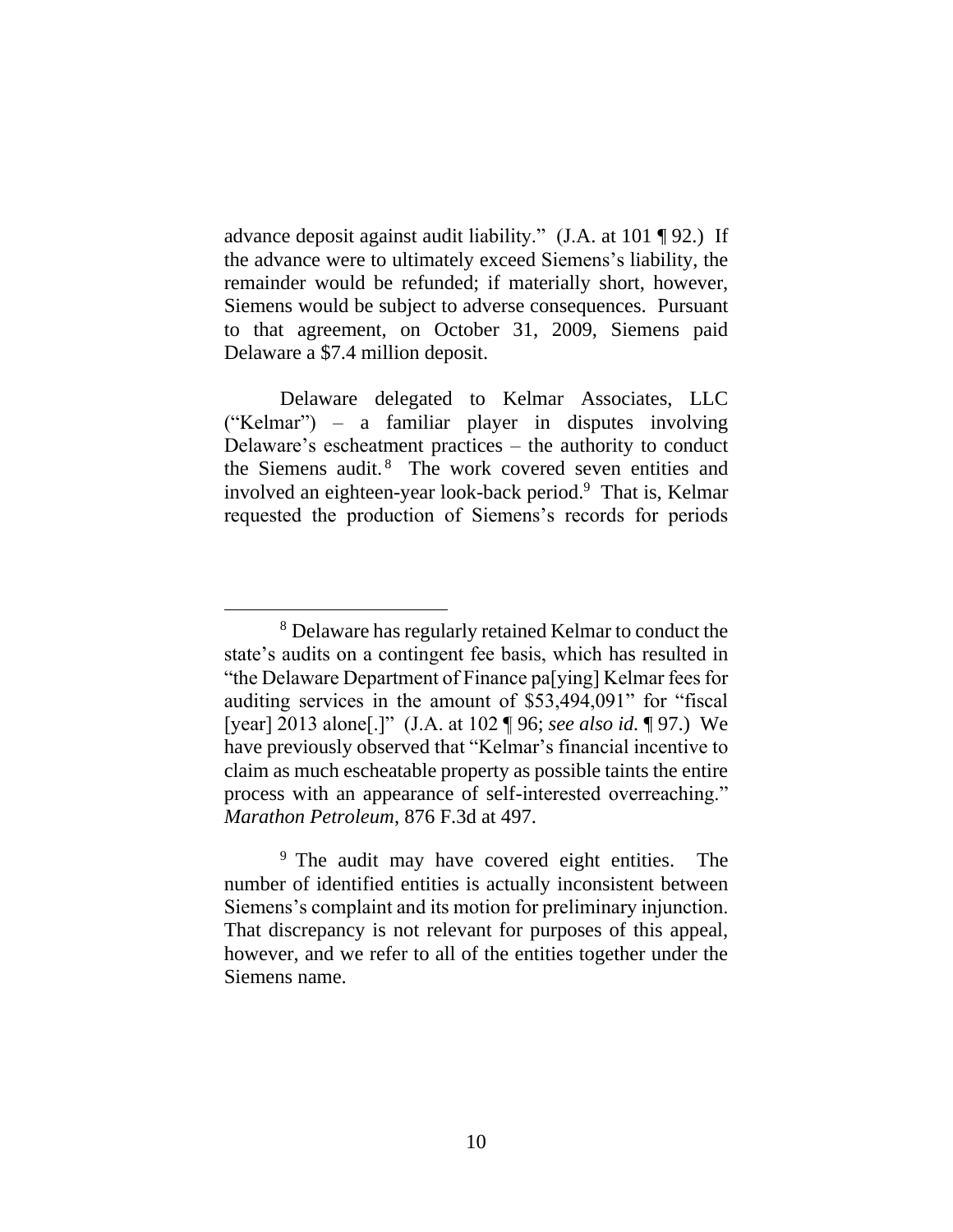reaching back to 1991.<sup>10</sup> Siemens ultimately produced seven years of records, with two to five of those years later forming the "Base Period" for Kelmar's audit findings, depending on the account.<sup>11</sup> The then-State Escheator suggested that statistical sampling and estimation were an option to determine what the remaining "'historic' liability 'might' have been" since "there is a very large universe of data to be researched" and "there may be circumstances where adequate books and records do not exist" to determine exact liability. (J.A. at 103 ¶ 99, 291-92.) He further informed Siemens that "statistical sampling is an option that is *entirely at the request of the holder*" and followed that up with the caveat that "both Delaware and the Holder should be bound to the result," should Siemens "choose to pursue" the sampling option "and

<sup>&</sup>lt;sup>10</sup> The look-back period was eventually shortened to begin at 1994, in accordance with the 2017 UPL amendments, which became effective February 2, 2017. *See Marathon Petroleum*, 876 F.3d at 486 n.6 (explaining that the 2017 amendments "limit[ed] the look-back period of all audits to ten years[.]" (citing S.B. 13, 149th Gen. Assemb. (Del. 2017))).

<sup>&</sup>lt;sup>11</sup> The Base Period refers to a period for which records exist that is chosen to calculate the audited company's liability. *See* 12 Del. Admin. Code § 104.2.19.1 ("If for certain periods the amount of reportable property cannot be ascertained from the books and records of the Holder, projection techniques may be used to determine the reportable amounts for such periods. Such determination shall be made by first examining records during periods in which records exist to establish a "Base Period" of data from which statistical inferences can be made for periods in which records are incomplete or do not exist.").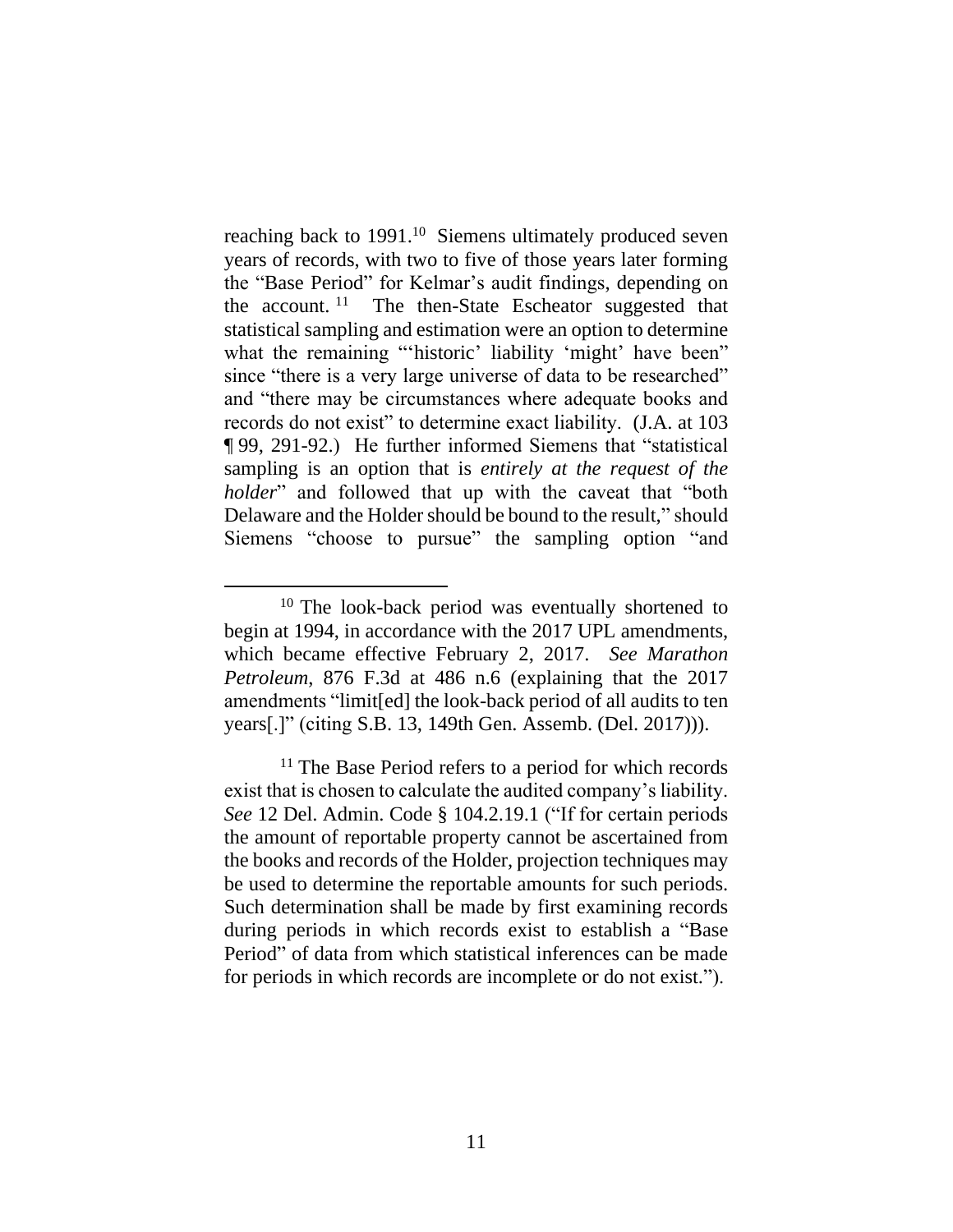Delaware agrees to it[.]" (J.A. at 103 ¶ 99 (emphasis added), 292.) Siemens rejected his suggestion.

Despite that, Kelmar conducted an estimation analysis anyway. It created populations of presumed abandoned debts from checks and credits "from five years of records from sixteen accounts payable disbursements accounts, six payroll disbursements accounts, accounts receivable agings for four entities, and [one Siemens entity's] unapplied cash account for the purpose of estimating a liability, more than 9,000 items of which had owner addresses in other states." (J.A. at 103  $\P$  101.)

In 2015, after Kelmar had received and reviewed voluminous records from Siemens, Siemens objected to Kelmar's use of an estimation methodology, particularly one with data that incorporated items with owner addresses in other states, since Siemens contends funds belonging to such owners are not escheatable to Delaware. Delaware informed Siemens of its intent to continue using that estimation methodology even after the United States District Court for the District of Delaware ruled in *Temple-Inland, Inc. v. Cook* that the estimation methodology used there violated due process. 192 F. Supp. 3d 527, 550 (D. Del. 2016) ("To put the matter gently, defendants have engaged in a game of 'gotcha' that shocks the conscience.").

In December 2017,  $12$  pursuant to Delaware's thenrecently enacted, "limited time offer" to expedite certain

 $12$  Although Siemens points to a December 6, 2017, email as its declaration of intent to seek an expedited audit, an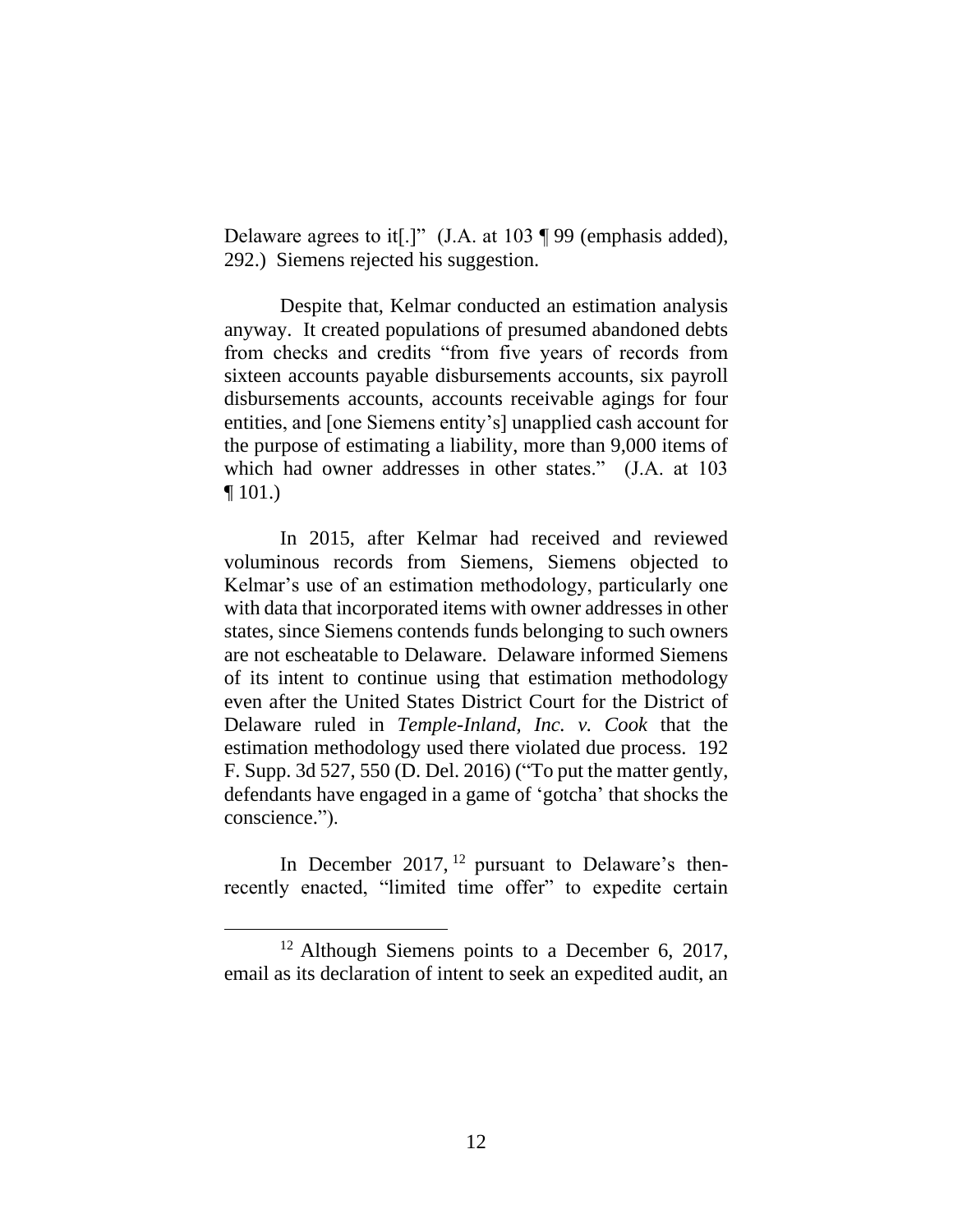examinations, *see* Del. Code Ann. tit. 12, § 1172(c), Siemens elected to expedite its audit.<sup>13</sup> (J.A. at 90-91  $\P$  57, 60.) At that point, Siemens alleges that it "had already responded to all

attachment to the subsequently executed expedited audit examination form lists the date of notice of intent to expedite as December 11, 2017. (*Compare* J.A. at 260, 281 *with* J.A. at 264; *see also* J.A. at 277 (email from Siemens stating "[I]t is in Siemens'[s] best interests to conclude this audit as quickly as possible prior to December 11, 2019[.]").) That five-day difference has no effect on our analysis, and we leave it to the District Court to resolve any factual disputes, as necessary, on remand.

<sup>&</sup>lt;sup>13</sup> The statute permitted any company whose "examination [was] authorized by the State Escheator before February 2, 2017" to elect an expedited examination if, by December 11, 2017, it provided written notification of its "intent to expedite the completion of the pending examination." Del. Code Ann. tit. 12, § 1172(c)(1) (2017), *amended by* Del. Code Ann. tit. 12, § 1172(c)(1) (2021). If written notification was provided in accordance with paragraph (c)(1) and the company "respond[ed] within the time and in the manner established by the State Escheator to all requests for records, testimony, and information made by the person conducting the examination," the State Escheator was obligated to "complete the examination and provide an examination report … within 2 years from the date of receipt of the written notification and … [also to] *waive interest and penalty* under §§ 1183 and 1184 of this title." *Id.* § 1172(c)(2) (2017) (emphasis added), *amended by* Del. Code Ann. tit. 12,  $$1172(c)(2)(2021).$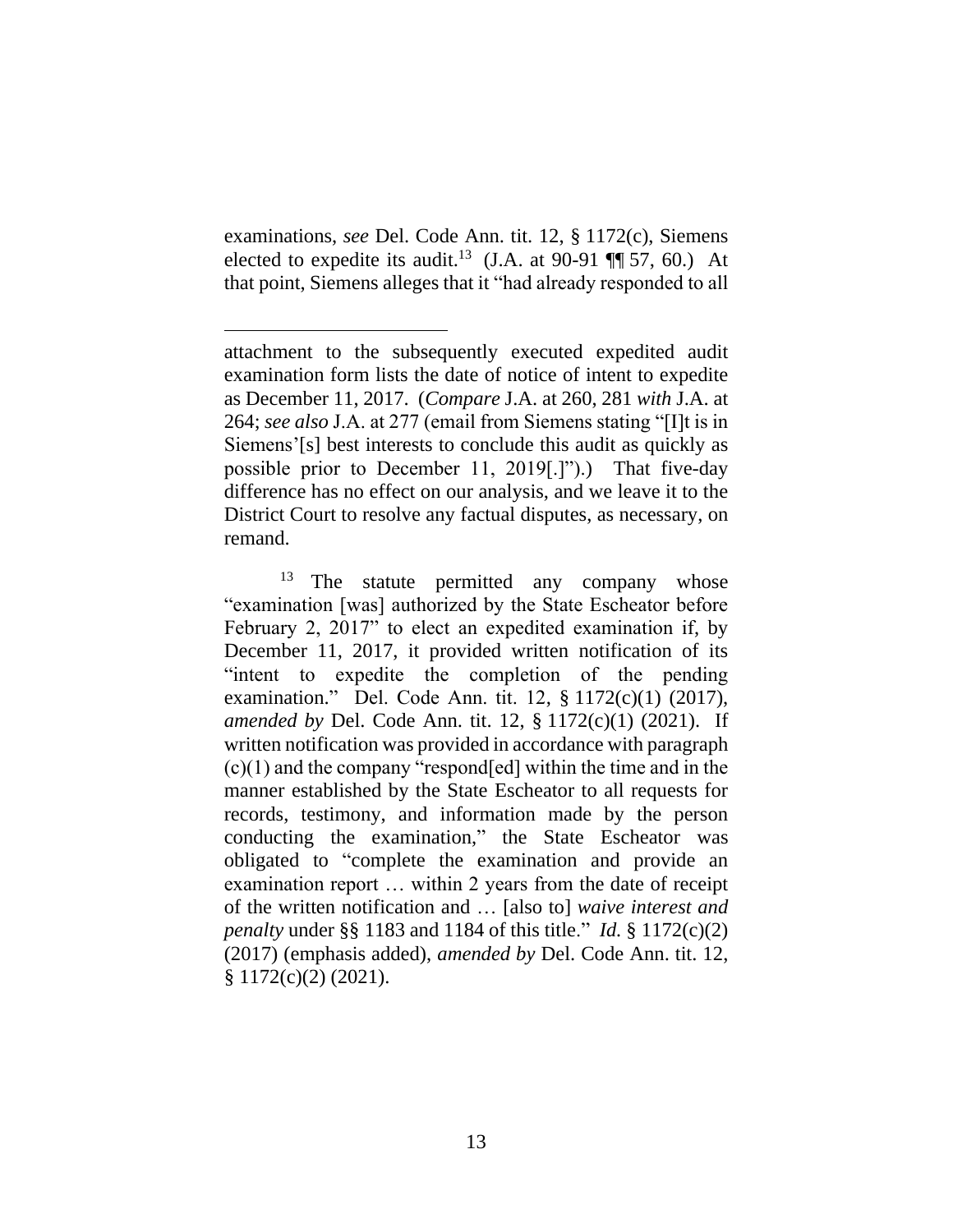of Kelmar's information requests and w[as] in the 'defense' phase of the audit in which [the company was] researching to rebut the presumption of abandonment for populations of uncashed checks and customer credits … so [Siemens] believed [it] could easily satisfy the requirements of an expedited audit within the two-year deadline." (J.A. at 91-92 ¶ 60.) The State Escheator accepted Siemens's election on January 16, 2018. According to a written schedule attached to that acceptance, the "Defendants considered [Siemens's] audit to be in 'Phase III[,]'" which, again, Siemens contends is "the phase of the audit *after* the auditors have completed data collection[,]" when the company has "the opportunity to review, reconcile, remediate and perform remediation outreach on any items that have been identified as potential unclaimed property."<sup>14</sup> (J.A. at 105 ¶¶ 106-07 (quoting 12 Del. Admin. Code § 104-2.22.1), 264, 266, 274.) Siemens's complaint acknowledges that it limited its research and remediation

<sup>&</sup>lt;sup>14</sup> According to the Defendants, "[r]emediation is a term of art that describes the process by which the holder researches property that is presumed unclaimed based on the holder's records." (Answering Br. at 11 n.6.) *See* 12 Del. Admin. Code §§ 104-2.17.6 ("During the pendency of the examination, if applicable and practicable, the Auditor shall provide to the Holder in writing … Explanation of the process used to determine that items are unclaimed property … Explanation of why documentation provided by Holder is not sufficient to remediate an item[.]"), 2.17.7 ("Holders shall be given the opportunity to review, reconcile, remediate and, where applicable under Delaware law, perform due diligence on any items that have been identified as potential unclaimed property."), 2.22.1 (same).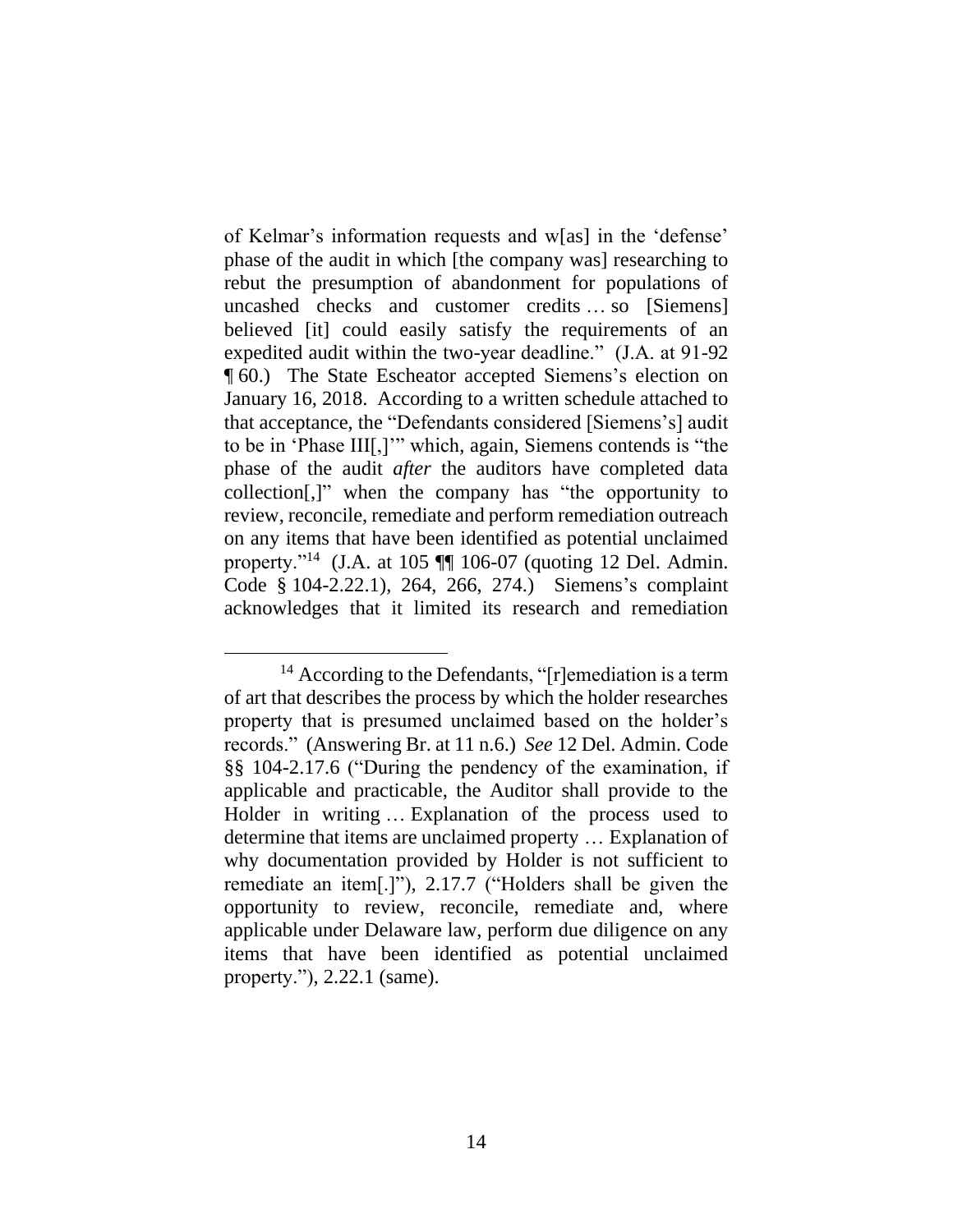efforts to those "checks and customer credits over which [it believed] Delaware would have escheat jurisdiction under federal law[.]" (J.A. at 105 ¶ 108.)

Months later, on June 10, 2019, Kelmar provided Siemens with two Interim Status Reports, calculating the results of Siemens's remediation efforts with respect to two different audited entities. Both reports were based on Siemens's remediation efforts through June 7, 2019, and neither was a request for payment. One report calculated \$22,406,758.17 of liability, of which \$21,280,167.37 was an estimate, and the other calculated \$17,788,691.36 of liability, of which \$16,538,946.61 was an estimate. In other words, the audit reports "estimated an additional liability of \$37.8 million to Delaware for 7 years where records did not exist based on checks and credits with owner addresses in other states from the 5 year[ ] [Base Period], many of which were not researchable." (J.A. at 432 (citing J.A. at 74 ¶ 2, 105-06 ¶¶ 109, 112).) That means that, under Kelmar's calculations in its interim reports, approximately 94% of the total unclaimed property Siemens was to turn over to Delaware consisted of an extrapolated guess.<sup>15</sup>

<sup>&</sup>lt;sup>15</sup> To give an example, Kelmar identified "relatively few unreported abandoned checks with payee addresses in Delaware … or lacking an address[.]" (J.A. at 107 ¶ 116.) As alleged in the complaint, for one Siemens entity, Kelmar only identified "\$161.41 of unreported aged checks with payee addresses in either Delaware (\$83.19) or lacking an address (\$78.27) (an average of \$32.28/year)[.]" (J.A. at 107-108, ¶ 116.a.) "[Y]et Kelmar estimated a liability of \$776,358.99 for five years where records did not exist (an average of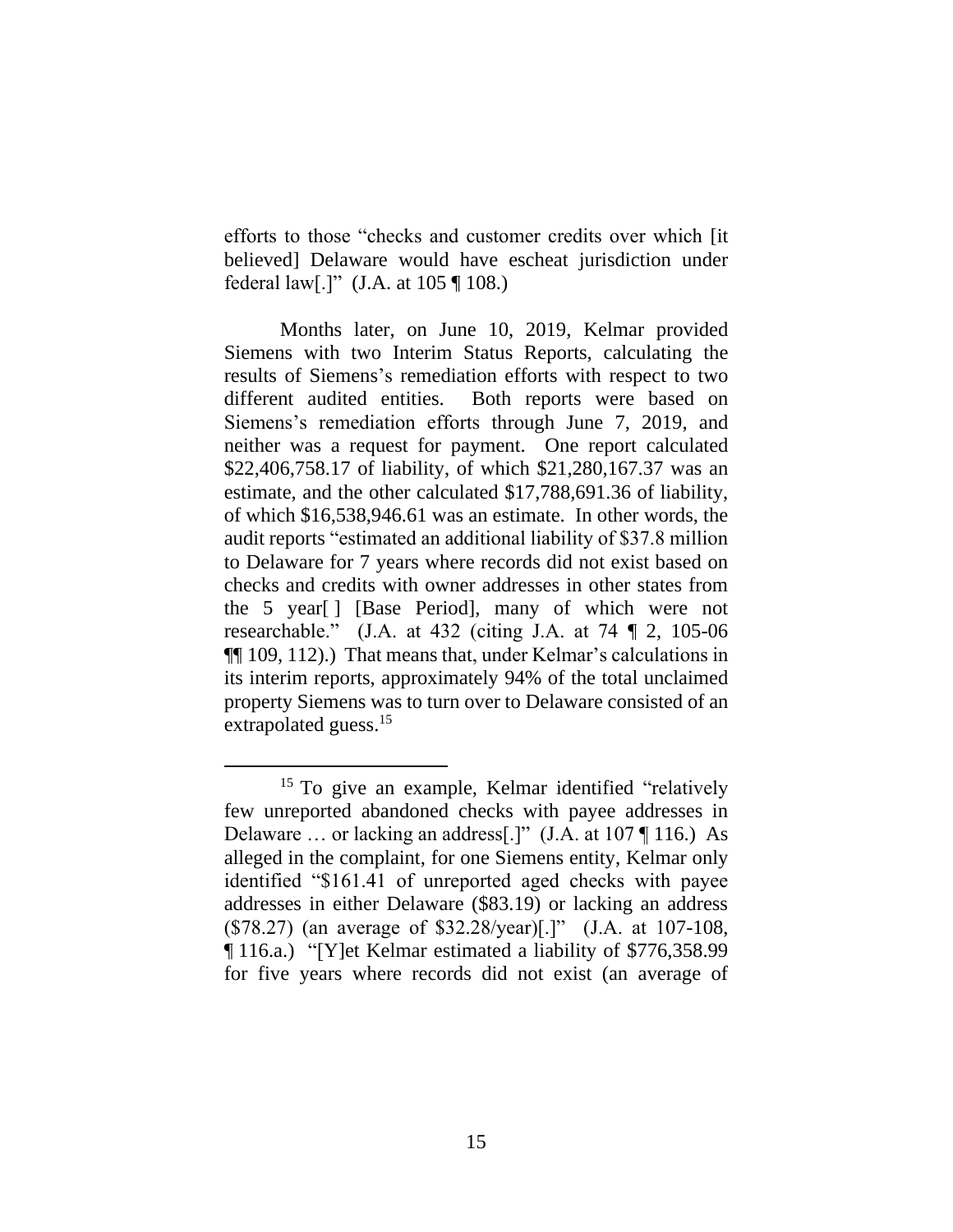On July 15, 2019, Siemens alleges, it informed Delaware that it "had exhausted all efforts to remediate any further items, and requested a final report of examination and Statement of Findings and Request for Payment[.]" (J.A. at 106 ¶ 110.) By Siemens's telling, the Delaware State Escheator then threatened to terminate Siemens's expedited audit if it "did not remediate the remaining population items with owner addresses in other states, which she asserted consisted of at least 6,000 items." (J.A. at 106 ¶ 110.) The State Escheator again informed Siemens, on September 30, 2019, of its failure to perform required research on the "more than 6,000 'open' checks and credits to prove they were not abandoned property[.]" (J.A. at 449-50 (preliminary injunction evidentiary record).) Siemens did not challenge the nature of the property (i.e., its status as "abandoned"), but instead asserted that the State Escheator had no authority to require research of those items because "Delaware could not claim any of those items which all had addresses in states other than Delaware[,]" and "Siemens had already provided the payee and customer addresses to Delaware for each item." (J.A. at 450 (preliminary injunction evidentiary record).)

The parties' positions became further entrenched on October 7, 2019, when Siemens again requested the final examination report because it "had exhausted its efforts to

<sup>\$155,271.80/</sup>year)." (J.A. at 108, ¶ 116.a.) Similar discrepancies exist between the actual sums of unclaimed property for years with records and the estimated liabilities for years without existing records for numerous entities and property types included in Kelmar's audit.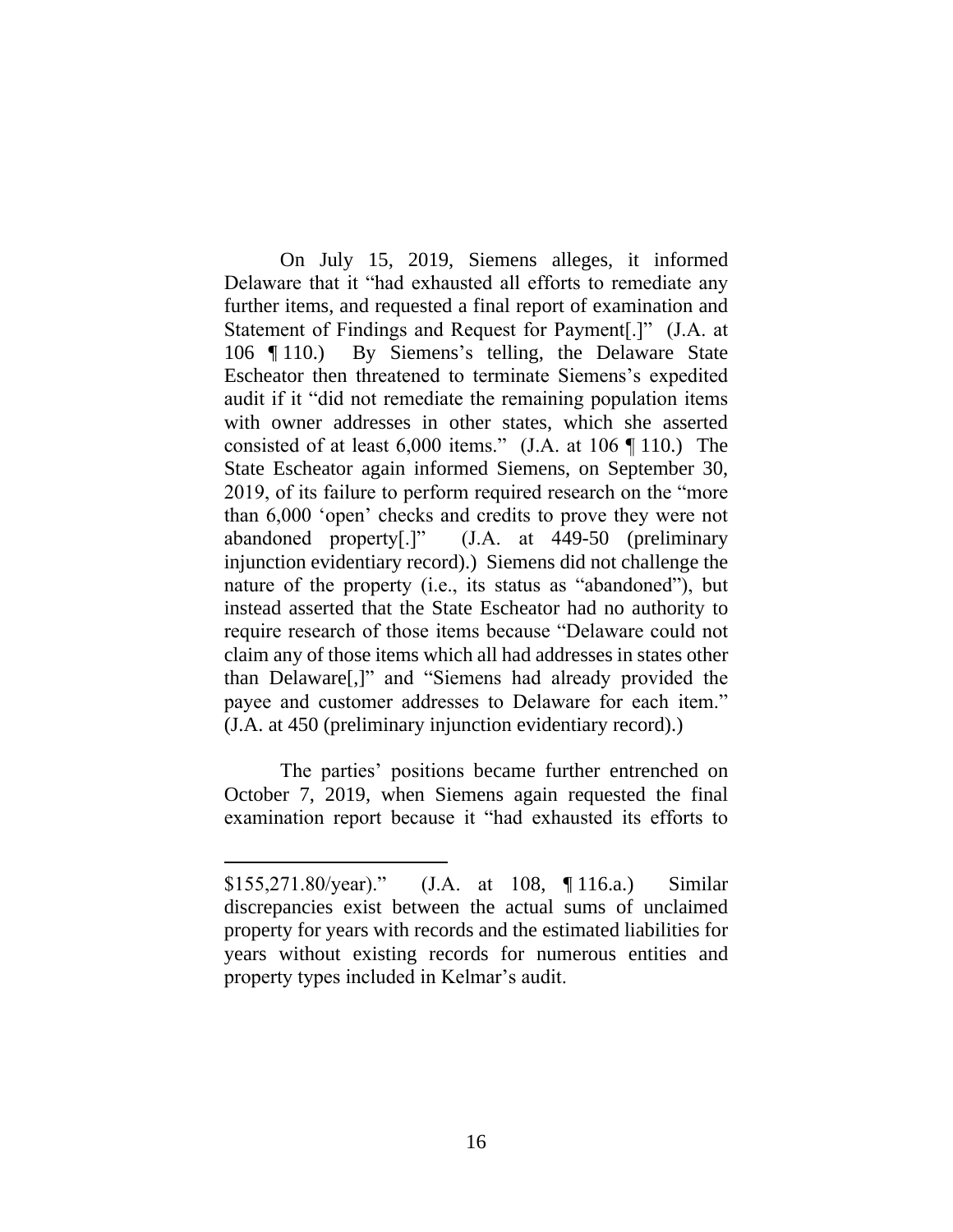research all 'open' checks and credits with payee and/or customer addresses in Delaware, in a foreign country, and/or where the address was unknown." (J.A. at 450 (preliminary injunction evidentiary record).) The Secretary of Finance informed Siemens that "Delaware cannot provide a final examination report" until it has obtained the "additional research of checks and customer credits with owner addresses in other states to rebut against them being abandoned property[.]" (J.A. at 450 (preliminary injunction evidentiary record).) He also stated that "the Interim Status Reports show the liability calculation based on information Delaware received" and that "he did not know why the parties could not negotiate a settlement based on those reports." (J.A. at 450-51 (preliminary injunction evidentiary record).)

Later, on November 4, 2019, the Secretary of Finance told Siemens "that Delaware is not obligated to issue a final examination report and that doing so would allow Siemens to use the expedited audit process as a vehicle for litigation. [He] asked Siemens for a settlement offer to 'advance the ball' and indicated that" the state would not change its estimation methodology. (J.A. at 451 (preliminary injunction evidentiary record).) Siemens rejected the Secretary's suggestion and the Defendants subsequently terminated Siemens's expedited audit on December 11, 2019. That termination reverted Siemens's audit to the ordinary examination program, putting interest and penalties back on the table. 16 The commencement of this lawsuit followed on December 17, 2019.

<sup>&</sup>lt;sup>16</sup> It is unclear whether the termination of the expedited audit also reinstated the parties' 2009 agreement that originally governed the Siemens audit and granted Siemens a potential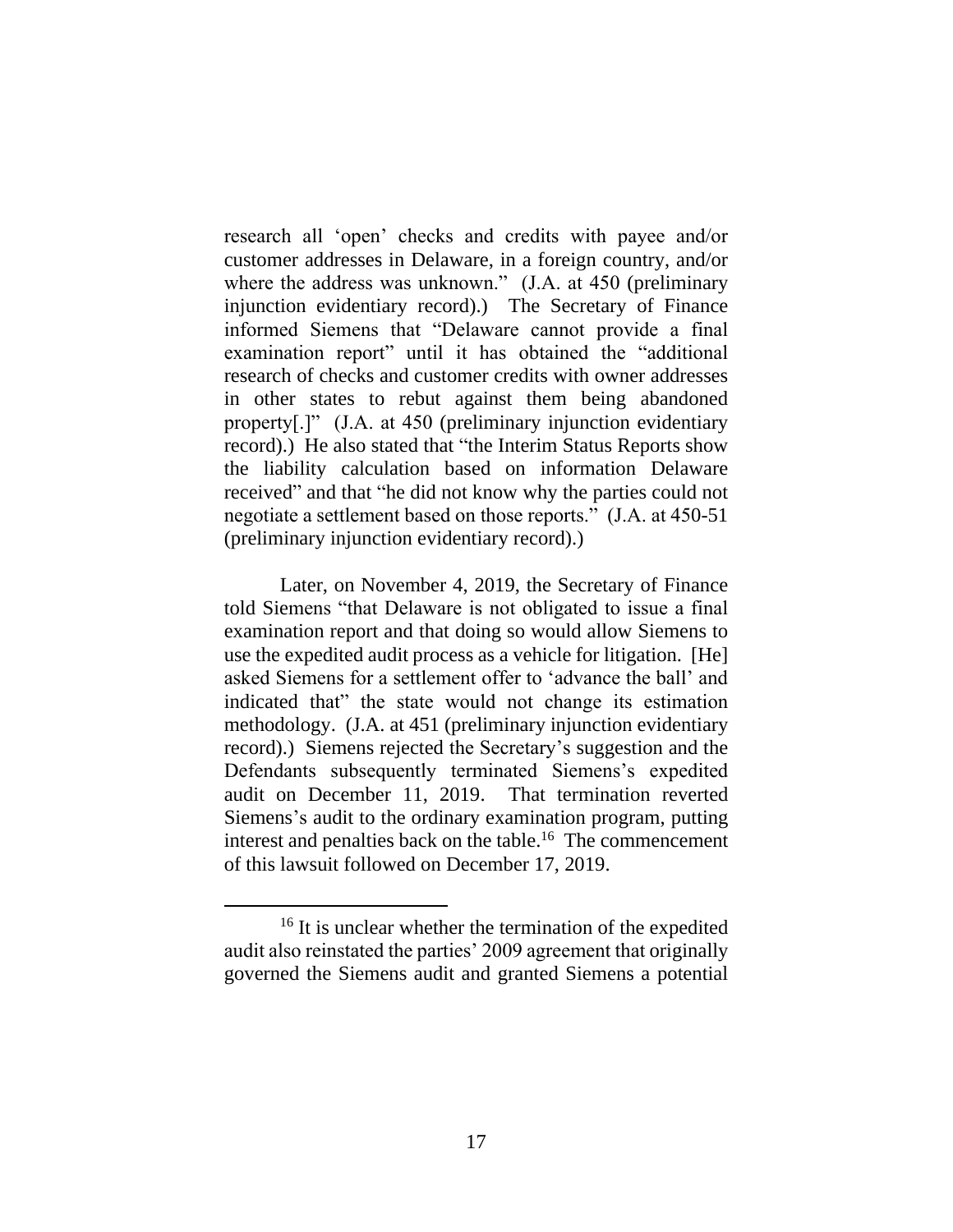### **C. Procedural Background**

Siemens's complaint seeks declaratory and injunctive relief on the basis of four claims. First and foremost, Siemens contends that Delaware's escheat laws are preempted by the *Texas* trilogy (Count I). Specifically, Siemens alleges that there is no circumstance under which Delaware may claim all open items, given the *Texas* trilogy's rules of priority. As a result, because Siemens already provided Delaware with the records establishing out-of-state owner addresses for all open items, Delaware has no authority to obtain any other records regarding those open items. In addition, Siemens alleges Fourteenth Amendment substantive due process violations (Count II), Fourteenth Amendment procedural due process violations (Count III), and Fourth Amendment search or seizure violations (Count IV).<sup>17</sup>

Looking particularly at Count III, Siemens argues that the following conduct by the Defendants violated its right to procedural due process:

• "Defendants refuse[d] to conclude [Siemens's] audit by the statutory deadline, thereby subjecting [Siemens] to

<sup>17</sup> The District Court found it unclear whether Siemens alleged an unreasonable search or seizure, so it considered both in its decision to dismiss that claim.

waiver of interest and penalties. But we assume it did not, as Siemens alleges that it now faces the statutorily mandated accumulation of interest and penalties during the ongoing audit.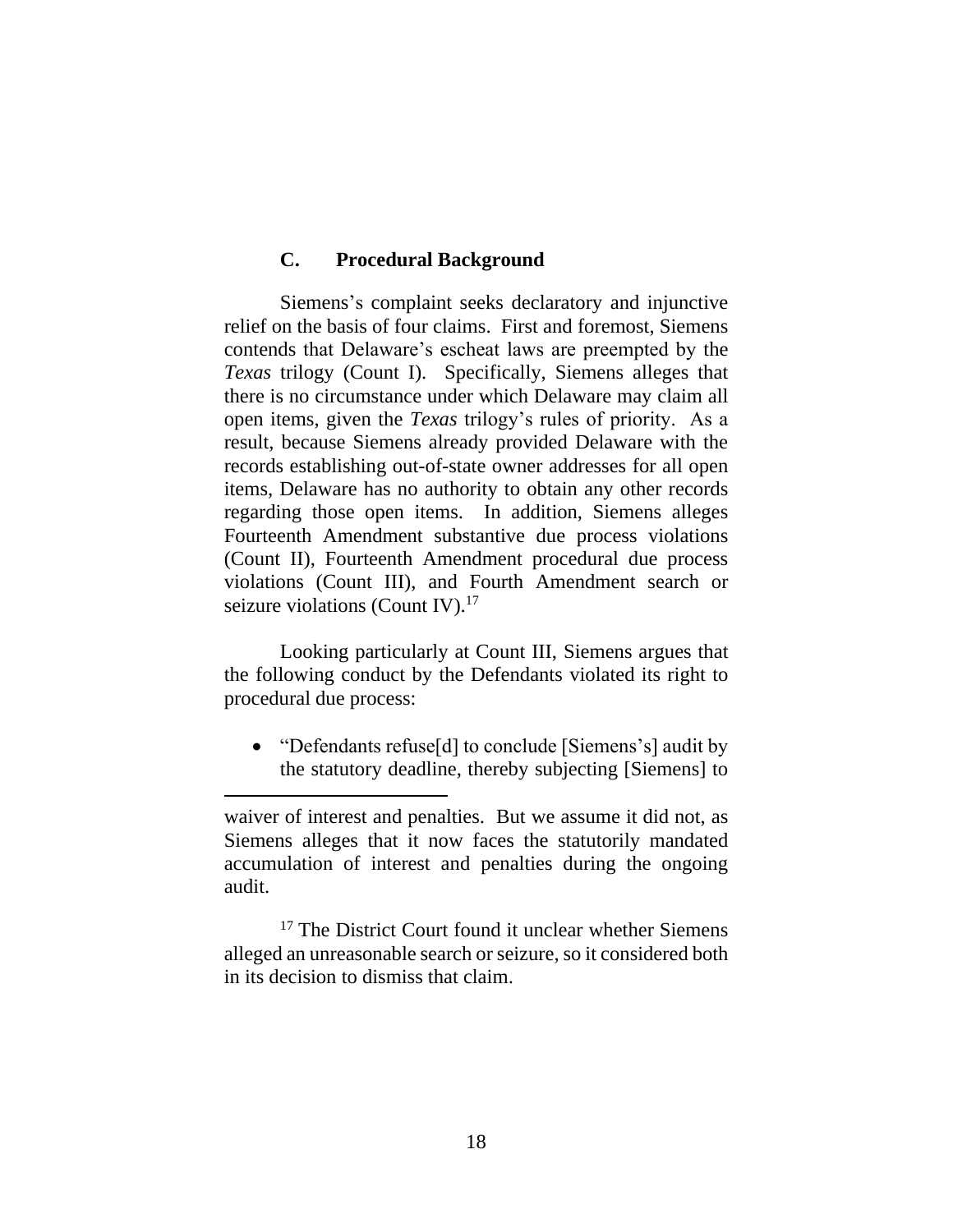mandatory interest and penalties. However, the UPL does not provide for pre-compliance review by a neutral arbiter and thus [Siemens was] denied the opportunity to defend against the refusal to terminate their audit and the loss of the associated benefits. The Secretary rubber-stamped the State Escheator's decision, but [Siemens was] not afforded an opportunity to present [its] case to the Secretary."  $(J.A. at 119 \text{ T}166.)$ 

- "Defendants rely on the use of contingent fee auditors" whose financial self-interest influences the conduct and results of the audit."  $(J.A. at 119 \text{ T} 167.)$
- "Kelmar selected the populations to which to apply the presumption of abandonment for research (including items that could not [be] researched due to a lack of records), made evidentiary determinations, and calculated estimated liabilities." (J.A. at 119 ¶ 168.)

Siemens asserts similar allegations in support of Count II, its substantive due process claim. It emphasizes again the Defendants' problematic "use of estimation and reliance on records that are not researchable[,]" (J.A. at 117 ¶ 153,) and their reliance "on the use of contingent fee auditors whose financial self-interest influences the conduct and results of the audit." (J.A. at 118 ¶ 161.) Lastly, as to Count IV, Siemens alleges that the Defendants' audit process amounted to an unreasonable search or seizure because the state was holding hostage its final audit report, thereby increasing the accumulation of interest and penalties, until Siemens remediated the remaining 6,000 open items.

The Defendants moved to dismiss the complaint pursuant to Federal Rules of Civil Procedure 12(b)(1) and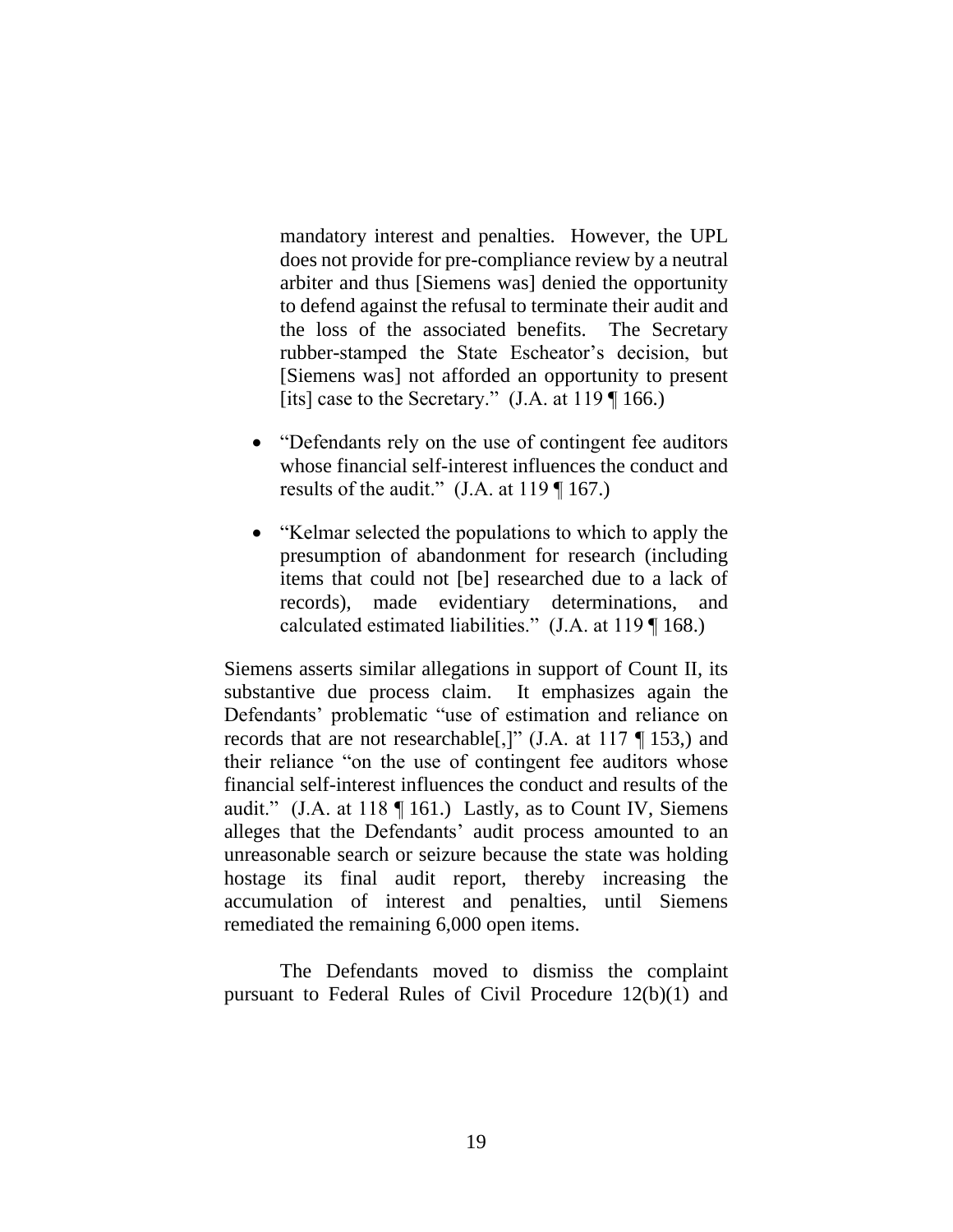12(b)(6), arguing that Siemens's claims were unripe and that Siemens failed to state a claim. The Defendants also raised issues of abstention and comity.

Then, approximately four months after the lawsuit began and while the motion to dismiss was still pending, the Defendants sent Siemens a letter stating that "Siemens remains in the standard examination process" and that "the State remains committed to completing [that] examination in a reasonable and timely manner." (J.A. at 646.) Attached to that letter was "a consolidated schedule of the current open items requiring research and remediation[,]" suggesting that remediation was necessary "to move the examination forward." (J.A. at 646.) In response, Siemens filed a motion for preliminary injunction. It contended that the open items were for checks and credits that it "had been unable to remediate due to a lack of records or … were not necessary to research to determinate a liability to Delaware because they have addresses outside of Delaware." (J.A. at 433.) Stated differently, Siemens argued that the "Defendants have already identified the most property Delaware can claim and [Siemens] ha<sup>[s]</sup> exhausted [its] efforts to rebut any presumption of abandonments with respect to that property." (J.A. at 428.) So, according to Siemens, the "only purpose for continuing to audit is to pressure [Siemens] to accept an inflated monetary settlement to end it and to prevent [Siemens] from re-litigating the conduct in *Temple-Inland Inc v. Cook*[.]" (J.A. at 428-29.) On that basis, Siemens sought "to enjoin [the] Defendants from enforcing the audit, judicially or otherwise, outside this lawsuit until a final ruling on the merits of [Siemens's] claims." (J.A. at 429.)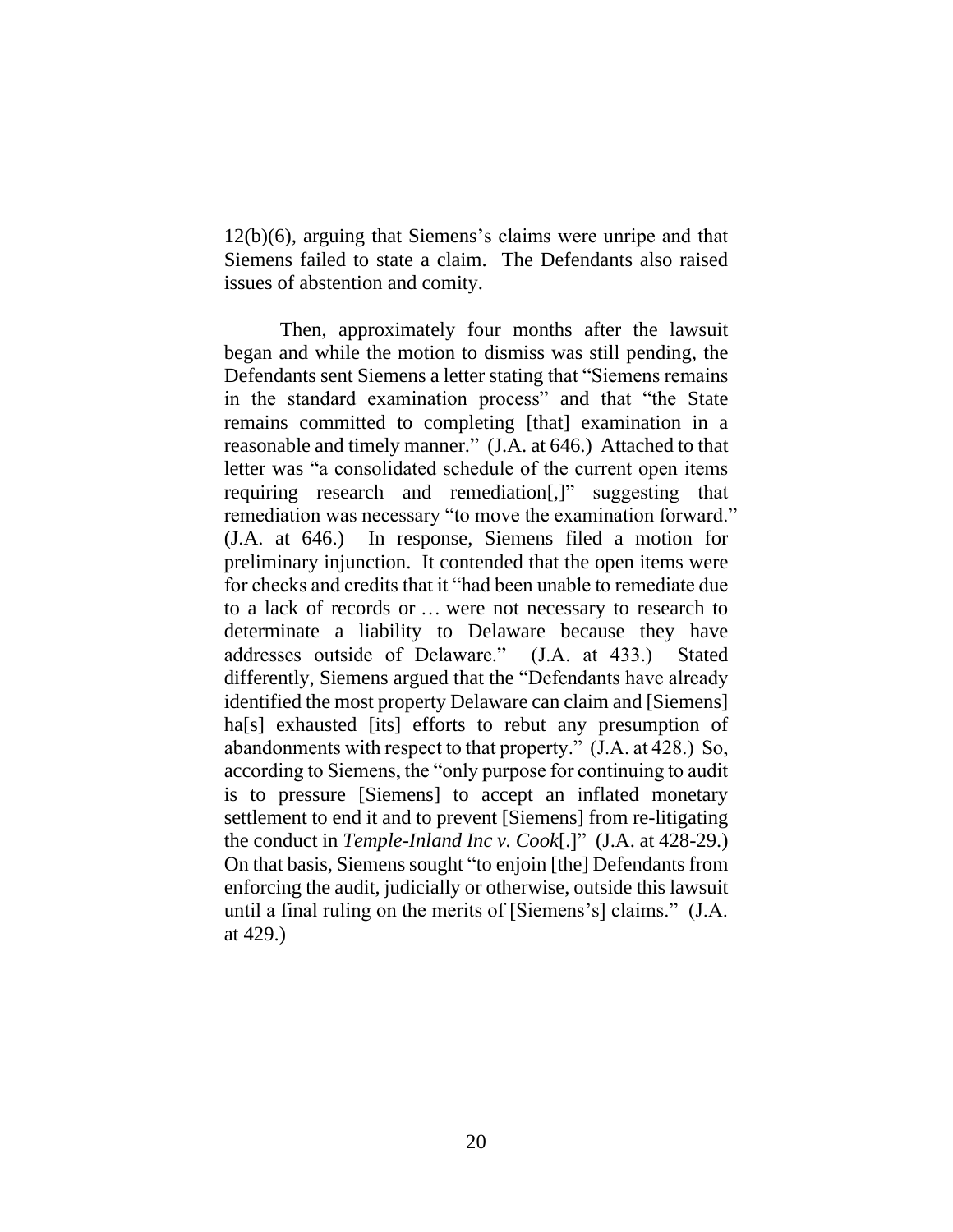The District Court addressed the Defendants' motion to dismiss and Siemens's motion for a preliminary injunction in one opinion. It dismissed all claims against the State of Delaware, with prejudice, on the basis of sovereign immunity. It further dismissed, without prejudice, the preemption claim (Count I) and the substantive due process claim (Count II) as unripe and the Fourth Amendment claim (Count IV) for failure to state a claim. As for the procedural due process claim (Count III), the Court declined to dismiss the portion of it based on the use of a self-interested third-party auditor but dismissed, without prejudice, the portion based on the termination of the expedited audit without pre-enforcement review. Turning to the motion for preliminary injunction on Siemens's sole surviving claim – the "procedural due process claim[] for use of self-interested third-party auditors" – the Court held that Siemens had failed to establish that it would suffer irreparable injury absent an injunction. (J.A. at 54-61.) Siemens has timely appealed.

## **II. DISCUSSION**

Siemens challenges the District Court's denial of a preliminary injunction, contending that the Court's irreparable injury analysis erroneously applied our precedent. Using the denial of preliminary relief as a jurisdictional hook, Siemens further argues that we may  $-$  and should  $-$  exercise pendent jurisdiction to review and reverse the District Court's dismissal of the preemption claim and the expedited-audit procedural due process claim. For the reasons that follow, we agree that the District Court erred when it concluded that Siemens would not suffer irreparable injury absent a preliminary injunction. And because review of the underlying dismissal of Siemens's preemption and procedural due process claims is necessary to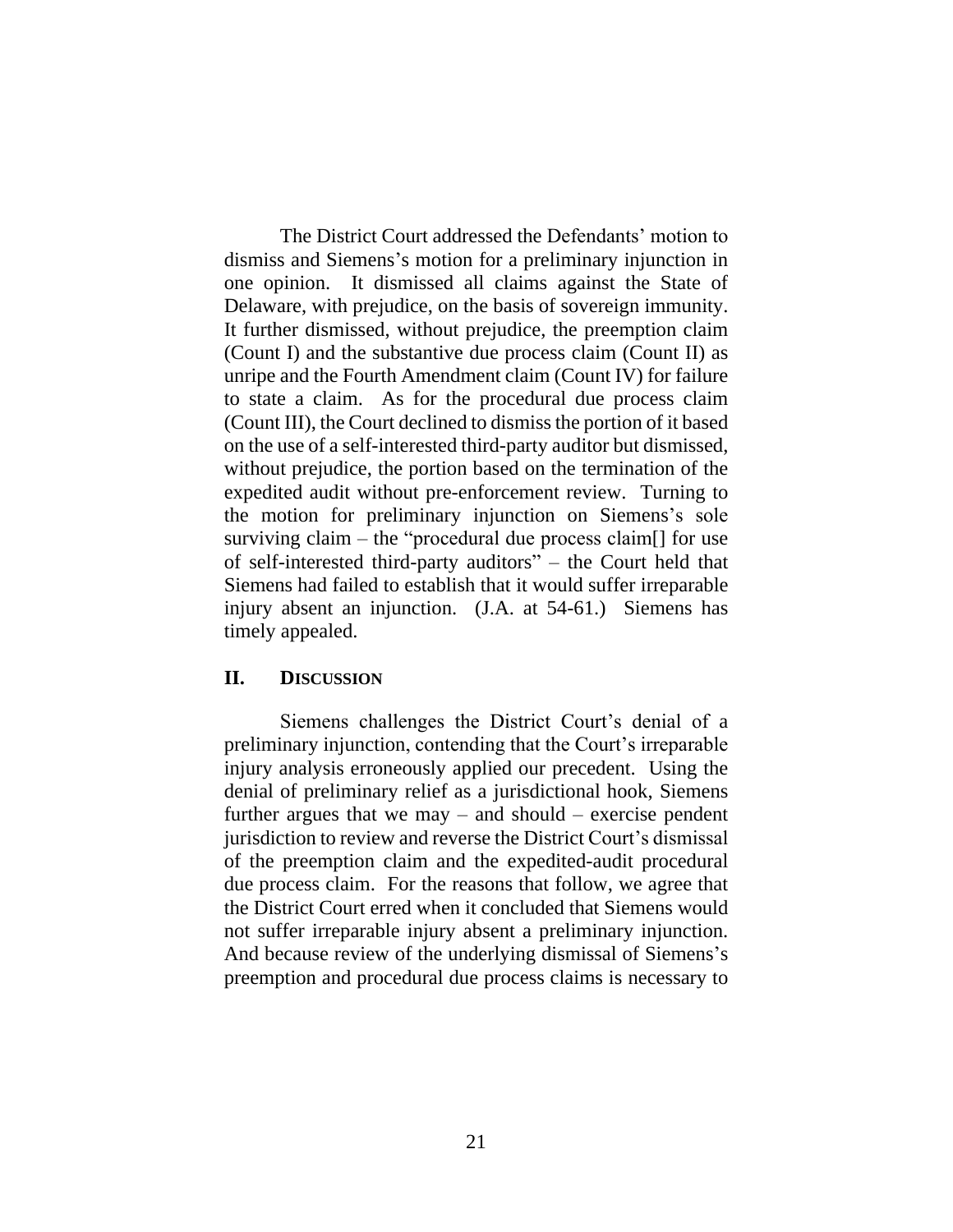meaningfully review the denial of the request for a preliminary injunction, we will exercise pendent jurisdiction to review the challenged dismissals.<sup>18</sup> While we ultimately agree that the District Court erred in dismissing the preemption claim as unripe, we decline to rule on the merits of that claim until there has been further development of the evidentiary record. Finally, we will affirm the District Court's dismissal of the expedited-audit procedural due process claim for failure to state a claim.

### **A. Irreparable injury**

We begin with the question that indisputably allows Siemens to bring this interlocutory appeal:<sup>19</sup> Did the District

<sup>18</sup> On appeal, Siemens does not challenge the District Court's dismissal of all claims against the State of Delaware on the basis of sovereign immunity or the dismissal of its Fourth Amendment claim. And, although the District Court dismissed the preemption and substantive due process claims as unripe in one combined analysis, Siemens does not challenge the dismissal of the substantive due process claims.

<sup>19</sup> The District Court had jurisdiction under 28 U.S.C. §§ 1331, 2201, and 2202. We have jurisdiction to review the District Court's order denying preliminary injunctive relief under 28 U.S.C. § 1292(a)(1). "In reviewing a preliminaryinjunction order, findings of fact are assessed for clear error, legal conclusions are reviewed de novo, and the ultimate decision to grant relief is reviewed for abuse of discretion." *Issa v. Sch. Dist. of Lancaster*, 847 F.3d 121, 130 (3d Cir. 2017); *see also Kos Pharms., Inc. v. Andrx Corp.*, 369 F.3d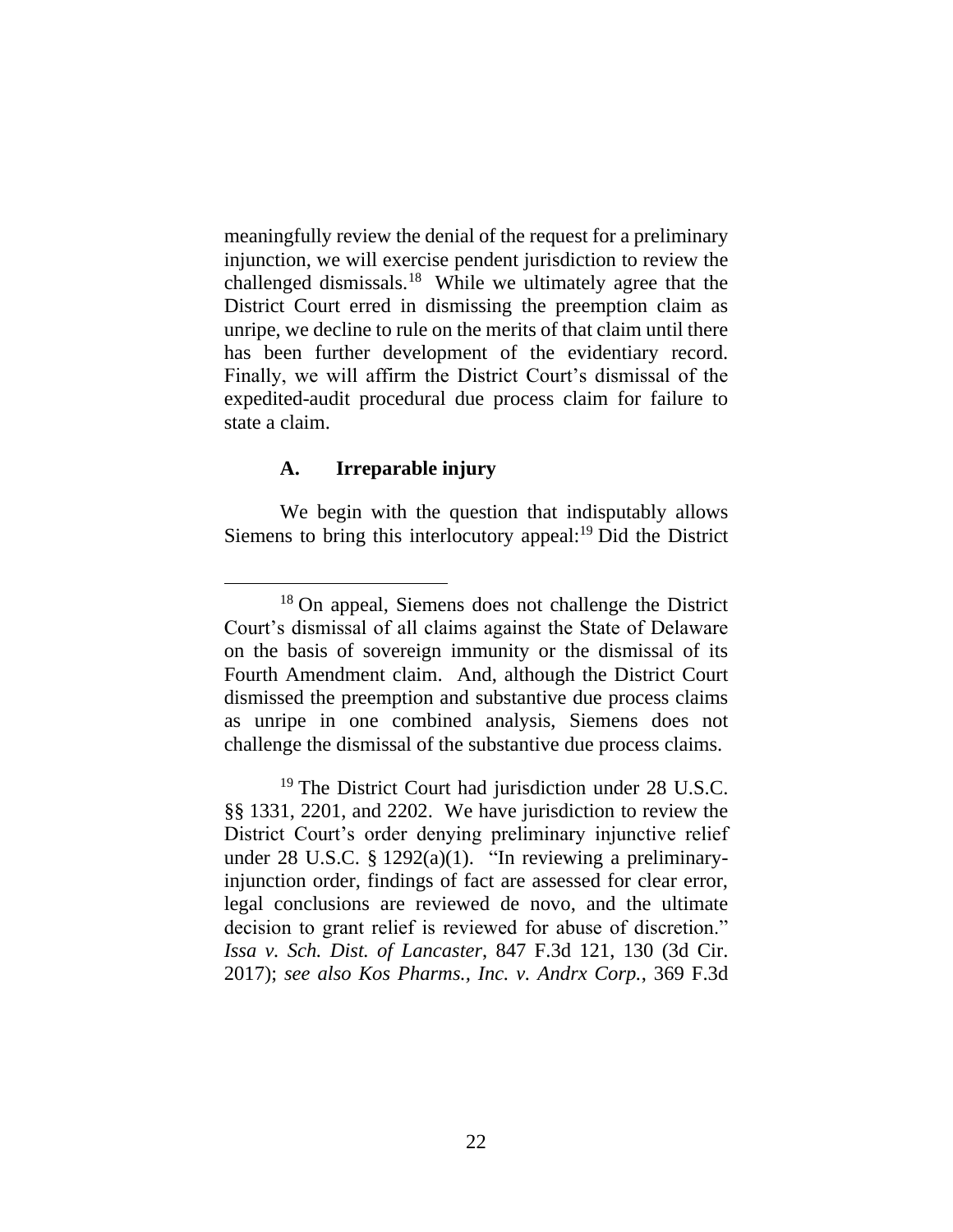Court err in denying Siemens's motion for a preliminary injunction for lack of irreparable harm? The answer is yes.

A motion for preliminary injunctive relief requires a district court to consider the following four factors:

> (1) the likelihood that the moving party will succeed on the merits; (2) the extent to which the moving party will suffer irreparable harm without injunctive relief; (3) the extent to which the nonmoving party will suffer irreparable harm if the injunction is issued; and (4) the public interest.

*Shire US Inc. v. Barr Labs., Inc.*, 329 F.3d 348, 352 (3d Cir. 2003) (citations omitted). When it comes to the second factor, irreparable harm, "[t]he law ... is clear in this Circuit: In order to demonstrate irreparable harm the plaintiff must demonstrate potential harm which cannot be redressed by a legal or an equitable remedy following a trial. The preliminary injunction must be the only way of protecting the plaintiff from harm." *Campbell Soup Co. v. ConAgra, Inc.*, 977 F.2d 86, 91 (3d Cir. 1992) (internal quotation marks and citation omitted). Additionally, "[t]he 'requisite feared injury or harm must be irreparable – not merely serious or substantial,' and it 'must be of a peculiar nature, so that compensation in money cannot

<sup>700, 708 (3</sup>d Cir. 2004) ("Despite oft repeated statements that the issuance of a preliminary injunction rests in the discretion of the trial judge[,] whose decisions will be reversed only for 'abuse,' a court of appeals must reverse if the district court has proceeded on the basis of an erroneous view of the applicable law." (citation omitted)).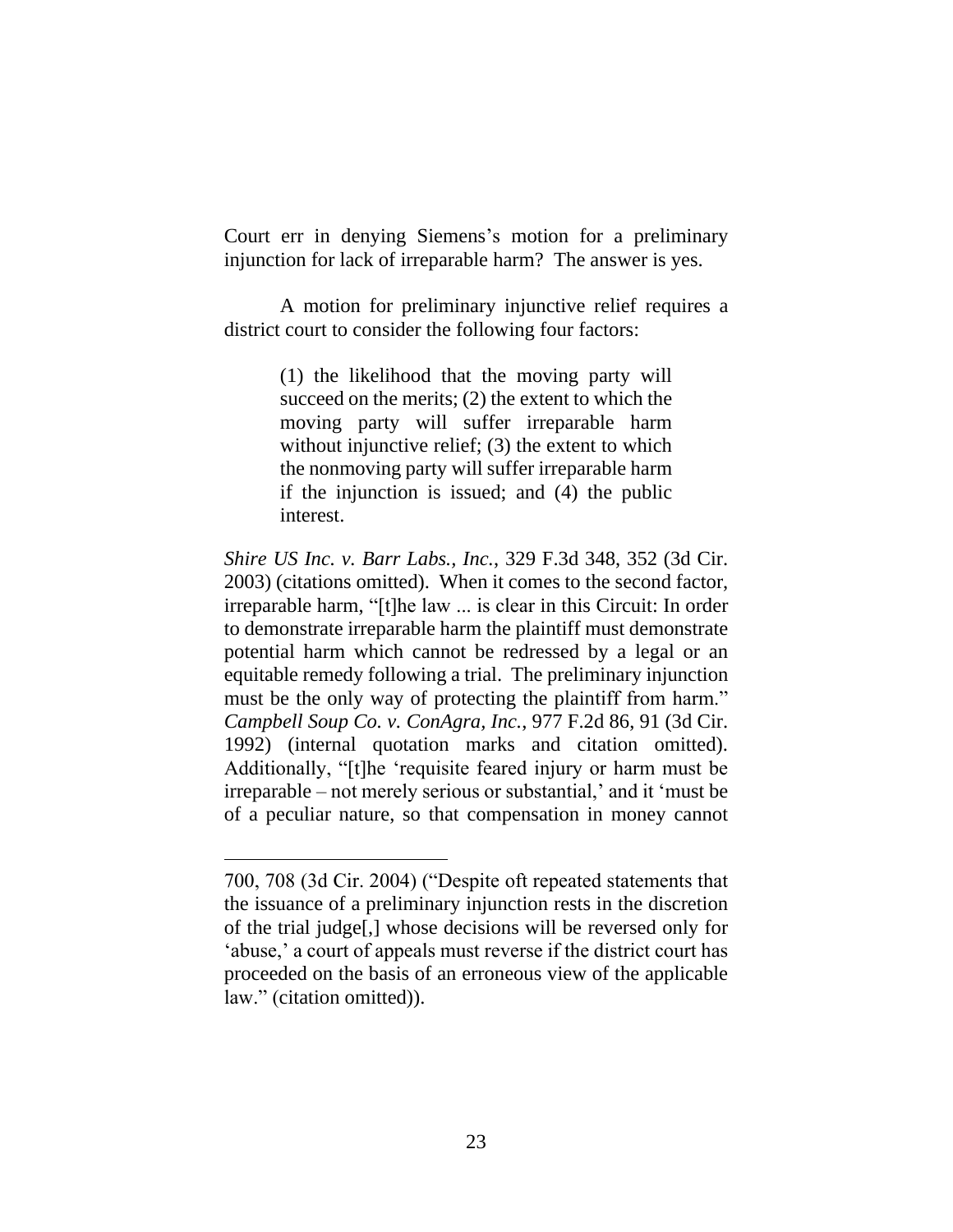atone for it.'" *Id.* at 91-92 (quoting *ECRI v. McGraw-Hill, Inc.*, 809 F.2d 223, 226 (3d Cir. 1987)).

In assessing the alleged irreparable harm in this case, the District Court was guided by our decision in *New Jersey Retail Merchants Association v. Sidamon-Eristoff*, 669 F.3d 374 (3d Cir. 2012), which similarly considered a challenge to the constitutionality of an unclaimed property statute. The plaintiffs in that case objected to a New Jersey statute and filed motions for a preliminary injunction to prevent the state from enforcing it. They argued that it violated the Supremacy Clause by including a "place-of-purchase presumption."<sup>20</sup> *Id.*  at 382, 385. The district court granted, and we affirmed, their requests to preliminarily enjoin the prospective enforcement of the statute's place-of-purchase presumption and the regulatory guidance elaborating on that presumption. *Id.* at 384-85, 395- 96. In affirming, we concluded that the plaintiff-companies

If the issuer of a stored value card does not have the name and address of the purchaser or owner of the stored value card, the address of the owner or purchaser of the stored value card shall assume the address of the place where the stored value card was purchased or issued and shall be reported to New Jersey if the place of business where the stored value card was sold or issued is located in New Jersey.

*N.J. Retail Merchs. Ass'n v. Sidamon-Eristoff*, 669 F.3d 374, 384 (3d Cir. 2012) (quoting N.J. Stat. Ann. § 46:30B–42.1c (2010)).

<sup>&</sup>lt;sup>20</sup> The "place-of-purchase presumption" referred to the following provision of the challenged statute: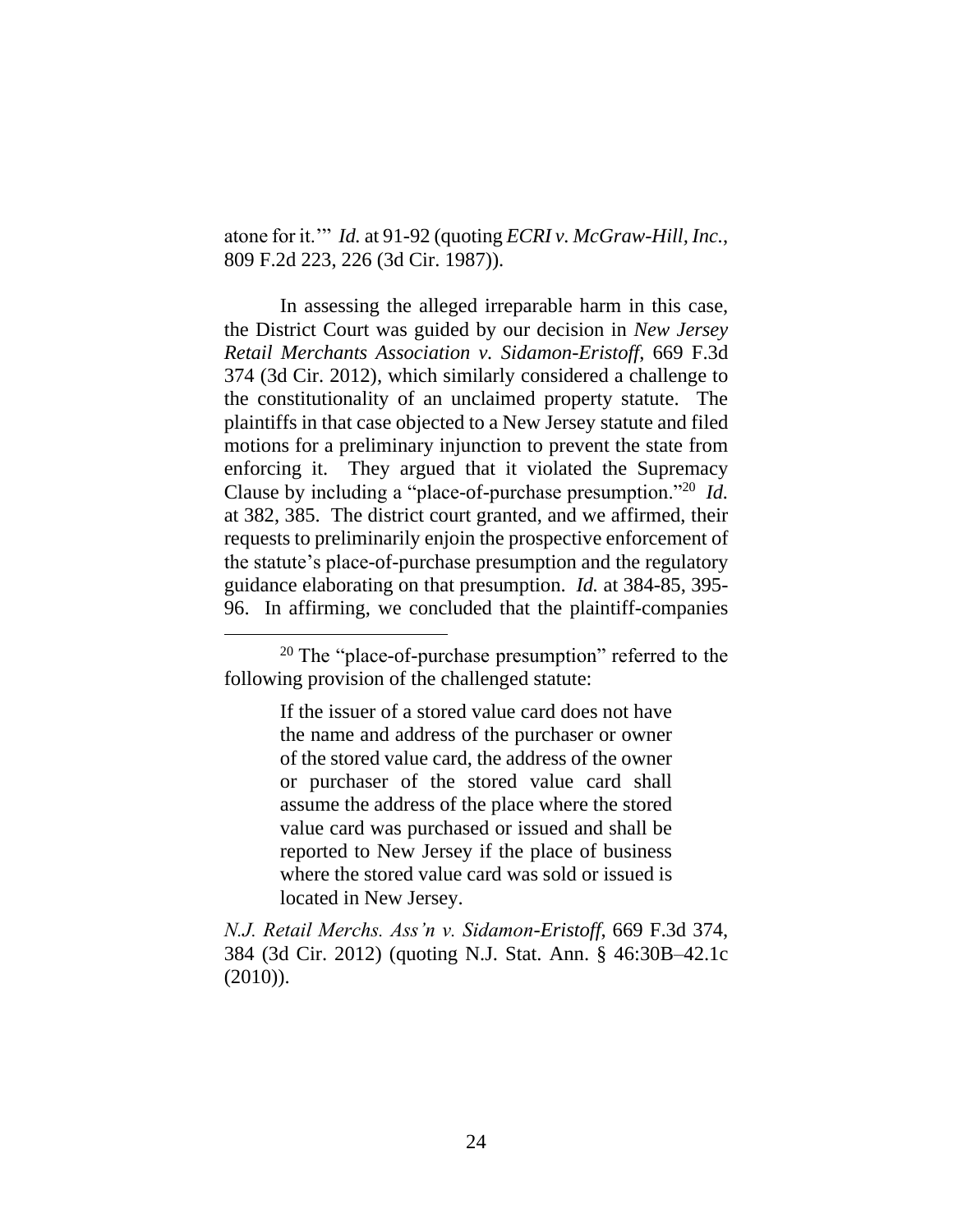would suffer irreparable harm absent the issuance of a preliminary injunction. We reasoned that they "must either face prosecution and fines for noncompliance or turn over, in cash, the remaining value of existing gift cards that have not been redeemed within two years[,]" i.e., the amount presumed abandoned under the statute, and that "[t]hey would not be entitled to receive those funds back if [the challenged statute was] later found to be unconstitutional, due to state sovereign immunity." *Id.* at 388; *see also id.* at 396.

That dilemma and the resulting inability to later demand a refund were premised on the prospect of New Jersey's enforcement of the challenged statute. *Id.* at 388 ("If the State enforces Chapter 25, SVC Issuers must either face prosecution and fines for noncompliance or turn over, in cash, the remaining value of existing gift cards that have not been redeemed within two years."). Here, the existence of irreparable harm is even clearer because the enforcement of Delaware's statute is not prospective; it is actual and ongoing. Siemens is under audit and has been for over a decade.<sup>21</sup> Although the District Court considered our decision in *New Jersey Retail Merchants* in its irreparable injury determination, it held that any noncompliance costs are contingent on the "completion of the audits, which has not occurred" and which "there is no indication" will occur "imminently." (J.A. at 57- 58.) On that basis, the District Court concluded that, "in

 $21$  For the same reason, Siemens has standing to sue, which the Defendants do not dispute. The imminence of enforcement may be an issue in certain cases with respect to the ripeness of a claim, but that too is not an issue here, for the reasons explained *infra* at Section II.C.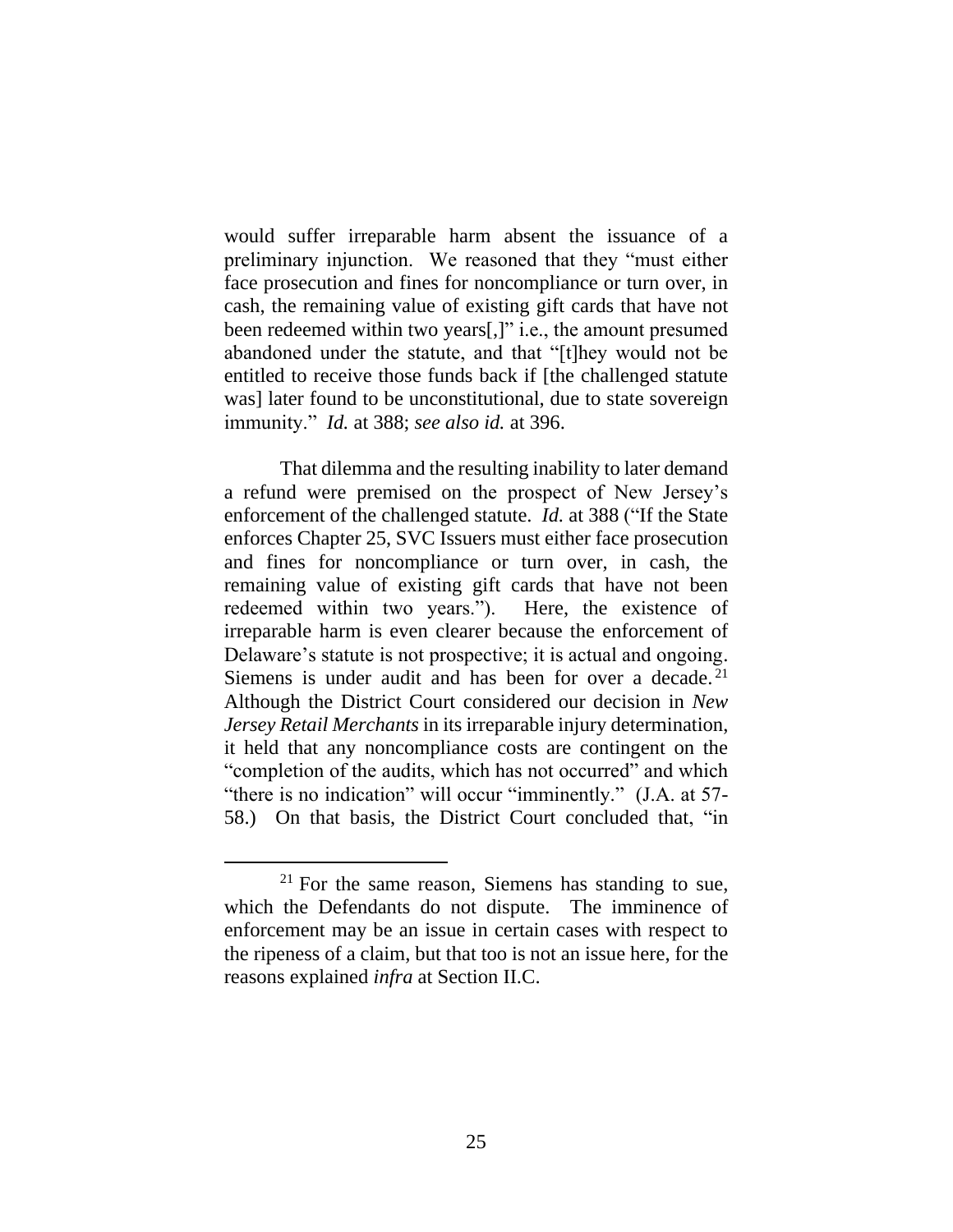contrast to the plaintiffs in *N.J. Retail*, … [Siemens] [is] not currently in the position of having to choose between prosecution or fines for noncompliance versus turning over, at or by a set date, funds which they cannot recover even if they succeed on the merits due to state sovereign immunity." (J.A. at 58 (citation omitted).) That conclusion, however, fails to take account of the statutorily mandated accumulation of interest and penalties during the ongoing audit, *regardless* of any specific demand for payment by the Defendants.

The Delaware UPL expressly mandates that "[a] holder of property presumed abandoned and subject to the custody of the State Escheator shall file an annual report to the State Escheator concerning the property[,]" Del. Code Ann. tit. 12,  $\S 1142$ , and "on filing a report under  $\S 1142$  ... the holder shall [then] pay or deliver to the State Escheator the property described in the report." *Id.* § 1152. That payment requirement attaches interest and penalties unless the State Escheator specifically waives payment or utilizes the expedited examination process to demand payment. In fact, under title 12, section 1183(a) of the Delaware Code, the interest and penalties begin accumulating automatically "from the date the amounts or property were due … until paid." In other words, that accumulation does not begin on the date the state demands payment or the date it submits a final report to Siemens; the accumulation begins after the property is statutorily presumed abandoned, which is when the annual report for that property was due. *See id.* §§ 1142, 1152, 1183; *see also id.* § 1144(d) (acknowledging that the State Escheator may grant an extension to file a report under § 1142 for good cause; explaining that, if an extension is granted, a holder's "payment or partial payment" of the estimated amount that "ultimately will be due" will terminate the "accrual of interest on the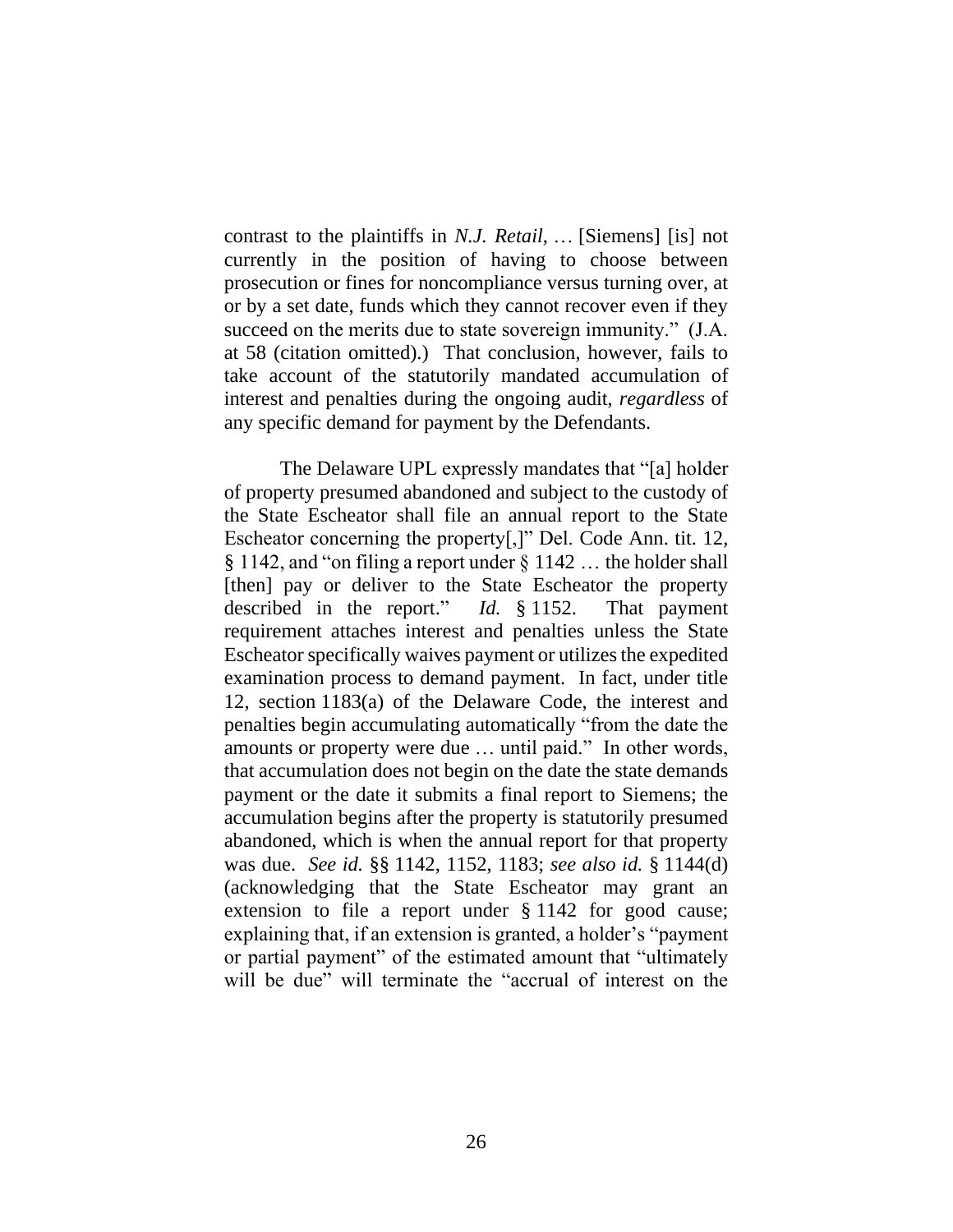amount paid"). And the state can collect, in interest, up to "50% of the amount required to be paid[,]" with that interest accruing "at 0.5% per month on outstanding unpaid amounts" from that due date, in addition to collecting overlapping, similar penalties for payment or report submission delays. *Id.*  § 1183. Thus, in considering the audit, the District Court paid insufficient heed to a holder's payment obligations under the statute and the consequences of not meeting those obligations.

The District Court instead focused on what it viewed as the speculative and contingent nature of the audit's completion. But even if enforcement of the UPL in this case could rightly be viewed as speculative, *New Jersey Retail Merchants*  suggests that contingency does not prevent a finding of irreparable injury.<sup>22</sup> Indeed, that case did not arise from an audit or any specific dispute between a company and the state.

<sup>22</sup> That does not mean any speculative harm can constitute irreparable harm. *Compare Ohio Oil v. Conway*, 279 U.S. 813, 814 (1929) (referring to irreparable injury that is "certain"), *with Brown v. Chote*, 411 U.S. 452, 456 (1973) (referring to the "possibility that irreparable injury would have resulted"), *and Granny Goose Foods v. Bhd. of Teamsters*, 415 U.S. 423, 441 (1974) (measuring "likelihood" of irreparable injury). But, in an instance like this, the irreparability of the harm can be measured even prior to enforcement. Siemens's choice between risking fines for nonpayment and paying nonrefundable money to avoid the potential enforcement of fines is very real right now, after it has spent more than a decade in a contentious audit process with Delaware and has lost the protection against incurring interest and penalties it had as part of the expedited audit.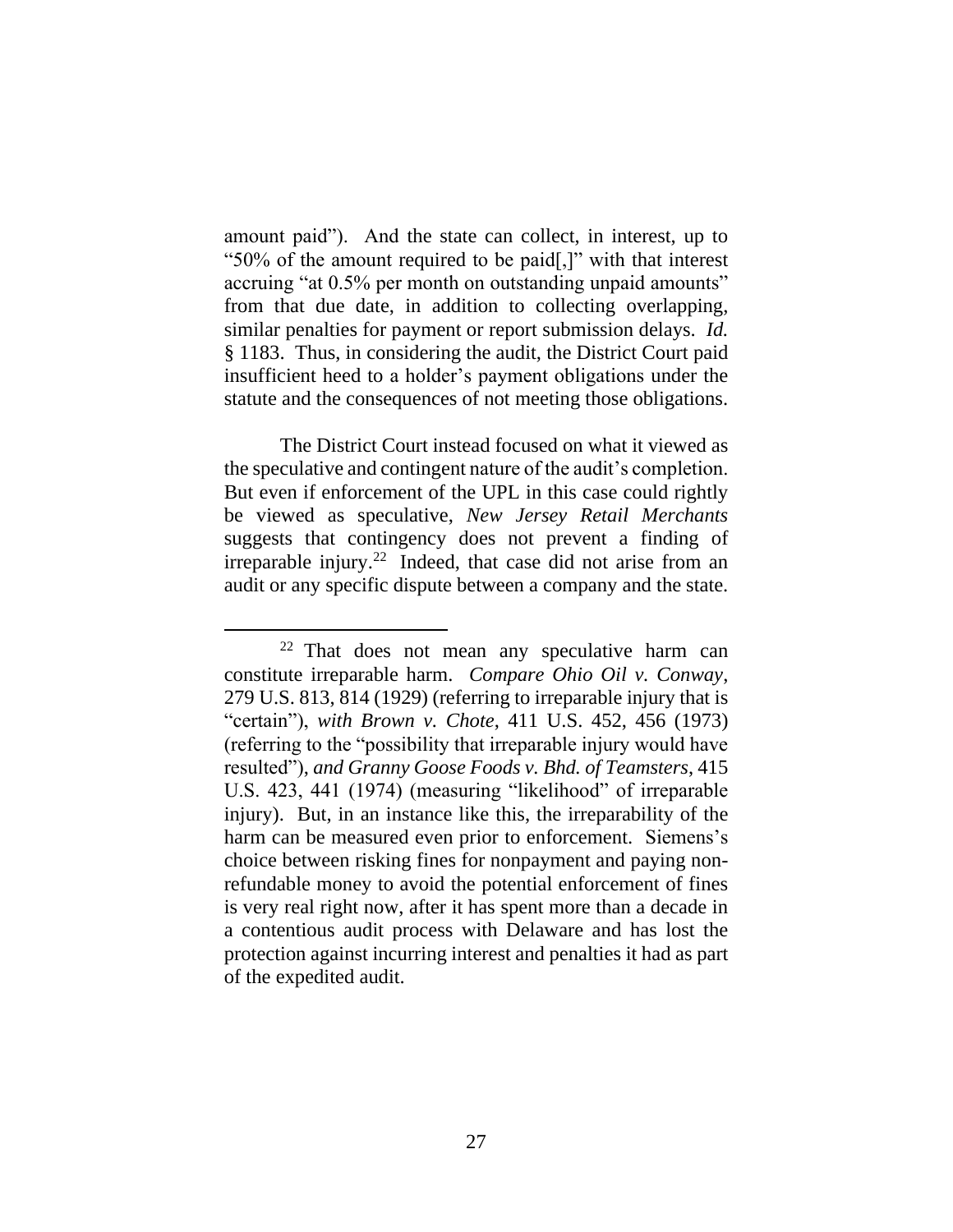It arose from a challenge to an escheatment law that the plaintiffs contended was unenforceable on its face. Yet we agreed there was irreparable injury, despite the statute not yet having been enforced against the plaintiffs. *N.J. Retail Merchs. Ass'n*, 669 F.3d at 386, 388. The case before us now presents an even stronger case for acknowledging such harm. Whether through the completion of an actual audit or Siemens's independent duty to make payments, Siemens is faced with a similar decision as the one at issue in *New Jersey Retail Merchants* – between prosecution and fines for noncompliance or turning over irretrievable cash for property that the state, through its self-interested third-party auditor, may have impermissibly categorized as abandoned and escheatable to Delaware. There is a real, and no doubt intended, in-terrorem effect to the escalating penalties provided for in the statute, whether or not the penalties have been finally assessed as due and owing. The threat of penalties is meant to push companies to comply, and that threat could constitute an injury in itself. The District Court thus erroneously applied our precedent in *New Jersey Retail Merchants*.

A flawed irreparable harm analysis does not, however, automatically mean that the correct application of the rule from *New Jersey Retail Merchants* would require a finding of irreparable harm in this case. The existence and magnitude of the penalties Siemens faces does not appear in the record, although there is reason to believe it is commensurate with the millions of dollars in liability reflected in Kelmar's interim reports. Because the matter must in any event be remanded to address the erroneous dismissal of the preemption claim as unripe, *see infra* Section II.C, we will leave it to the District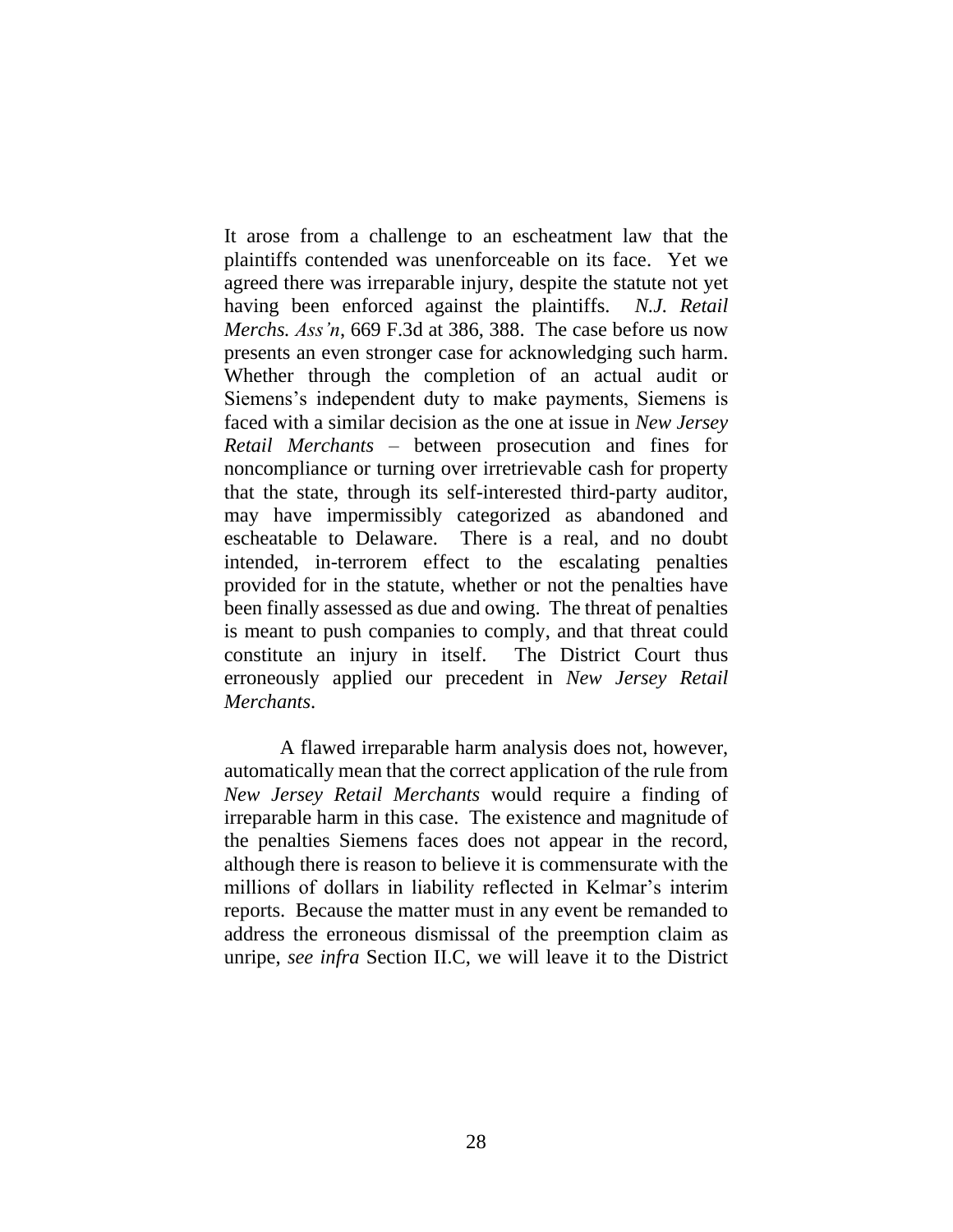Court to consider whether Siemens has actually established irreparable harm on the basis of its surviving claims.<sup>23</sup>

## **B. Jurisdiction over the dismissal of the preemption and procedural due process claims**

Siemens next asks us to go a step further and review the District Court's dismissal of its preemption and expeditedaudit procedural due process claims. The Defendants contest our authority to do so, arguing that "Siemens'[s] baseless

In order to obtain a preliminary injunction, plaintiffs must show both (1) that they are likely to experience irreparable harm without an injunction and (2) that they are reasonably likely to succeed on the merits. A court may not grant this kind of injunctive relief without satisfying th[o]se requirements, regardless of what the equities seem to require.

*Adams v. Freedom Forge Corp.*, 204 F.3d 475, 484 (3d Cir. 2000); *see also Campbell Soup Co. v. ConAgra, Inc.*, 977 F.2d 86, 90-91 (3d Cir. 1992) ("[T]o support a preliminary injunction, plaintiff must show both a likelihood of success on the merits and a probability of irreparable harm." (citation omitted)).

 $23$  To aid in that determination, we note that the District Court was correct when it rejected Siemens's contention that "a likelihood for success on the merits of a procedural due process claim alone is sufficient in the Third Circuit to satisfy the 'irreparable harm' inquiry." (J.A. at 60.) Our precedent makes clear that: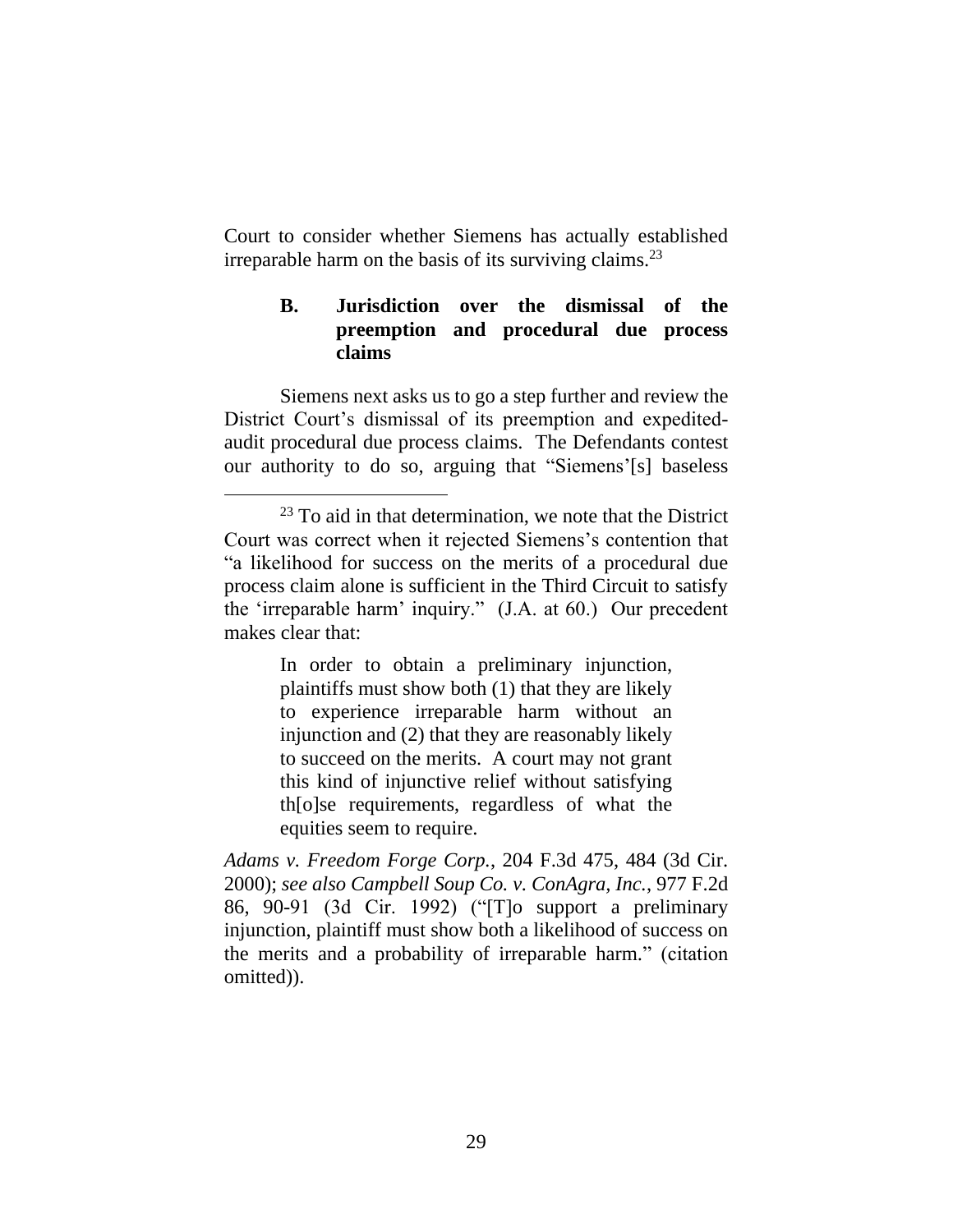motion for a preliminary injunction should not be permitted to serve as a Trojan Horse to secure appellate review of interlocutory orders." (Answering Br. at 31.) Because Siemens sought injunctive relief on the basis of all of its claims, and because the Court ended its consideration of whether injunctive relief was warranted on the preemption and expedited-audit procedural due process claims after dismissing them, it is appropriate to review those rulings to ensure meaningful review of the appealable order. Accordingly, we will exercise pendent jurisdiction.

"The doctrine of pendent appellate jurisdiction, in its broadest formulation, allows an appellate court in its discretion to exercise jurisdiction over issues that are not independently appealable but that are intertwined with issues over which the appellate court properly and independently exercises its jurisdiction." *E.I. DuPont de Nemours & Co. v. Rhone Poulenc Fiber & Resin Intermediates, S.A.S.*, 269 F.3d 187, 202-03 (3d Cir. 2001). A "narrow" exception to be used "sparingly[,]" pendent appellate jurisdiction is properly exercised to review "inextricably intertwined orders" or when "review of the non-appealable order … is necessary to ensure meaningful review of the appealable order." *Id.* at 203; *see also O'Hanlon v. Uber Techs., Inc.*, 990 F.3d 757, 765 (3d Cir. 2021) ("Simply put, if we can adjudicate the appealable order 'without venturing into otherwise nonreviewable matters, we have no need – and therefore no power – to examine' those matters." (citation omitted)).

We have previously recognized that when a district court relies on the dismissal of a claim in denying a preliminary injunction, we may exercise pendent jurisdiction to review the dismissal and thereby give full review to the denial of the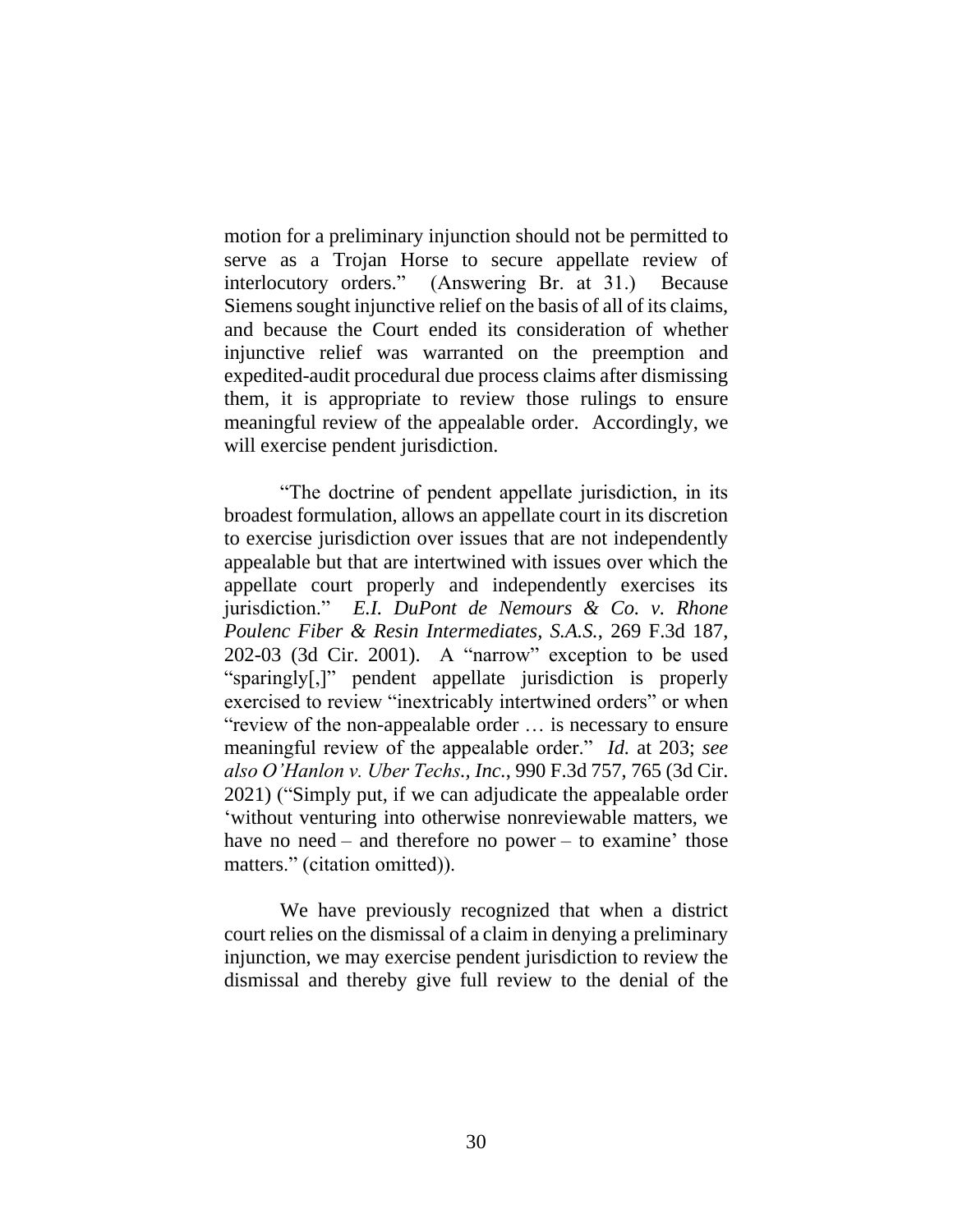preliminary injunction. In *Allegheny County Sanitary Authority v. United States Environmental Protection Agency*, the district court dismissed all but one of the claims in ruling on a motion to dismiss and then denied a preliminary injunction because the plaintiff was not likely to succeed on the merits of the remaining claim. 732 F.2d 1167, 1172-73 (3d Cir. 1984). On appeal from the denial of the preliminary injunction, we exercised pendent jurisdiction over the motion to dismiss because "resolution of [the preliminary injunction] depends to some extent on the correctness of the district court's dismissal." *Id.* at 1173. We reasoned that "it is not possible to separate the issue" because "[i]n ruling on the preliminary injunction, the court did not consider the likelihood of success on the [claim that] had been dismissed[,]" and thus "if the court erred in [deciding the motion to dismiss], the denial of the preliminary injunction might be called into question." *Id.*

The dismissals of the preemption and expedited-audit procedural due process claims here are analogous to the dismissal of the claim in *Allegheny County*, and therefore an exercise of pendent jurisdiction over them is warranted to ensure meaningful review of the District Court's denial of Siemens's motion for a preliminary injunction. The Defendants' arguments to the contrary are unpersuasive. They attempt to distinguish *Allegheny County*, saying that, unlike the denial of injunctive relief in that case, which was based on a failure to show "likelihood of success" on the merits, the merits of Siemens's claims "had no bearing on the District Court's injunction decision." (Answering Br. at 32-33.) According to the Defendants, the District Court "would have reached the same result even if it had not dismissed" the federal preemption claim. (Answering Br. at 33.) But there is absolutely nothing in the record to support that assertion, even if the Defendants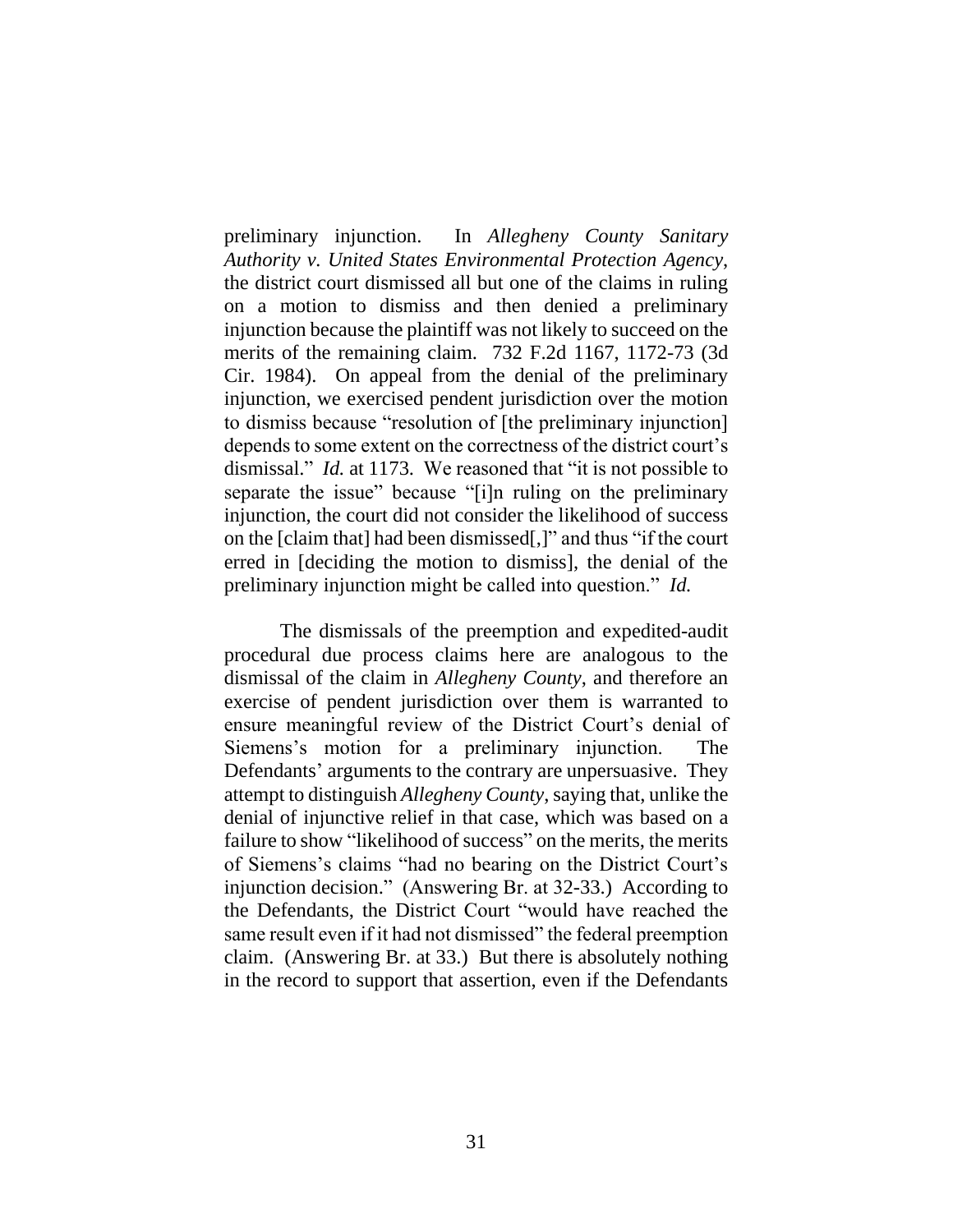were correct in saying that the reasoning in *Allegheny County*  depended on the "likelihood of success" factor being in play. And in our view, that premise is false. The other preliminary injunction factors matter. As discussed above, the District Court's application of *New Jersey Retail Merchants*, and consequently its irreparable injury determination, were erroneous. *See supra* Section II.A. We therefore rightly can, and will, exercise pendent jurisdiction over the preemption and expedited-audit procedural due process claims.<sup>24</sup>

<sup>24</sup> Even absent pendent jurisdiction, review of the District Court's dismissals may be proper pursuant to 28 U.S.C. § 1292(a)(1) because Siemens explicitly requested a preliminary injunction on the basis of all of its claims, and the Court's single, combined order dismissing some of Siemens's claims prior to consideration of the motion for preliminary injunction had "the same effect as an express refusal" to grant the injunction. *See* 16 Charles Alan Wright, Arthur R. Miller & Edward H. Cooper, *Federal Practice and Procedure* § 3924.1 (3d ed. 2021) ("Refusal of an explicit request for a preliminary injunction need not be express. … Appeals have been allowed from orders dismissing a count of the complaint seeking preliminary and permanent injunctive relief[.]"); *see also Valenti v. Mitchell*, 962 F.2d 288, 295 (3d Cir. 1992) ("When a claim seeking injunctive relief is dismissed on jurisdictional grounds, it has the effect of denying the ultimate equitable relief sought by the claimant, and the order is appealable under section 1292(a)(1).").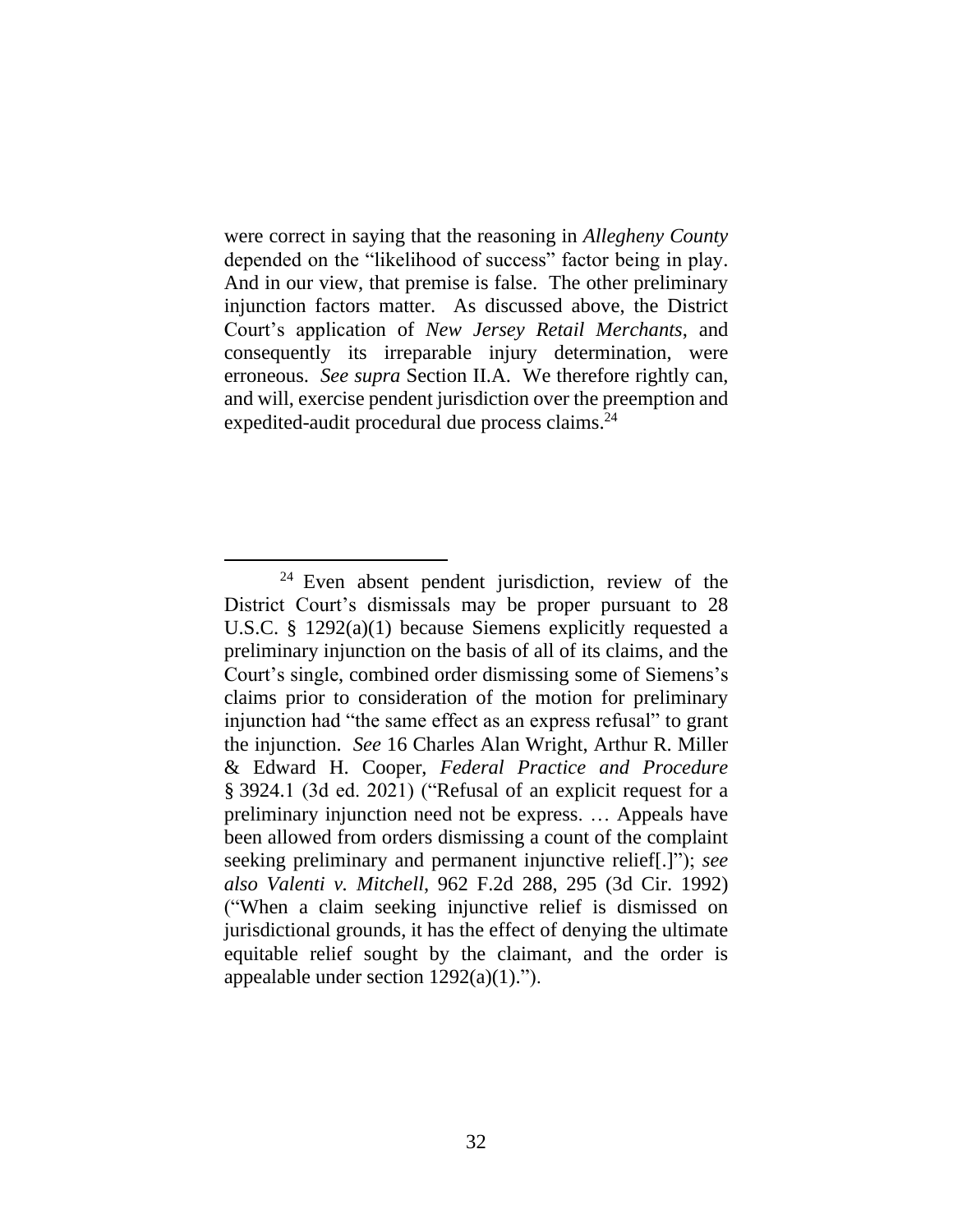### **C. Ripeness of the preemption claim**

With jurisdiction established, we consider whether the District Court erred in dismissing Siemens's preemption claim as unripe. $25$  Siemens argues that the claim is ripe because the Defendants' authority to conduct audits of checks and credits with owner addresses in other states is limited to records confirming the owners' out-of-state addresses, and any further attempt to audit such records is preempted by the priority rules of escheatment. Accepting, as we must, all of Siemens's wellpled allegations when reviewing a motion to dismiss, we agree that the District Court prematurely dismissed the preemption claim as unripe.

At its core, "[t]he ripeness doctrine serves to determine whether a party has brought an action prematurely and counsels abstention until such time as a dispute is sufficiently concrete to satisfy the constitutional and prudential requirements of the doctrine." *Khodara Envtl., Inc. v. Blakey*, 376 F.3d 187, 196 (3d Cir. 2004) (internal quotation marks and citation omitted). The purpose of the ripeness doctrine "is to prevent the courts … from entangling themselves in abstract disagreements over administrative policies, and also to protect the agencies from judicial interference until an administrative

<sup>&</sup>lt;sup>25</sup> "We exercise plenary review over ... a district court's dismissal for lack of ripeness[.]" *Plains All Am. Pipeline L.P. v. Cook*, 866 F.3d 534, 538 (3d Cir. 2017). "Where, as here, the defendants move to dismiss a complaint under Rule 12(b)(1) for failure to allege subject matter jurisdiction, we treat the allegations in the complaint as true and draw all reasonable inferences in favor of the plaintiff." *Id.*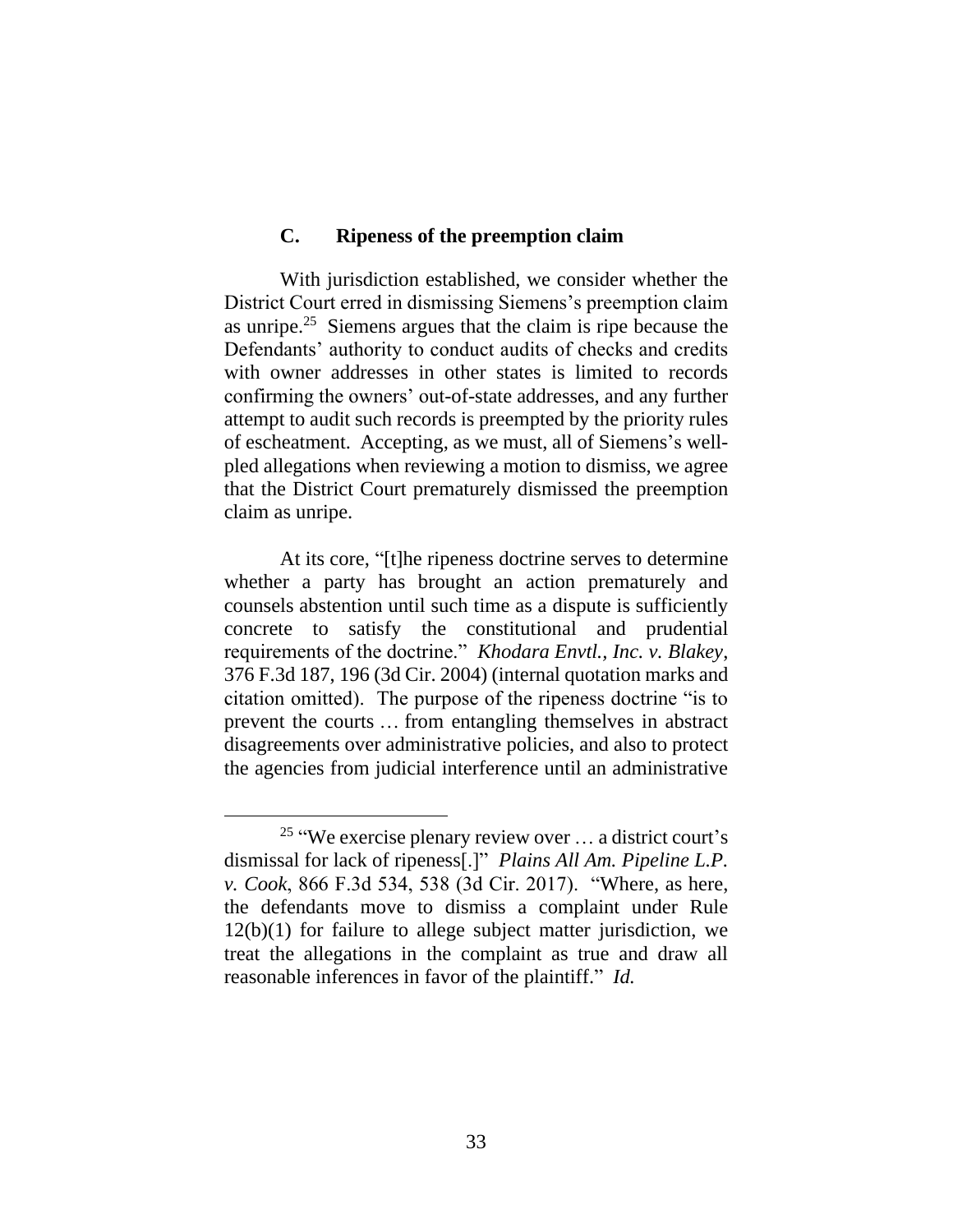decision has been formalized and its effects felt in a concrete way by the challenging parties." *Abbott Labs. v. Gardner*, 387 U.S. 136, 148-49 (1967), *abrogated on other grounds by Califano v. Sanders*, 430 U.S. 99 (1977); *accord Plains*, 866 F.3d at 539.

While the "contours of the ripeness doctrine are particularly difficult to define with precision whe[re, as here,] a party seeks a declaratory judgment," we are guided by three key factors: "the adversity of the interest of the parties, the conclusiveness of the judicial judgment[,] and the practical help, or utility, of that judgment."<sup>26</sup> *Marathon Petroleum*, 876 F.3d at 496 (second alteration in original) (internal quotation marks and citations omitted); *see also NE Hub Partners, L.P. v. CNG Transmission Corp.*, 239 F.3d 333, 341 (3d Cir. 2001) (describing ripeness as "a matter of degree whose threshold is

<sup>&</sup>lt;sup>26</sup> The first factor, the adversity of interests, asks us to consider whether "the claim involves uncertain and contingent events, or presents a real and substantial threat of harm," the former being likely unripe and the latter likely ripe. *NE Hub Partners, L.P. v. CNG Transmission Corp.*, 239 F.3d 333, 342 n.9 (3d Cir. 2001). Under the conclusiveness factor we consider whether "issues are purely legal (as against factual)," in which case they are likely ripe, or whether "further factual development would be useful," in which case they may be unripe. *Id.* Finally, the practical utility factor requires us to consider the "[h]ardship to the parties of withholding" judgment or whether "the claim involves uncertain and contingent events." *Id.* Again, the more real and immediate the harm, or the less contingent it is, the more likely the case is to be ripe for decision.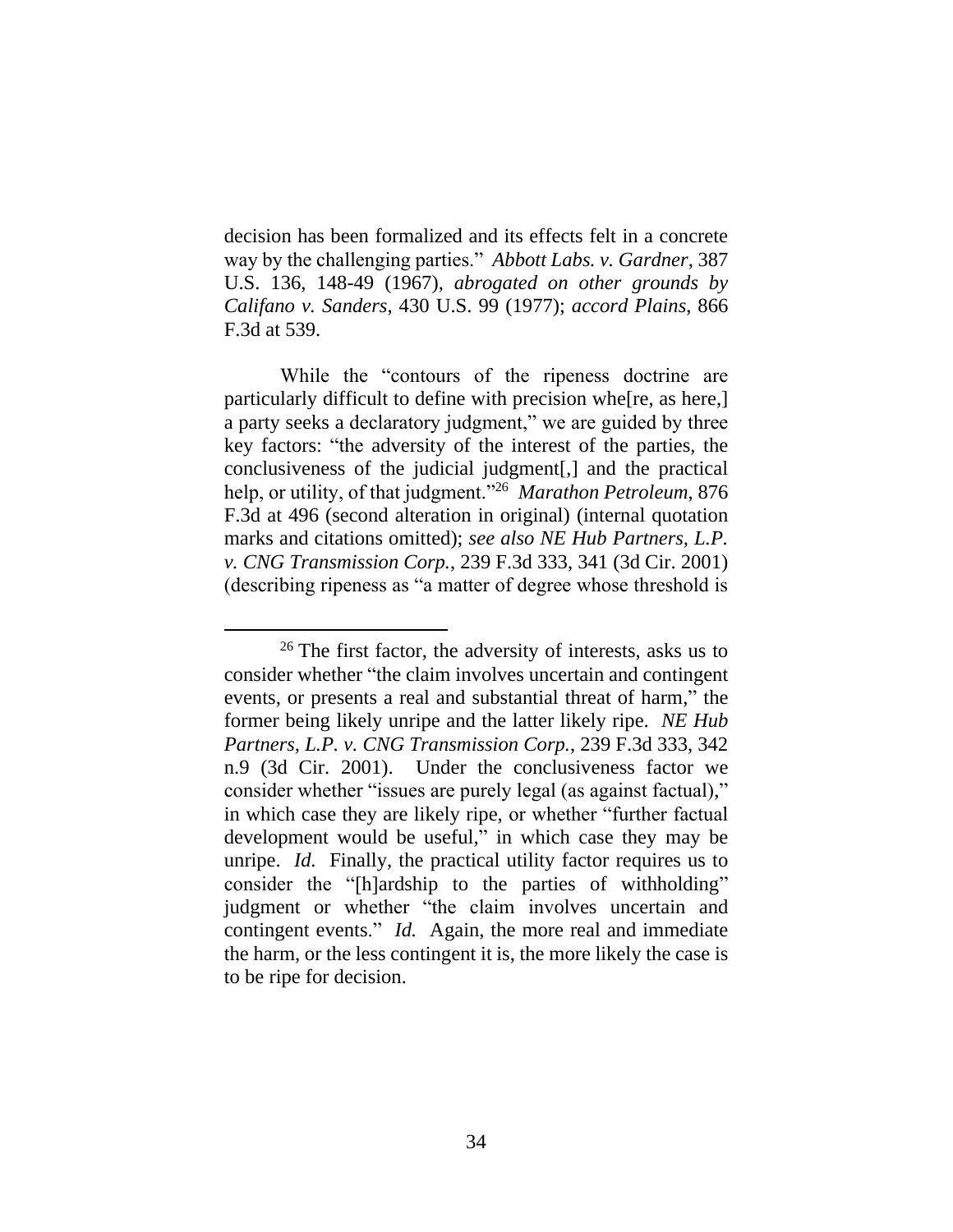notoriously hard to pinpoint"). When assessing those three considerations in the context of escheat challenges, we have differentiated between two types of claims. The first are challenges to the scope of an escheat audit, which may not be ripe until the state formally demands compliance with the audit or makes a final determination. *See Marathon Petroleum*, 876 F.3d at 496-97 (holding that a claim focusing on the scope and intensity of the audit would not be ripe because "[t]he [plaintiffs'] challenge is predicated on the speculative assumption that Delaware will ultimately attempt to escheat property that it is not entitled to escheat"); *Plains*, 866 F.3d at 542 ("[Plaintiff] does not argue that Delaware lacks the authority to conduct its audit; rather, [plaintiff's] preemption claim is directed at the statute's estimation provisions. And[,] … Kelmar's audit has not yet begun[.]"). That is so because, prior to the conclusion of an audit, a scope challenge may well have within it jurisdiction-defeating problems related to each of the three ripeness factors. It may lack adversity because the alleged harms of an incorrect outcome or an illegal methodology are uncertain (i.e., it is still unknown whether the state will actually reach an erroneous calculation or employ an unlawful method). *Marathon Petroleum*, 876 F.3d at 497; *Plains*, 866 F.3d at 541. It may lack conclusiveness because, even when the issue is a facial challenge to a state statutory provision, further factual development may be useful to understand how the statute is interpreted and put into operation by the state whose law it is. *Plains*, 866 F.3d at 543. And, finally, assuming the suspension of penalties and interest, the suit may lack practical utility because the state's calculation of unclaimed property liability using a challenged methodology does not necessarily require any further action from the audited company, and thus the audited company may suffer no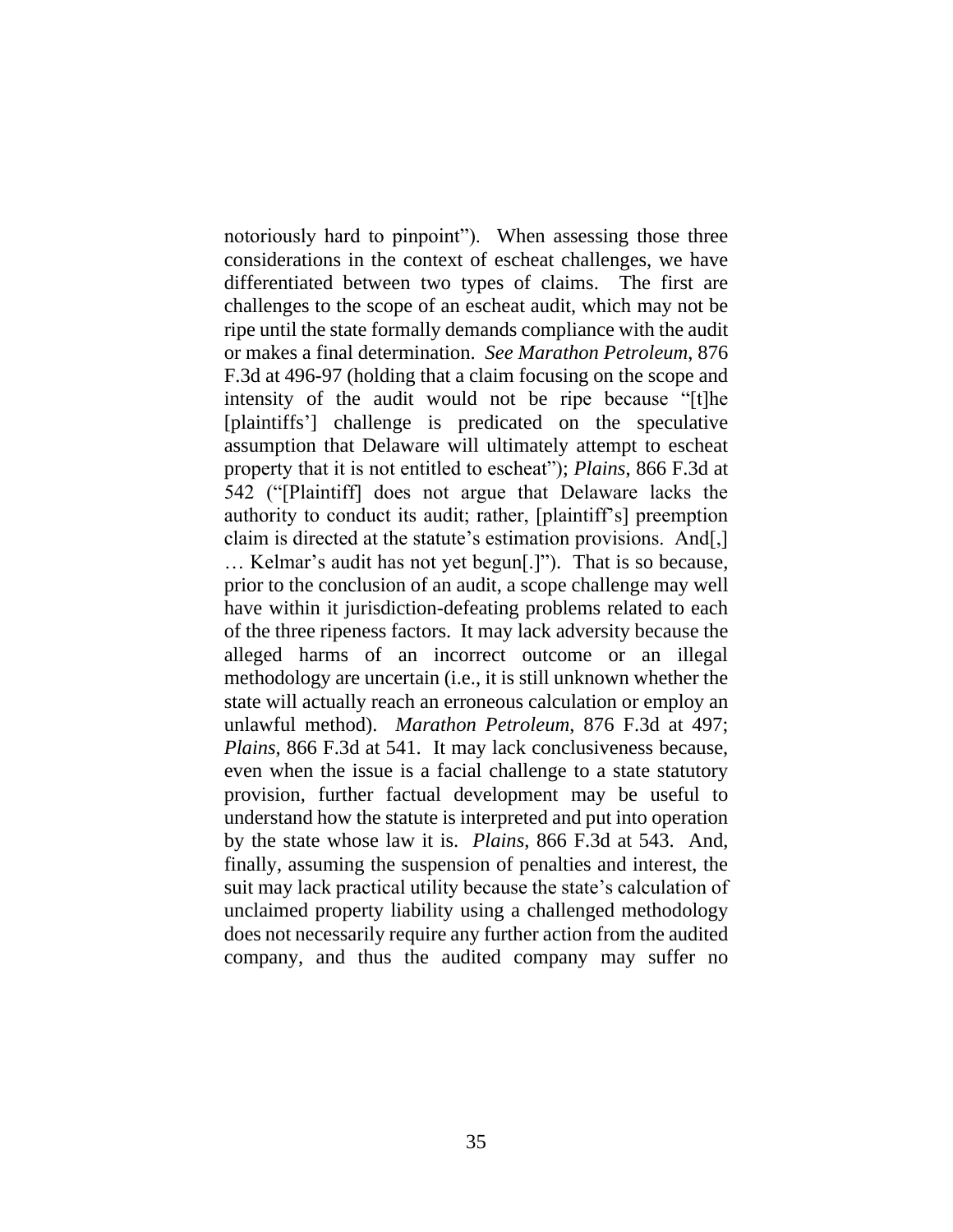hardship by waiting until the audit is complete to bring the claim. *Id.* at 544.

The second type of escheat challenge is to a state's auditing authority. That type has better odds of being ripe before an audit is complete. *See Marathon Petroleum*, 876 F.3d at 499. Anchoring our analysis again to the three ripeness factors, we have held there is sufficient adversity in an auditing-authority challenge when a state has actually requested information and the request is itself the claimed harm (i.e., the challenged actions of the state during the audit have already occurred). *Id.* at 498-99; *NE Hub*, 239 F.3d at 343-44. We have said conclusiveness exists because a holding that the state lacks authority to use a challenged audit process is a legal determination that would definitively determine the parties' rights with respect to the continuation of the challenged process. *Marathon Petroleum*, 876 F.3d at 498-99; *NE Hub*, 239 F.3d at 344. And we have also said practical utility exists if a ruling clarifies the parties' rights with respect to the continuation of the audit and would inform the parties' decisions about compliance and enforcement. *Marathon Petroleum*, 876 F.3d at 498-99.

Here, the District Court viewed Siemens's preemption claim as a scope challenge and held that there was a lack of adversity, and so a ripeness problem, because the Defendants had yet to conclude their audit. (J.A. at 31-33 ("Siemens] do[es] not, however, challenge [the] Defendants' authority to audit them generally or [the] Defendants' authority to audit any of their entities. In other words, like the plaintiff in *Plains* but unlike those in *Marathon*, [Siemens] challenge[s] only the scope of the audit to which [it] may be subjected, not whether [it] may be subject to any unclaimed property audit 'at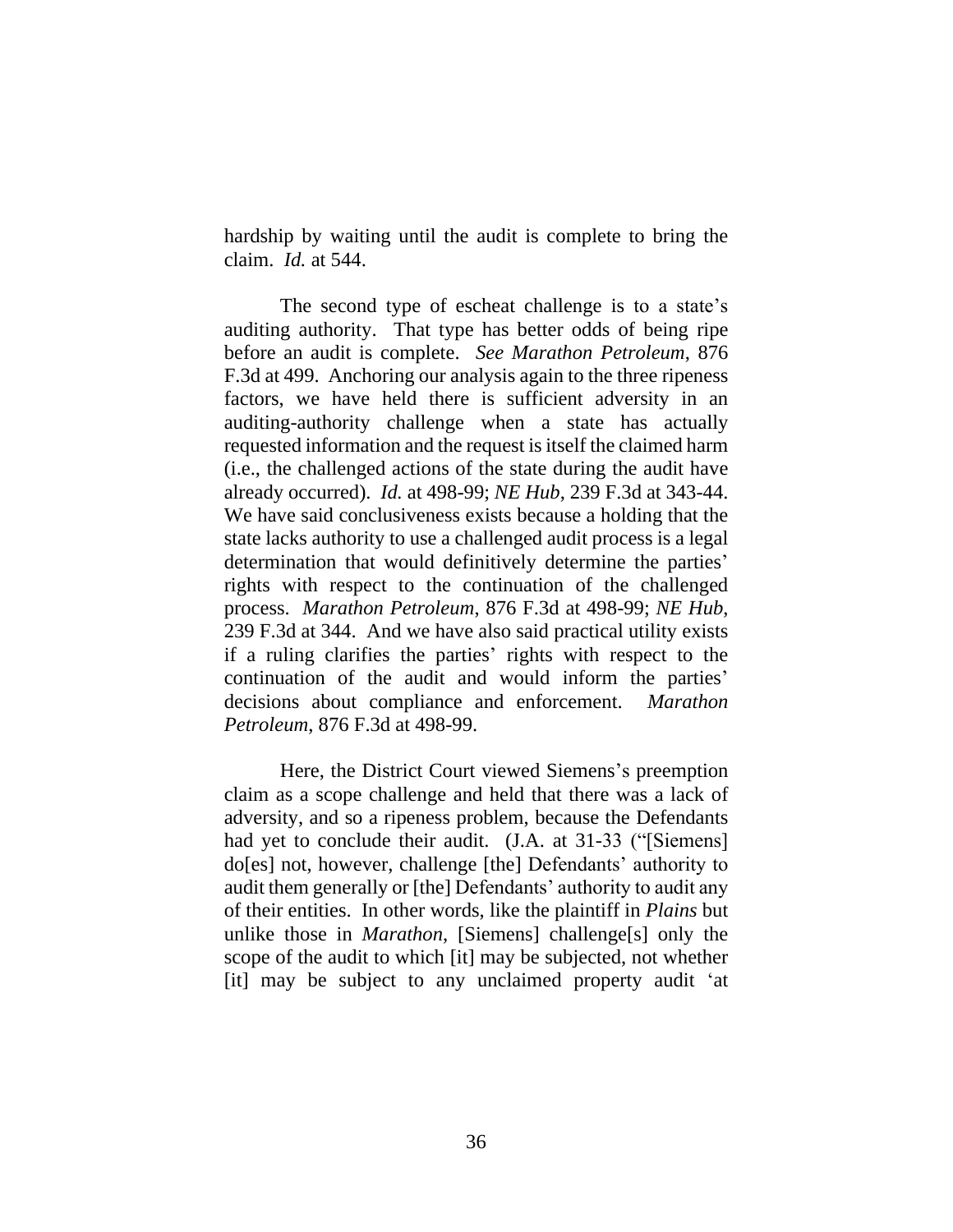all."").)<sup>27</sup> Affording Siemens all "favorable inferences to be drawn from the complaint[,]" *NE Hub*, 239 F.3d at 341, and recognizing that the distinction between scope and authority challenges may at times be very thin, we disagree with the District Court and read Siemens's complaint as a challenge to the Defendants' audit authority as well.

Put simply, Siemens's preemption claim alleges that after an eleven-year saga, it has provided all records necessary for the Defendants to determine whether they may escheat property pursuant to the *Texas* trilogy. Nevertheless, says Siemens, in an attempt to inflate the amount owed to Delaware and to pressure Siemens into a settlement, the Defendants have refused to issue a final report unless they get additional information on property that is not escheatable to Delaware under federal common law. In other words, according to Siemens, "no further *legitimate* auditing can change the liability to Delaware" because "Kelmar already identified all potential abandoned property and because Siemens'[s] records showed owner addresses in other states, [so] 'the audit is effectively at an end.'" (Opening Br. at 39 (quoting *Marathon* 

<sup>&</sup>lt;sup>27</sup> The District Court did acknowledge that Siemens "challenge[s] [the] Defendants' *authority to audit certain of their records* and to use those records as a basis for an estimation." (J.A. at 33 (emphasis added).) Indeed, before the District Court Siemens argued that it was "challeng[ing] [the] Defendants' authority to audit property Delaware cannot claim under federal law[.]" (J.A. at 334; *see also* J.A. at 338 ("Here, Plaintiffs challenge Defendants' authority to audit 6,000 checks and credits Delaware cannot claim under the *Texas*  Trilogy.").)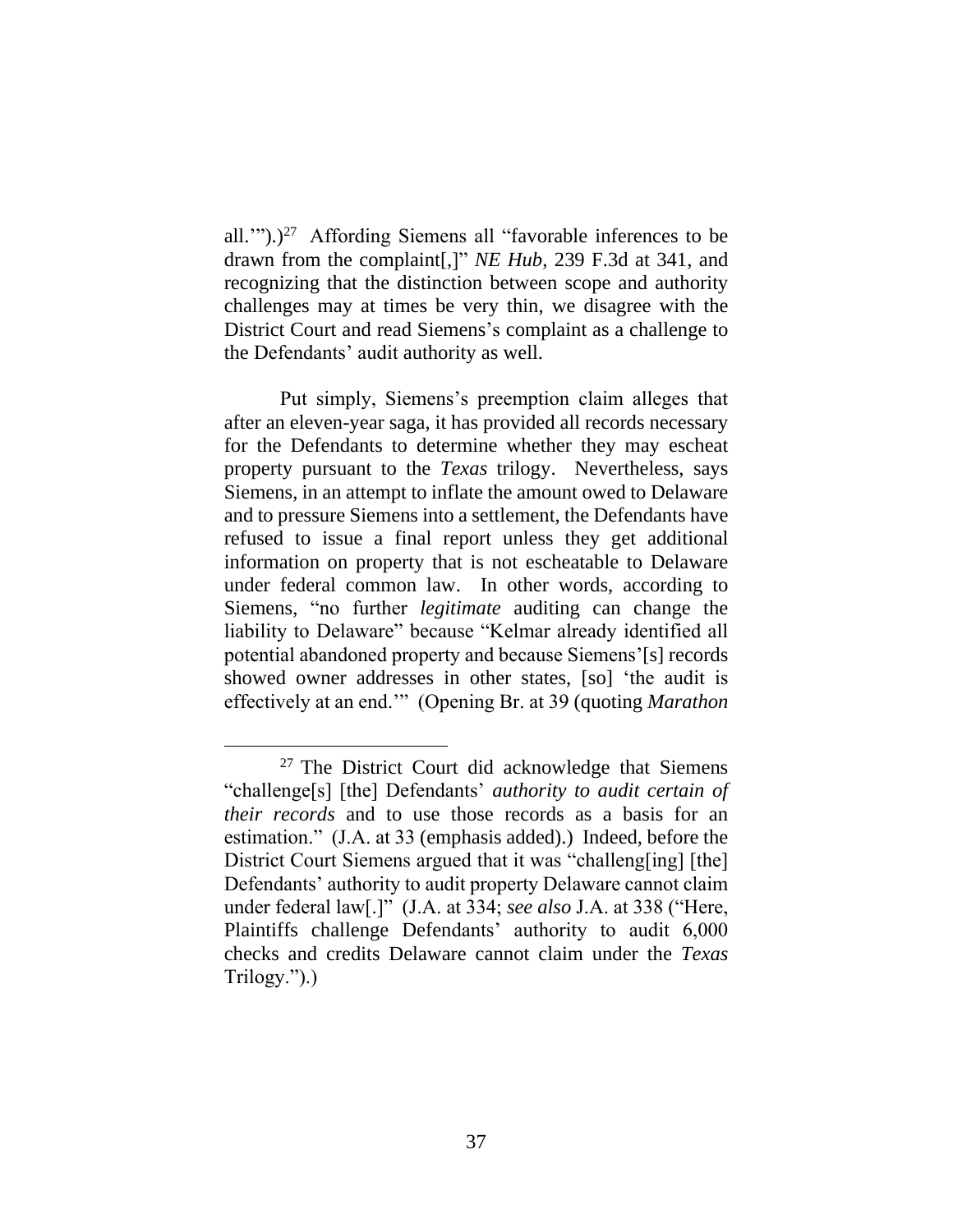*Petroleum*, 876 F.3d at 499).) Accepting that allegation as true, the preemption claim is ripe. "When the claimed injury 'is the process itself,' in the manner it is here, then the interests of the parties are clearly adverse." *Marathon Petroleum*, 876 F.3d at 499 (citation omitted). The conclusiveness and practical utility considerations likewise weigh in favor of ripeness because any judgment issued on Siemens's preemption claim "definitively would decide the parties' rights" and would inform the parties' decisions about compliance and enforcement. *NE Hub*, 239 F.3d at 344.

To the extent that Siemens's preemption claim presents an objection to the Defendants' use of estimation, something that has arisen in a previous scope challenge, *Plains*, 866 F.3d at 540-41, that aspect of the claim is here part and parcel of the audit-authority challenge too. The Defendants acknowledge that they have "asked Siemens to research and remediate property that is not escheatable to Delaware under the *Texas* priority rules … so the State may reasonably and lawfully estimate property escheatable to Delaware for years in which Siemens has no records." (Answering Br. at 53.) Because Siemens has at least arguably already complied to the fullest extent Delaware can require of it under the *Texas* trilogy, the harm Siemens seeks to avoid is an unlawful extension of the audit process itself.<sup>28</sup> That the Defendants' reason for

<sup>28</sup> *See* 13B Charles Alan Wright & Arthur R. Miller, *Federal Practice and Procedure* § 3531.16 (3d ed. 2020) ("The most promising approach to defining the 'claim' in determining the scope of standing may be to begin with injury in fact, the core element of Article III standing theory. Once a party is properly in court to challenge a particular injury-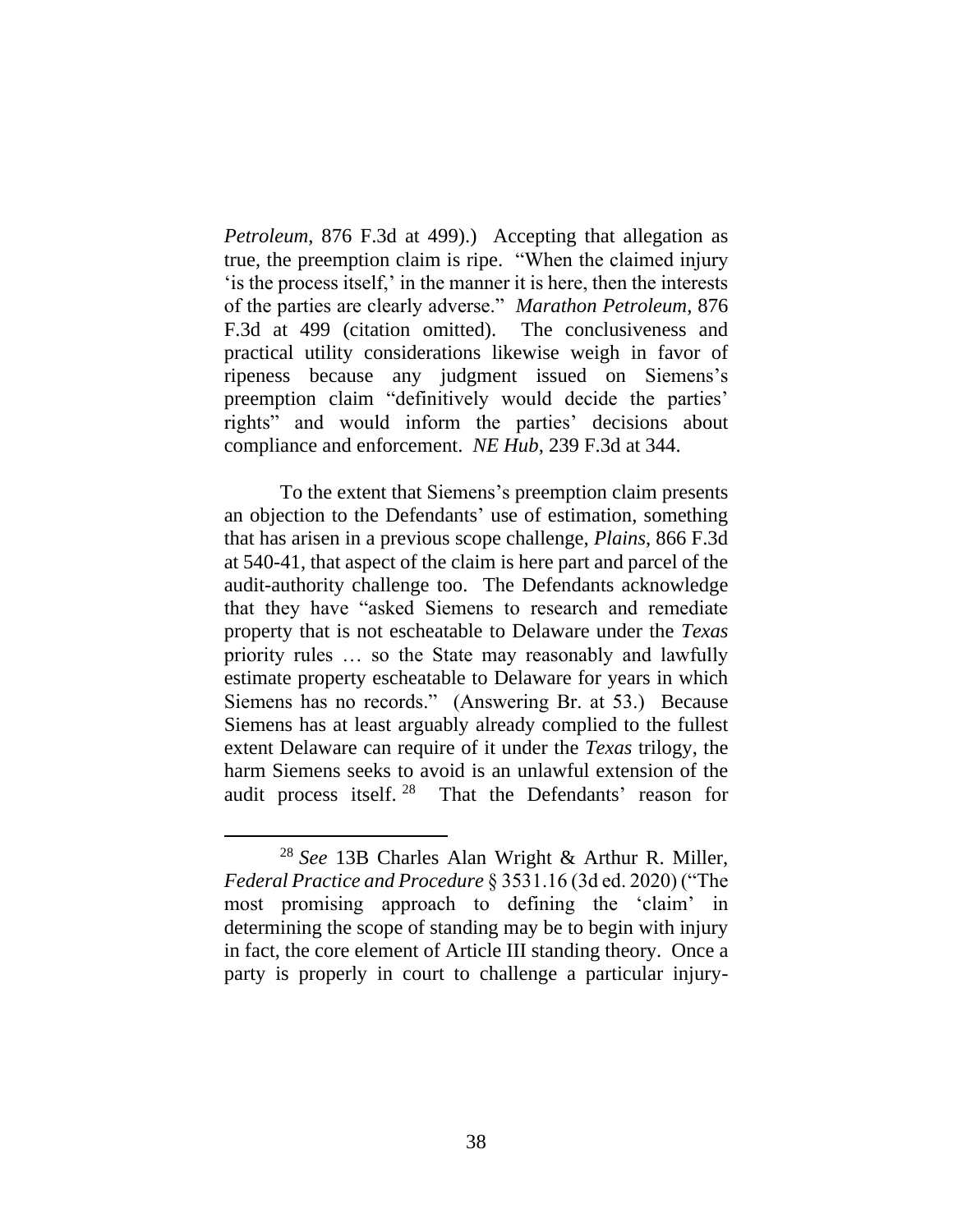extending the audit may end up defeating Siemens's preemption claim does not change the prevailing nature of that claim. Accordingly, because the preemption claim satisfies the ripeness requirements, we will vacate the District Court's dismissal of that count.

# **D. Failure to state a procedural due process claim based on the lack of review before termination of the expedited audit**

We next consider whether the District Court properly dismissed the claim that the Defendants violated Siemens's Fourteenth Amendment procedural due process rights when they terminated their expedited examination of Siemens's records even though there had been no "pre-compliance review by a neutral arbiter<sup>[1]</sup><sup>129</sup> (J.A. at 119.) The District Court held

 $29$  Again, Siemens's complaint alleges that:

Defendants refuse to conclude Plaintiffs' audit by the statutory deadline, thereby subjecting Plaintiffs to mandatory interest and penalties. However, the UPL does not provide for precompliance review by a neutral arbiter and thus Plaintiffs were denied the opportunity to defend

causing event, the range of permissible argument may properly be measured by prudential concerns. The court need not consider arguments that are not suitable for reasons similar to ripeness analysis. … But the court should be free to consider the arguments that seem to provide the most secure basis for decision without undue concern for the conceptual nexus between argument and injury.").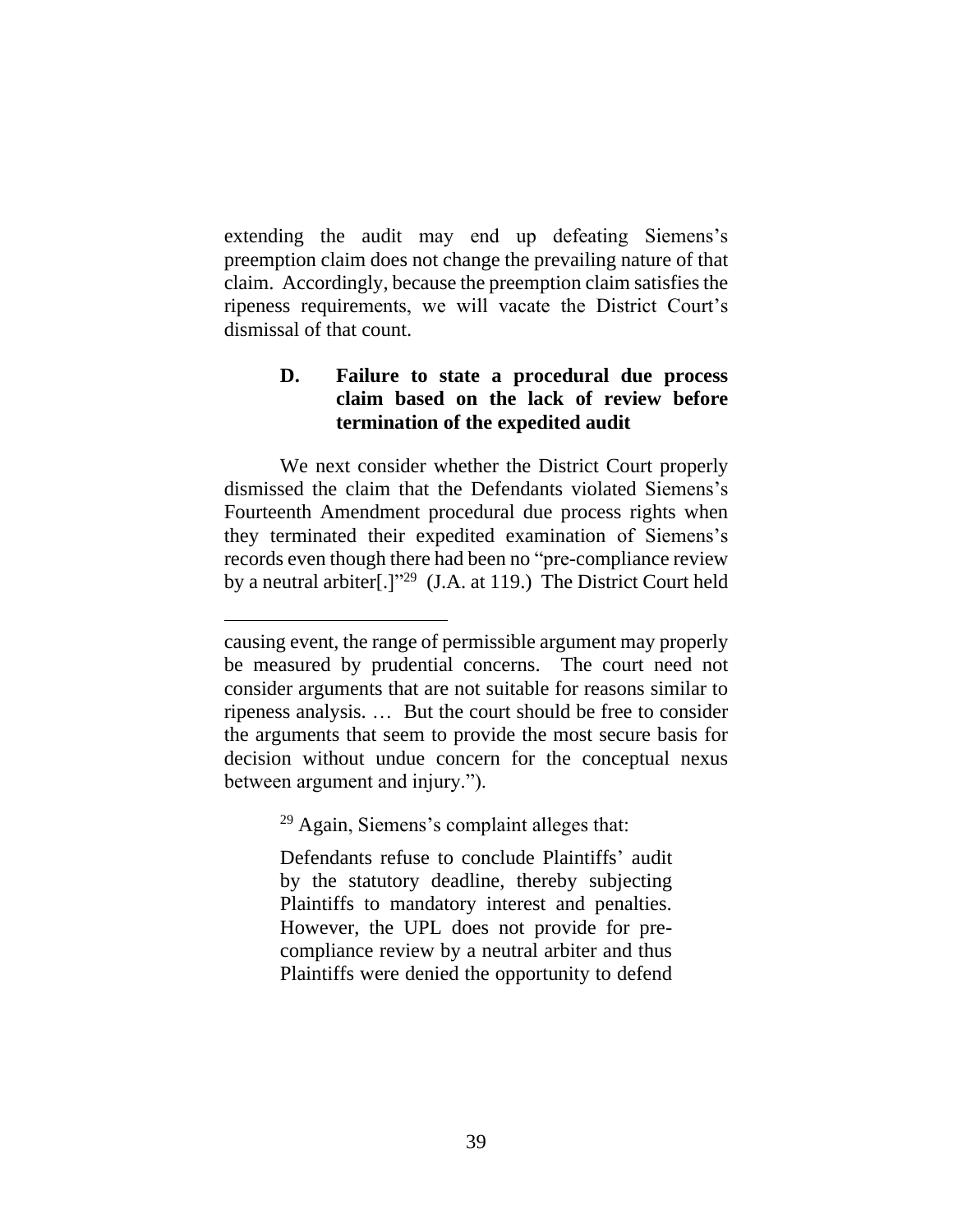that Siemens failed to state a claim because the benefit of an expedited review is not a protected entitlement over which Siemens may assert it has rights.<sup>30</sup> Instead, the Court noted, the State Escheator and Secretary of Finance are by statute explicitly afforded "complete discretion" to terminate the expedited proceedings. (J.A. at 49.) We agree and will therefore affirm the dismissal of that claim.

"The Fourteenth Amendment protects against deprivation of an individual interest in property without the due process of law." *McKinney v. Univ. of Pittsburgh*, 915 F.3d 956, 960 (3d Cir. 2019) (alterations omitted) (internal quotation marks and citations omitted). "Core to the existence of an individual property interest is the requirement that the plaintiff have 'a legitimate claim of entitlement to' the interest at issue that stems from 'an independent source such as state law' or 'rules or understandings that secure certain benefits.'" *Id.* (quoting *Bd. of Regents of State Colls. v. Roth*, 408 U.S. 564, 577 (1972)). The Supreme Court has made clear "that a

(J.A. at 119.)

<sup>30</sup> "We exercise plenary review over a district court's grant of a motion to dismiss, pursuant to Federal Rule of Civil Procedure 12(b)(6), for failure to state a claim." *St. Luke's Health Network, Inc. v. Lancaster Gen. Hosp.*, 967 F.3d 295, 299 (3d Cir. 2020).

against the refusal to terminate their audit and the loss of the associated benefits. The Secretary rubber-stamped the State Escheator's decision, but Plaintiffs were not afforded an opportunity to present their case to the Secretary.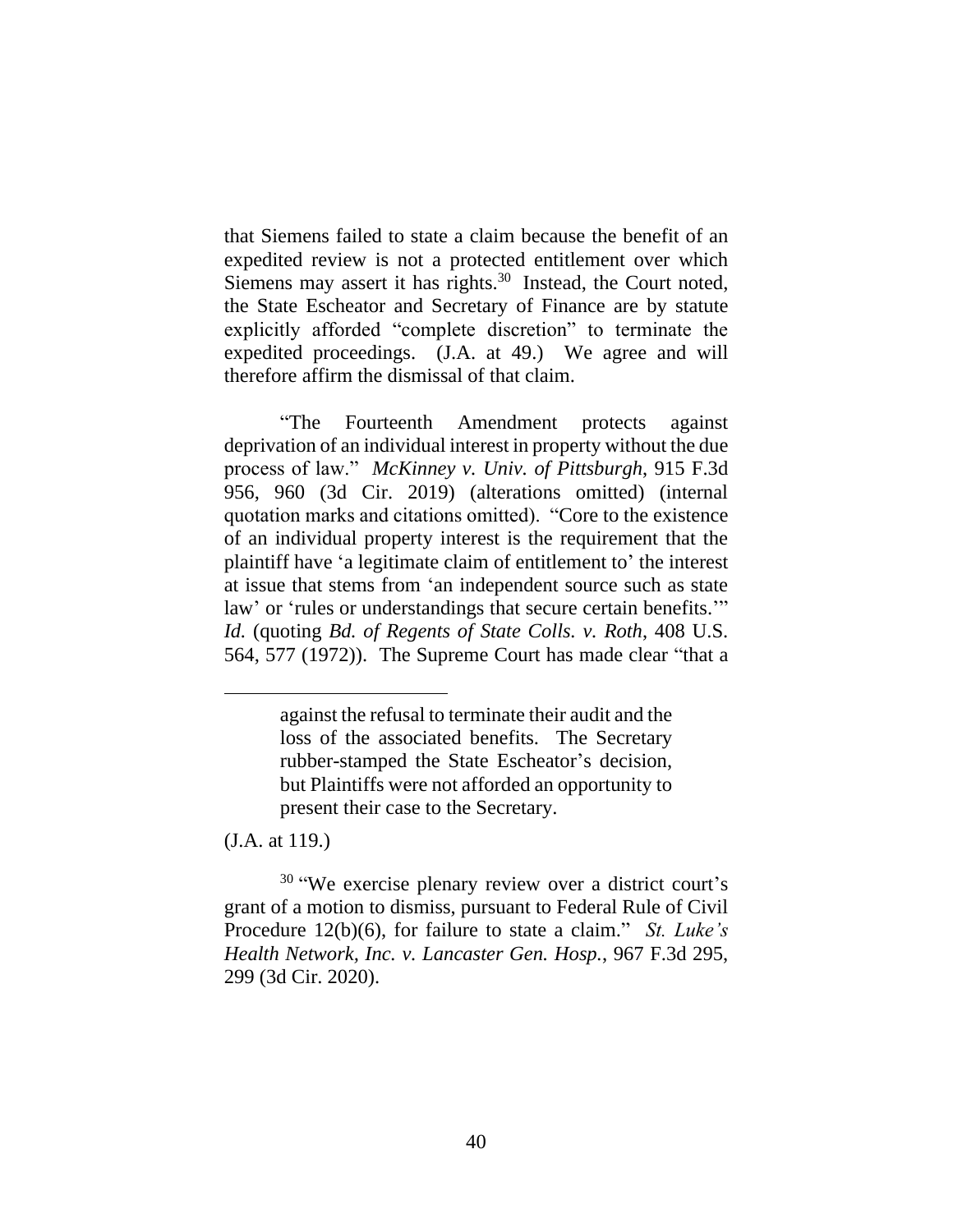benefit is not a protected entitlement if government officials may grant or deny it in their discretion." *Town of Castle Rock*, 545 U.S. at 756.

Here, Siemens's alleged property interest stems from Delaware's UPL. While that statutory scheme does provide to a holder an expedited examination if the holder "responds within the time and in the manner established by the State Escheator to all requests for records, testimony, and information made by the person conducting the examination," Del. Code Ann. tit. 12,  $\S 1172(c)(2)$ , it also makes clear that granting any such review is effectively within the State Escheator's discretion. Section  $1172(c)(2)$ 's mandatory language – requiring the State Escheator to complete and provide an examination report within two years, in addition to waiving interest and penalties – is conditioned on the time and manner of the property holder's response. And those time and manner conditions are both established and evaluated by the State Escheator. *Id.* § 1172(c)(2), (c)(4). In the language of the statute, the determination of whether the holder has met the conditions "*shall* be within the *complete discretion* of the State Escheator and subject *only* to the review of the Secretary of Finance." *Id.* § 1172(c)(4) (emphases added). Moreover, any "resulting determination to terminate expediting the [holder's] examination" if the holder has not met that condition is equally within the State Escheator's "complete discretion[,] … subject only to the review of the Secretary of Finance." *Id.* Taken together, those limitations make clear that the state has reserved to its officers broad discretion to expedite the examination process, or not, thereby undermining Siemens's claim to a constitutionally protected property interest. *See Tundo v. County of Passaic*, 923 F.3d 283, 287 (3d Cir. 2019) (stating that a plaintiff has "no protected interest in a benefit if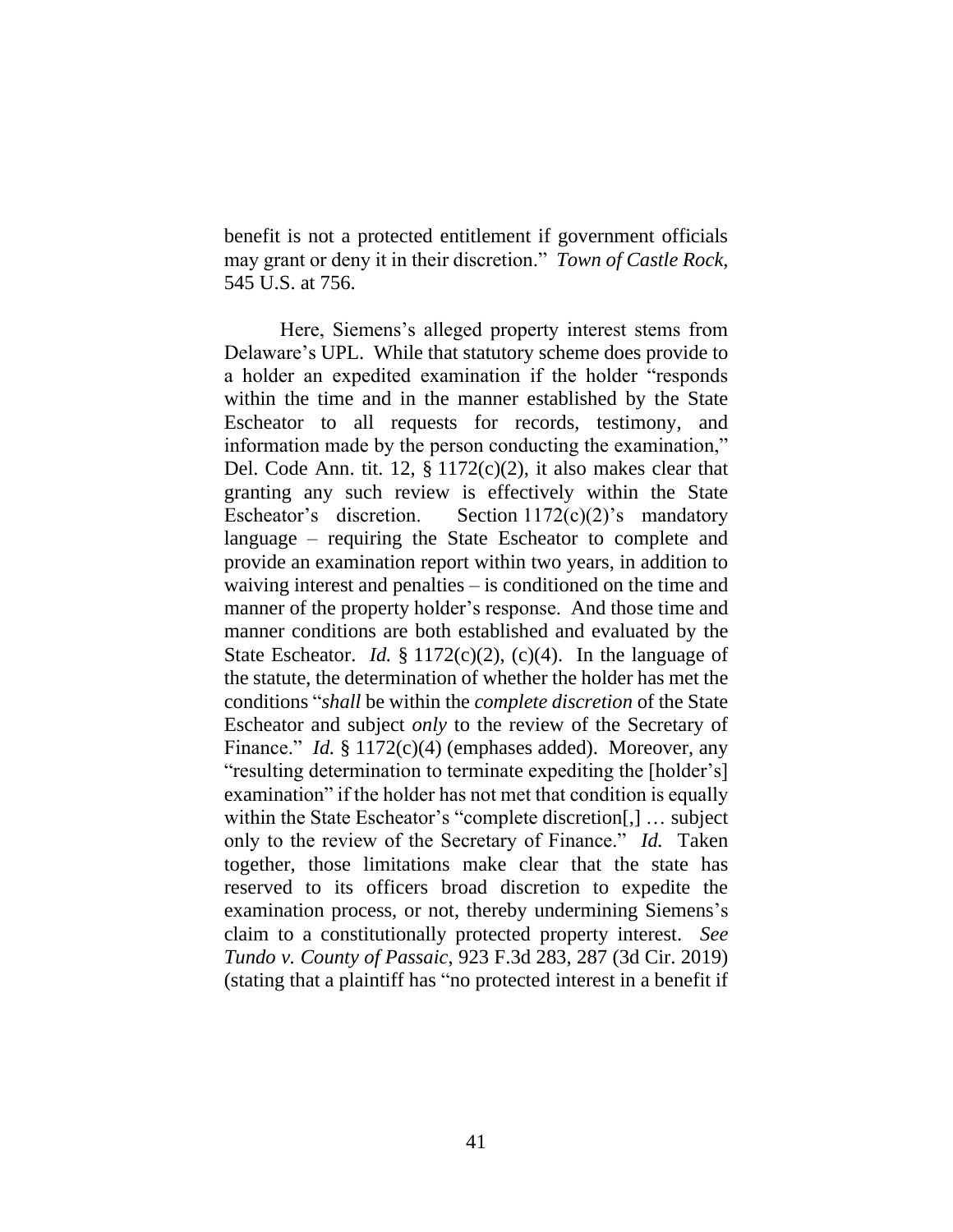the government has ample discretion to deny that benefit" where that discretion is "enough that there is no mutually explicit understanding that the benefit will continue").

Despite the clear text of section 1172(c), Siemens insists that it held a "property interest in an expedited audit that would conclude by December 6, 2019 and waive interest and penalties" because "the only determination over which the State Escheator has discretion" is whether Siemens responded to "information requests during the expedited audit in the 'time and manner requested[.]'" (Opening Br. at 48 (emphasis omitted) (quoting Del. Code Ann. tit. 12, § 1172(c)(2)).) According to Siemens, that single factual condition had already been met before it elected to expedite the examination because "Siemens had already answered all [of the] requests" relevant to the State Escheator's discretion. (Opening Br. at 49.) In Siemens's view, the "Defendants shoehorned into that UPL provision Siemens'[s] refusal to defend [itself] concerning items outside [the] Defendants' legal authority." (Opening Br. at 49 (emphasis omitted).) But even accepting the well-pled facts of the complaint, as we must when reviewing a motion to dismiss, it is clear that the UPL reserves to the discretion of the State Escheator the determination of whether an audited party has responded to all of the state's requests in the time and manner requested. *See* Del. Code Ann. tit. 12, § 1172(c)(4). Consequently, Siemens's attempt to allege a constitutionally protected property right fails as a matter of law and so does its procedural due process claim arising from the termination of the expedited audit. *See Olim v. Wakinekona*, 461 U.S. 238, 250 (1983) (noting that a substantive interest must be at issue to raise any due process claims because "[p]rocess is not an end in itself" but instead has a "constitutional purpose … to protect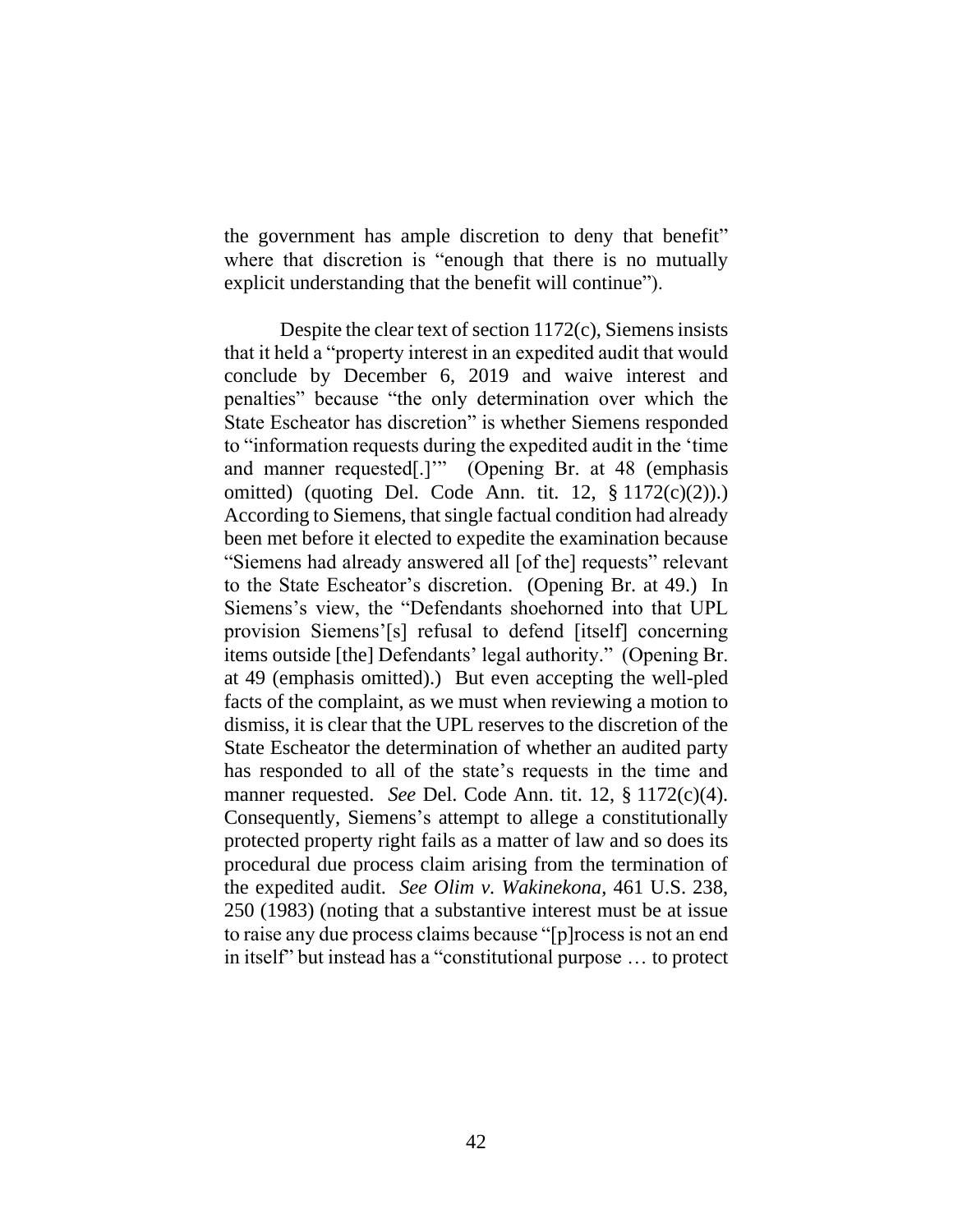a substantive interest to which the individual has a legitimate claim of entitlement" (citation omitted)).

## **E. Further development of the evidentiary record concerning the preemption claim**

Finally, Siemens asks us to decide its preemption claim on the merits and remand for entry of a permanent injunction. We decline to do so because further development of the evidentiary record is needed. It is true that, "if a district court's ruling rests solely on a premise as to the applicable rule of law, and the facts are established or of no controlling relevance, that ruling may be reviewed even though the appeal is from the entry of a preliminary injunction." *OFC Comm Baseball v. Markell*, 579 F.3d 293, 299 (3d Cir. 2009) (quoting *Thornburgh v. Am. Coll. of Obstetricians & Gynecologists*, 476 U.S. 747, 757 (1986)). But that is not the situation we are faced with here. The parties vigorously dispute whether Siemens has provided the Defendants with sufficient information to calculate Siemens's obligation under the UPL. (*See* Oral Arg. Tr. at 19 (Q: "[S]o when [Siemens] says, we gave them … [everything they need] [it's] just flat wrong?" A: "It's incorrect, Your Honor."), 21 ("[I]f the state were to answer today, many of the allegations in the complaint would be met with denials.").) And although preemption is a legal issue, we cannot say with certainty whether Siemens is entitled to declaratory and injunctive relief absent a more complete understanding of the manner in which Delaware has been conducting the audit, including what information they have, what information they are seeking, and why they are seeking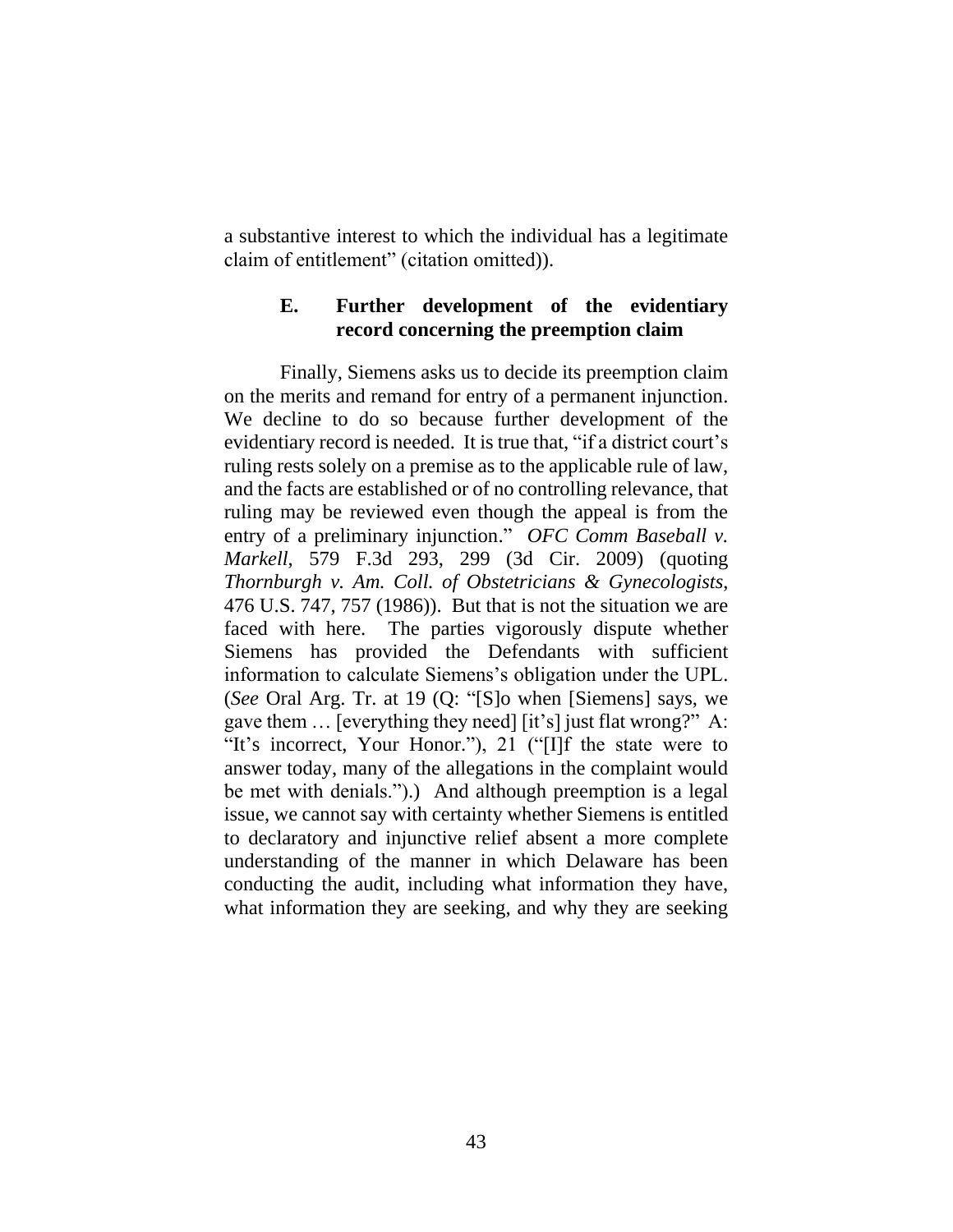it. 31 *Cf.* 13B Charles Alan Wright, Arthur R. Miller & Edward H. Cooper, *Federal Practice and Procedure* § 3532.6 (3d ed. 2021) ("The factors that weigh against review of incomplete agency proceedings are even more pronounced if a federal court is asked to interfere with a state agency. In this setting, challenges based on anticipated agency action should be treated with special skepticism."). Because we cannot glean such an understanding from the existing evidentiary record offered in support of the motion for a preliminary injunction, we will remand the case to the District Court for further proceedings.

We do, however, take note that the parties' dispute is based, at least in part, on competing interpretations of the *Texas* trilogy, and so endeavor to resolve that legal issue now. At oral argument, Siemens asserted that the last portion of the *Texas* trilogy framework – the portion that gives priority to the state of the debtor's incorporation when the creditor's last known address is in a state whose laws do not provide for escheat – is no longer relevant because all fifty states and the District of Columbia now have escheat laws. According to Siemens, that portion of the rule only mattered when some states had no escheat laws at all. And because all states have since enacted some form of escheat regime, $32$  individual state

 $31$  Siemens directs us to excel spreadsheets listing open items which the Defendants assert need to be remediated before the audit can be completed. Absent additional development of the evidentiary record, however, we are unable to decipher the legal significance of those spreadsheets.

<sup>&</sup>lt;sup>32</sup> Those state regimes often differ from one another.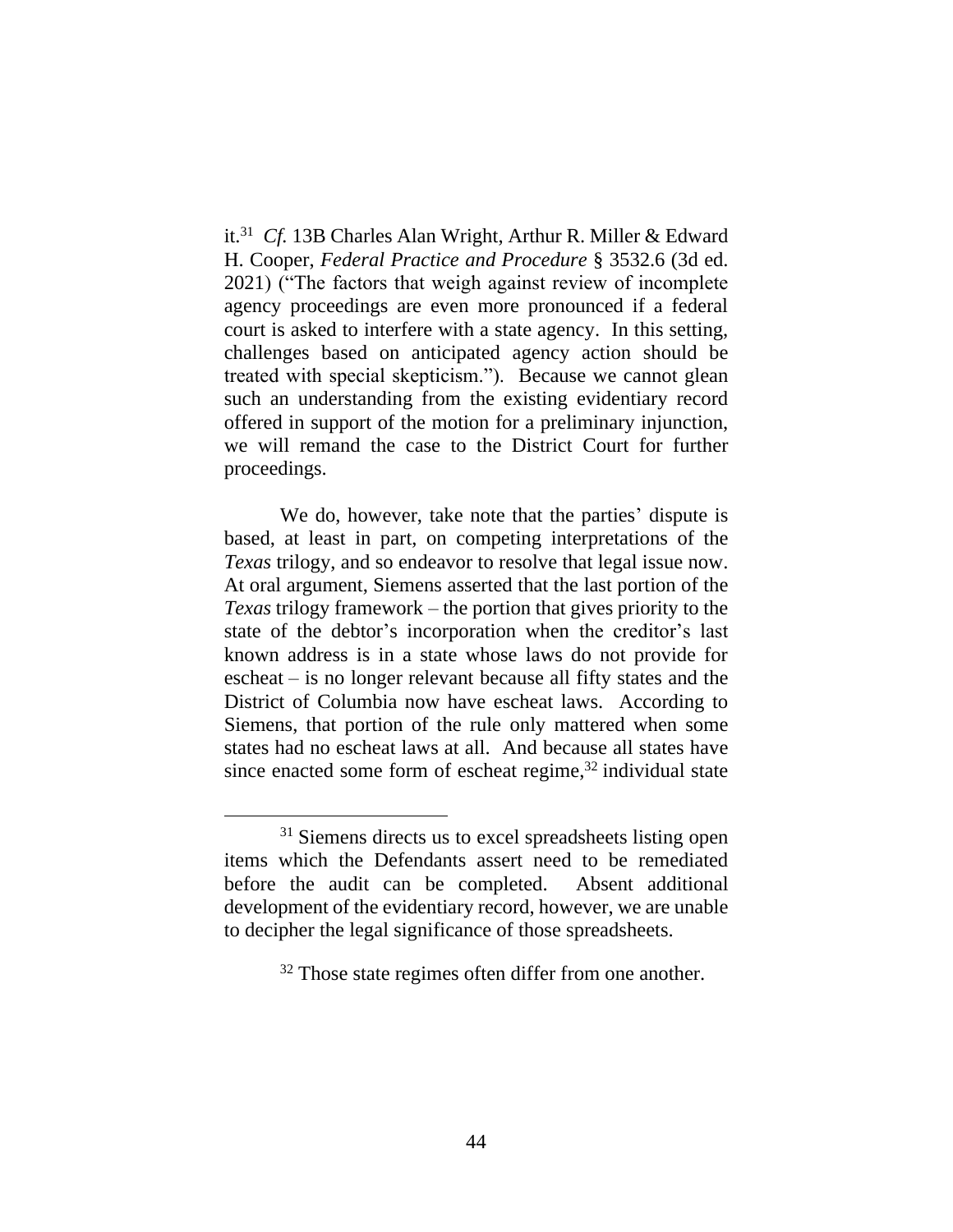sovereignty must be respected such that even if the state of the creditor's last known address does not provide for escheat of a specific property type, the state of the debtor's incorporation is not permitted to use its own broader escheat law to claim priority. That position, however, cannot be squared with the language of the *Texas* trilogy, which focuses on whether specific property is escheatable, not whether a regime exists.

In its original articulation of the rule, the Supreme Court stated that "where the State of the last known address does not, at the time in question, provide for escheat *of the property*[,]" the "State of corporate domicile could escheat the property, subject to the right of the State of the last known address to recover it if and when its law made provision for escheat *of such property*." *Texas*, 379 U.S. at 682 (emphasis added). Given that focus on the specific property type, we disagree with Siemens's narrow interpretation of the trilogy. In other words, we reject an interpretation foreclosing the state of corporate domicile from claiming priority simply because the state of the creditor's last known address has an escheat regime,

For example, business-to-business transactions and gift certificates are exempt from several states' escheatment laws. *See* Douglas L. Lindholm & Ferdinand S. Hogroian, *The Best and Worst of State Unclaimed Property Laws: Cost Scorecard on State Unclaimed Property Statutes*, COUNCIL ON ST. TAX'N 4-5 (Oct. 2013),

https://www.cost.org/globalassets/cost/state-tax-resourcespdf-pages/cost-studies-articles-reports/cost-scorecard--thebest-and-worst-of-state-unclaimed-property-laws-october-2013.pdf. Both of those categories are property captured by the Delaware UPL. *Id.* at 9.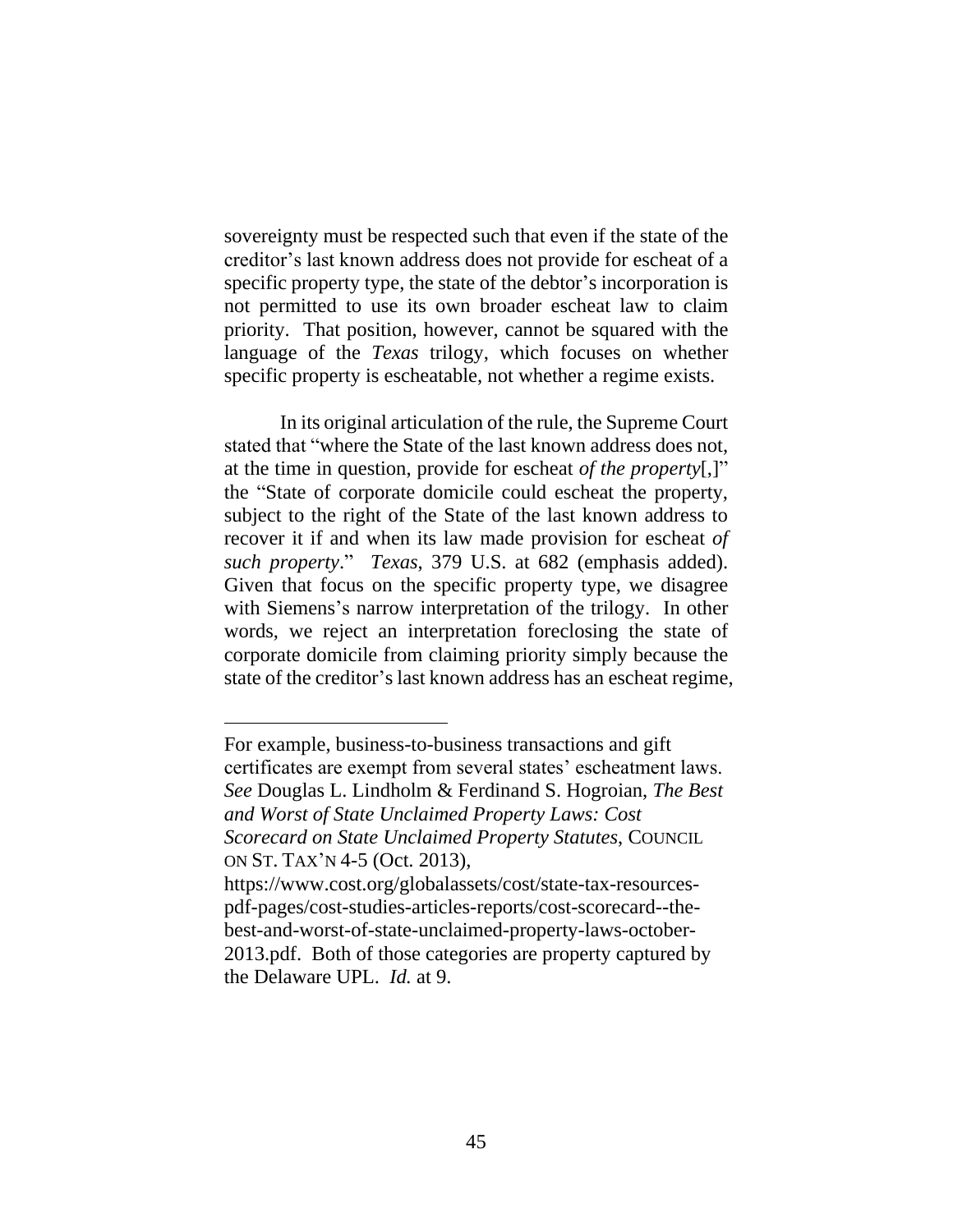regardless of whether that regime would take the property type at issue.<sup>33</sup> We instead read the *Texas* trilogy to state that, even if the state of the creditor's last known address has an escheat regime, if it does not provide for escheat of the specific property type at issue, then the state of corporate domicile can still claim priority if its broader escheat laws do provide for escheat of that specific property type. *See Texas*, 379 U.S. at 682.

On the overall question of whether Siemens will prevail on its preemption claim, however, we cannot now say. Standards of review matter, and while a party is allowed to rely on well-pled factual allegations to survive a motion to dismiss, we agree with the Defendants that Siemens cannot "snatch complete victory from the jaws of defeat" in the absence of an

<sup>33</sup> We also do not read our decision in *New Jersey Retail Merchants* to suggest otherwise. That case dealt with New Jersey's ability to escheat property when it was neither the state of the debtor's incorporation nor the state of the creditor's last known address. *N.J. Retail Merchs. Ass'n*, 669 F.3d at 392-94 ("New Jersey … adopts a place-of-purchase presumption, which … allows the State to escheat abandoned property by virtue of the fact that the property was purchased in New Jersey. But New Jersey, as the state in which the [property] was purchased, does not have a sufficient connection with any of the parties to the transaction to claim a right to escheat the abandoned property.") Our understanding of the *Texas* trilogy does not raise similar concerns where the state of the debtor's incorporation is already one of the two states the Supreme Court has authorized to exercise the power of escheat.